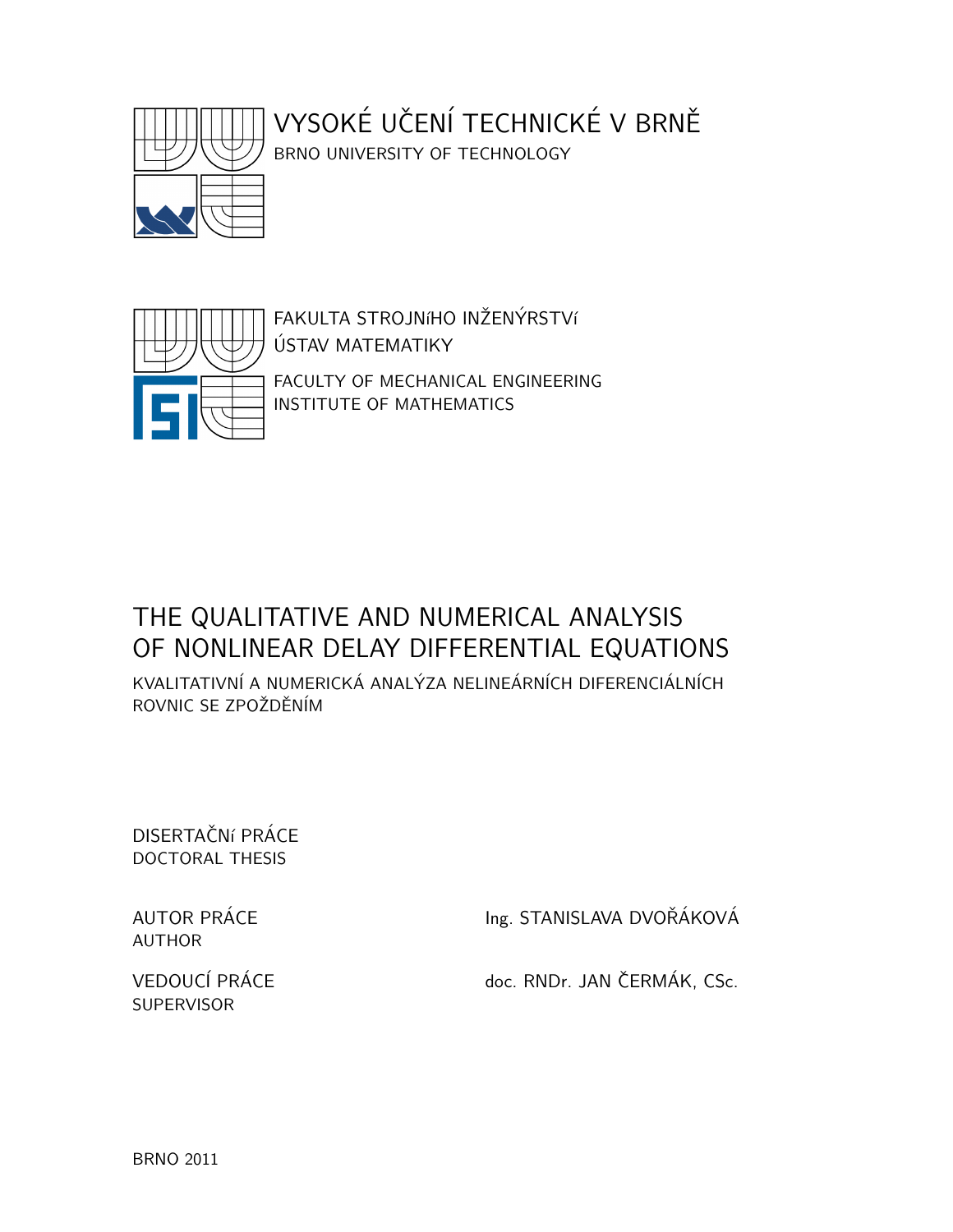#### Abstrakt

Disertační práce formuluje asymptotické odhady řešení tzv. sublineárních a superlineárních diferenciálních rovnic se zpožděním. V těchto odhadech vystupuje řešení pomocných funkcionálních rovnic a nerovností. Dále práce pojednává o kvalitativních vlastnostech diferenčních rovnic se zpožděním, které vznikly diskretizací studovaných diferenciálních rovnic. Pozornost je věnována souvislostem asympotického chování řešení rovnic ve spojitém a diskrétním tvaru, a to v obecném i v konkrétních případech. Studována je rovněž stabilita numerické diskretizace vycházející z  $\theta$ -metody. Práce obsahuje několik příkladů ilustrujících dosažené výsledky.

#### Abstract

This thesis formulates the asymptotic estimates of solutions of the so-called sublinear and superlinear differential equations with a delayed argument. These estimates are given in terms of auxiliary functional equations and inequalities. Further this thesis discusses the qualitative properties of some delay difference equations originating from discretizations of studied differential equations. We also deal with the resemblances between asymptotic behaviour of solutions of given equations in the continuous and discrete form, considering general as well as particular cases. We discuss stability properties of the  $\theta$ -method discretizations, too. Several examples illustrating the obtained results are included in the thesis.

#### Klíčová slova

Nelineární diferenciální rovnice se zpožděním, funkcionální rovnice a nerovnost, diferenční rovnice, asymptotické chování, stabilita,  $\theta$ -metoda

#### Keywords

Nonlinear delay differential equation, functional equation and inequality, difference equation, asymptotic behaviour, stability, the  $\theta$ -method

 $DVORÁKOVÁ, S.$  The qualitative and numerical analysis of nonlinear delay differential equations. Brno: Vysoké učení technické v Brně, Fakulta strojního inženýrství, 2011. 50 s. Vedoucí disertační práce doc. RNDr. Jan Cermák, CSc.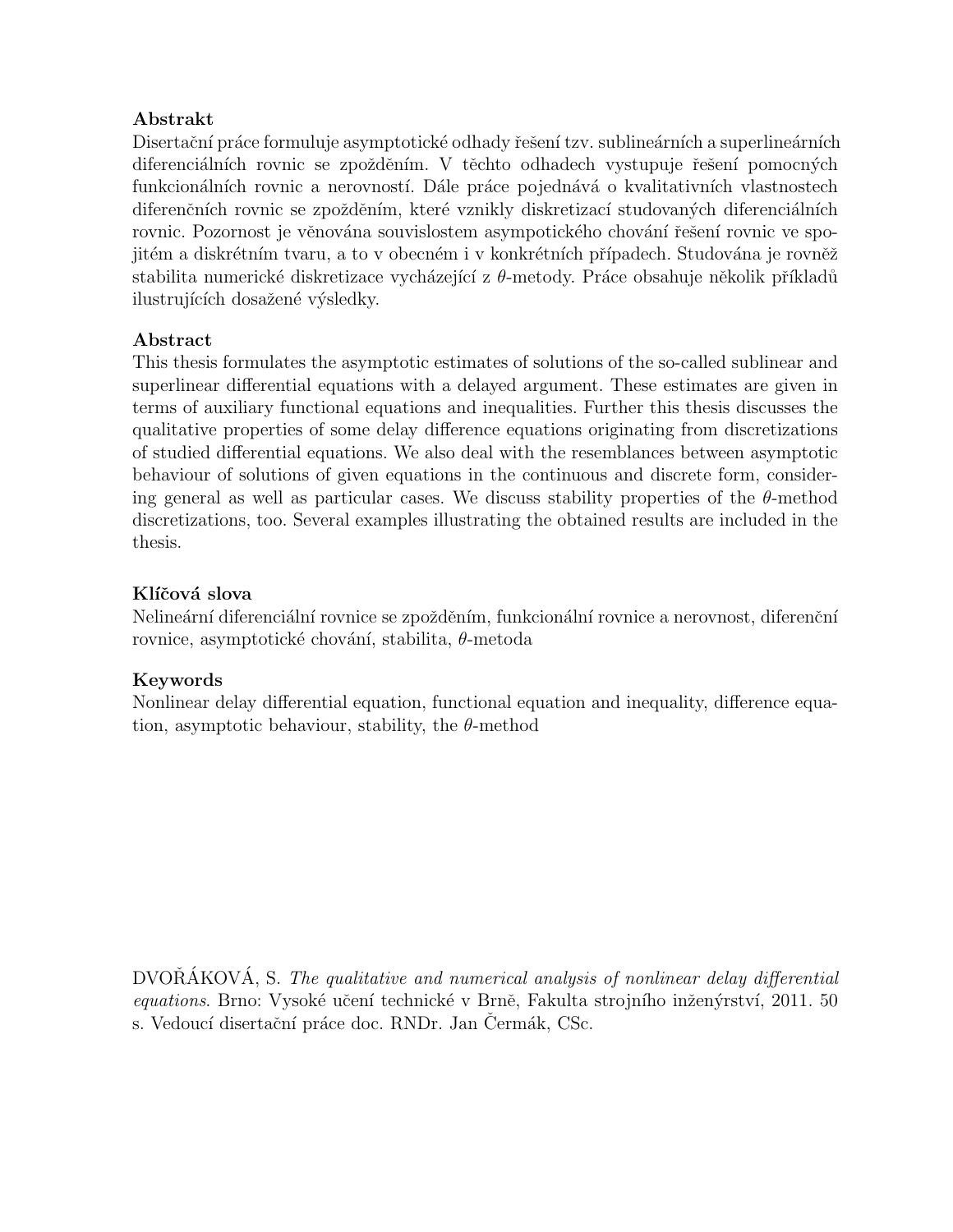Prohlašuji, že jsem disertační práci s názvem The qualitative and numerical analysis of nonlinear delay differential equations vypracovala samostatně pod vedením doc. RNDr. Jana Čermáka, CSc. s využitím materiálů uvedených v seznamu literatury.

Ing. Stanislava Dvořáková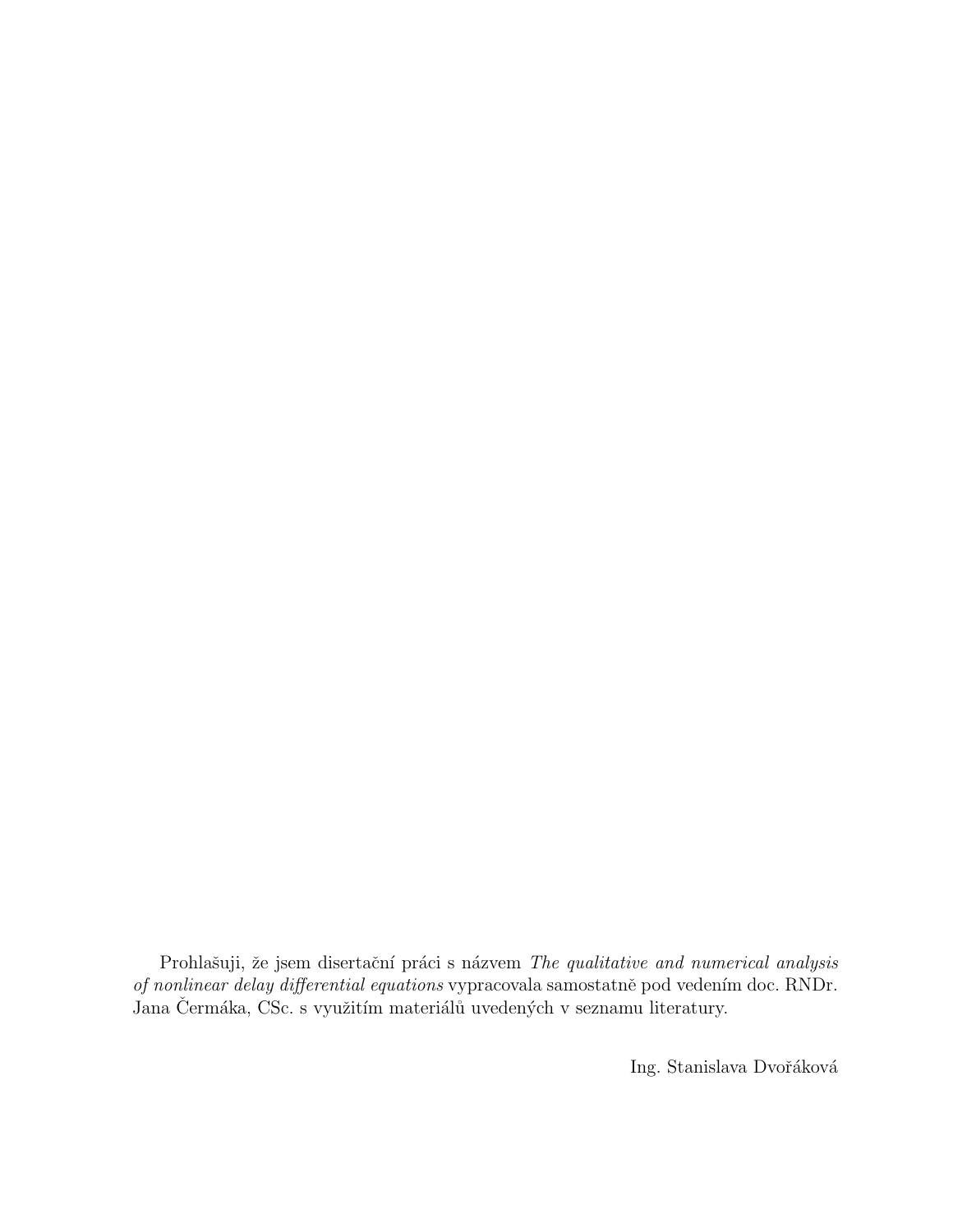I would like to sincerely thank my supervisor doc. RNDr. Jan Čermák, CSc. for his helpful advices, leading in the topic, great patience and other discussions. I would like to give special thanks to all my family for supporting me and being there whenever help was needed.

Ing. Stanislava Dvořáková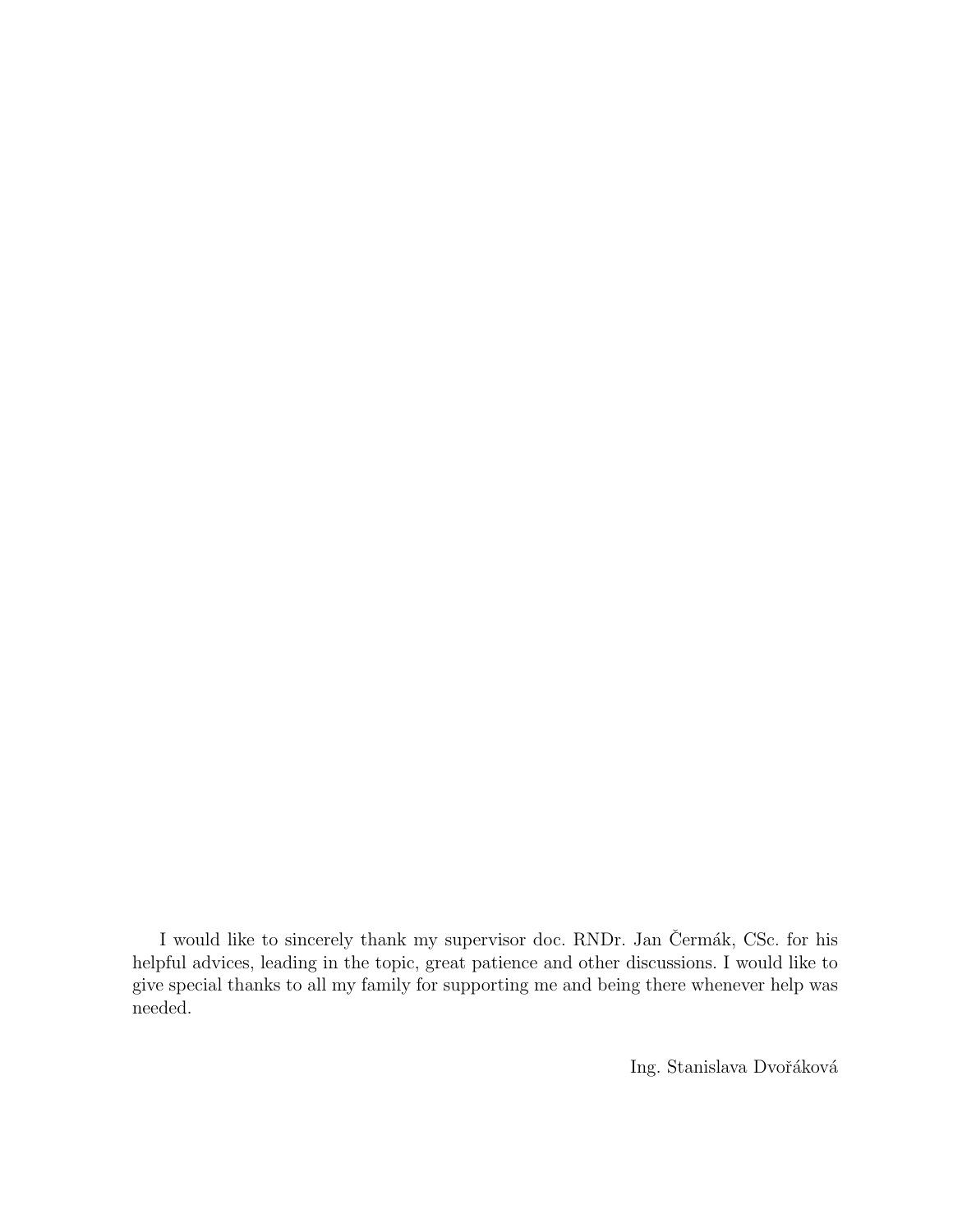# **Contents**

| $\mathbf 1$    | Introduction                                                                                                                                                                                                                                                                                                                  |                                                                    |  |  |  |
|----------------|-------------------------------------------------------------------------------------------------------------------------------------------------------------------------------------------------------------------------------------------------------------------------------------------------------------------------------|--------------------------------------------------------------------|--|--|--|
| $\overline{2}$ | Motivational examples<br>Example – Water temperature regulation $\dots \dots \dots \dots \dots \dots \dots$<br>2.1<br>Example – Pantograph equation $\ldots \ldots \ldots \ldots \ldots \ldots \ldots \ldots$<br>2.2<br>Example – Long line with the Esaki diode $\ldots \ldots \ldots \ldots \ldots \ldots$<br>2.3           | $\overline{\mathbf{4}}$<br>$\overline{4}$<br>$\overline{4}$<br>5   |  |  |  |
| 3              | Asymptotic properties of solutions of some nonlinear delay differential<br>equations<br>3.1<br>3.2<br>3.2.1<br>The general case $\dots \dots \dots \dots \dots \dots \dots \dots \dots \dots \dots$<br>3.2.2<br>3.3<br>The general case $\dots \dots \dots \dots \dots \dots \dots \dots \dots \dots \dots$<br>3.3.1<br>3.3.2 | $\overline{7}$<br>$\overline{7}$<br>9<br>9<br>14<br>17<br>17<br>19 |  |  |  |
| $\bf 4$        | Asymptotic estimates of solutions of linear or sublinear difference equa-<br>22<br>tions<br>22<br>4.1<br>23<br>4.2<br>The main result $\ldots \ldots \ldots \ldots \ldots \ldots \ldots \ldots \ldots \ldots \ldots \ldots$<br>28<br>4.3                                                                                      |                                                                    |  |  |  |
| $\bf{5}$       | Some discretizations of sublinear delay differential equations<br>5.1<br>Asymptotic estimates for the Euler discretization of $(3.3)$<br>5.2<br>Asymptotic estimates for the $\theta$ -method discretization of $(3.3)$<br>5.3<br>Stability analysis of the $\theta$ -method discretization of $(3.3)$<br>5.4<br>5.5          | 31<br>31<br>33<br>36<br>38<br>39                                   |  |  |  |
| 6              | Conclusion<br>46                                                                                                                                                                                                                                                                                                              |                                                                    |  |  |  |
| 7              | List of abbreviations and symbols<br>50                                                                                                                                                                                                                                                                                       |                                                                    |  |  |  |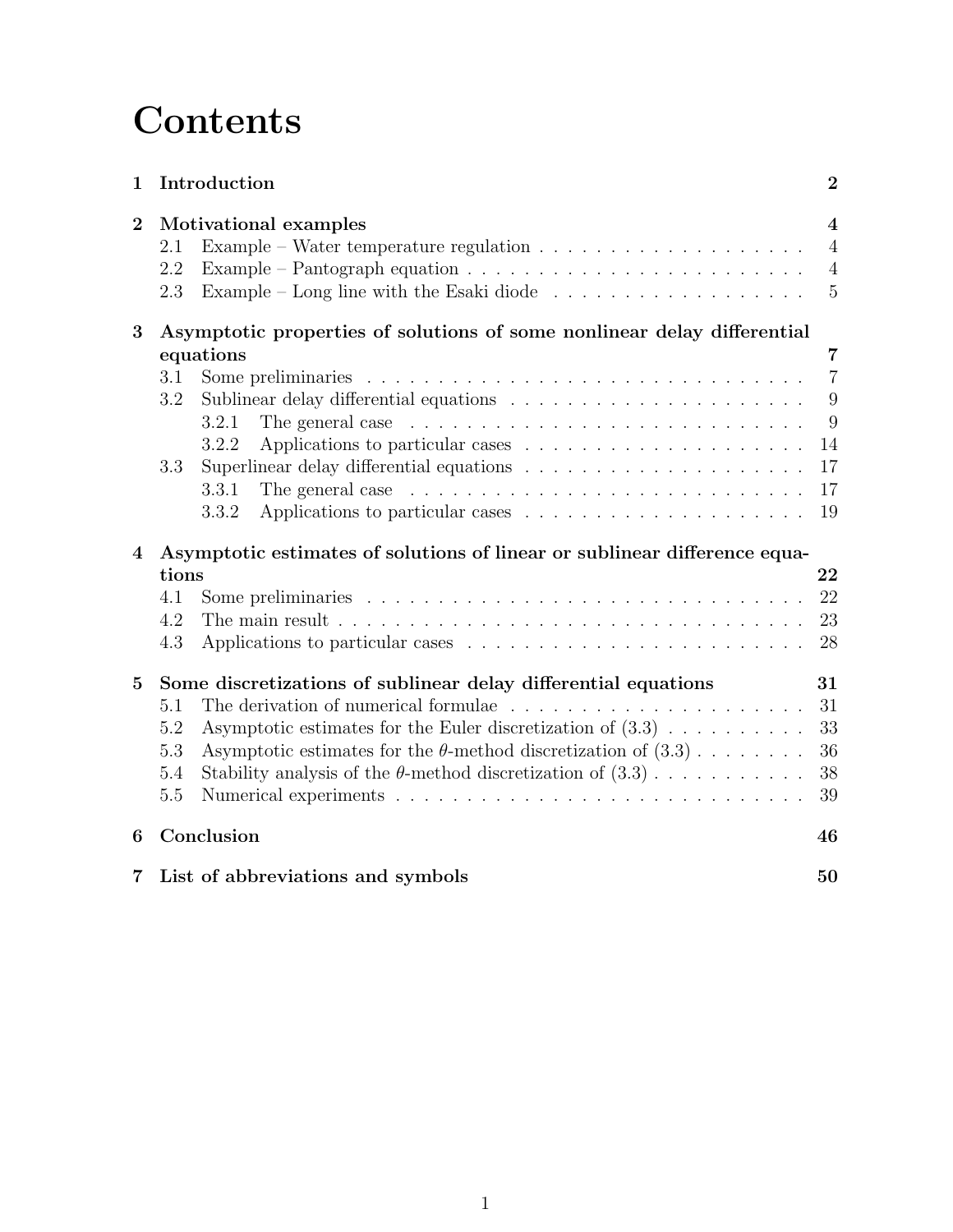## 1. Introduction

Delay differential equations play an important role in the research field of various applied sciences such as control theory, electrical networks, population dynamics, environment science, biology and life science. Mathematical models employing delay differential equations turn out to be useful especially in the situation, where the description of investigated systems depends not only on the position of a system in the current time, but also in the past. In such cases the use of ordinary differential equations turns out to be insufficient. The presence of a delayed time argument in investigated system may frequently influence properties of solutions.

Delay differential equations in special forms were already investigated by L. Euler. However, the systematic study of these differential equations starts at the beginning of the fifties of the previous century. The survey of the theory related to delay differential equations can be found e.g. in books  $[3]$ ,  $[6]$ ,  $[18]$ ,  $[28]$  or  $[40]$ .

It is known that the exact solution of delay differential equations can be found just in some special cases. There is no unified approach to solve the delayed differential equations, even in the linear case. The theory of ordinary differential equations gives various methods to obtain analytical solution (e.g. the variation of constants method, the separation of variables method and others). But these methods are inapplicable dealing with delay differential equations. Hence qualitative and numerical analysis of these equations gather great importance. It utilizes the classic procedures (modified in some sense) for ordinary differential equations, e.g. variation of constants method, Lyapunov functional method, Taylor and Dirichlet series method, methods of Euler type, trapezoidal rule etc.

Roughly speaking, basic numerical methods for delay differential equations originate from the corresponding procedures for ordinary differential equations, where some additional operations (especially the interpolation of delayed terms) are involved. The resulting formulae are then delay difference equations. Their previous qualitative investigation is rather rare because (on the contrary to delay differential equations) there do not exist many original significant applications for this type of difference equations. Therefore it is just a numerical discretization of delay differential equations which motivates the investigation of delay difference equations.

For successful implementation of numerical methods it is often necessary to have general information about qualitative behaviour of solutions of the corresponding exact equation. In this sense the qualitative and numerical analysis of solutions of delay differential equations influence each other. As an example we can mention a simple initial value problem

$$
x'(t) = -x(0.99 t), \quad t \ge 0, \quad x(0) = 1.
$$

Its solution (exact or numerical) takes within a long time interval almost zero values (e.g.  $x(t) \approx 10^{-10}$  for  $t \in (100, 200)$ ), consequently the numerical solution gives the identically zero solution after some critical instant due to the rounding errors. But it is contrary to qualitative behaviour of the exact solution, which is not stable (for more details see [35] and [15]). From this point of view, the simultaneous qualitative and numerical investigation of delay differential equations seems to be desirable.

The aim of the thesis is to investigate qualitative (especially asymptotic) properties of some nonlinear delay differential and difference equations.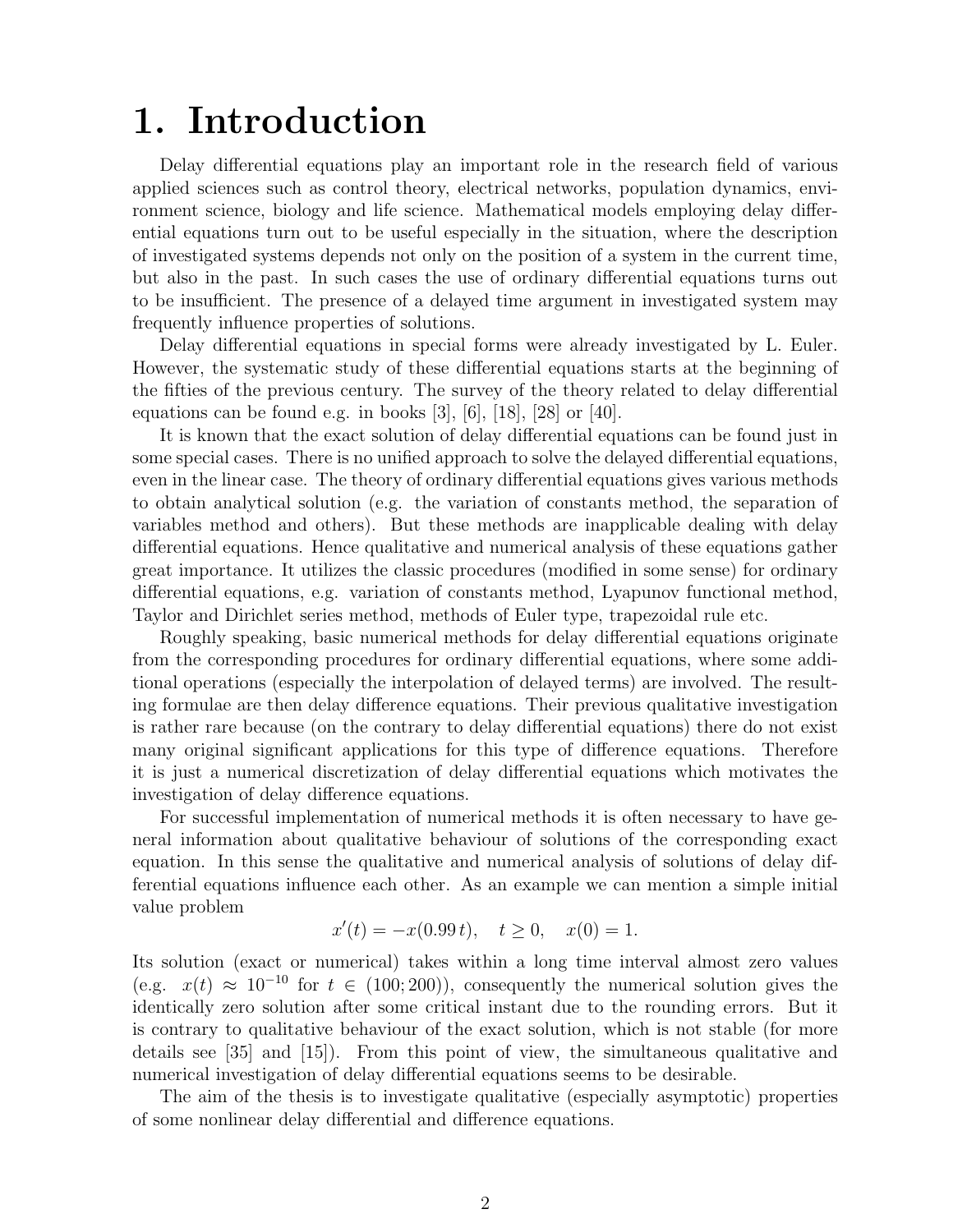The first part of this thesis deals with the behaviour of all solutions of the differential equation

$$
x'(t) = a(t)x(t) + f(t, x(\tau(t))), \quad t \in I := [t_0, \infty), \tag{1.1}
$$

where  $x(t)$  represents a given state value,  $a(t)$  and  $f(t, x)$  are real continuous functions on I and  $I \times \mathbb{R}$ , respectively,  $\tau(t)$  is a real continuous, increasing and unbounded function on I (representing delayed argument), which fulfills conditions  $\tau(t) < t$  for all  $t > t_0$  and  $\tau(t_0) \leq t_0$ . In particular, it also involves some special cases, e.g.  $\tau(t) = t - \kappa$ ,  $\kappa > 0$ (constant delay) or  $\tau(t) = \lambda t$ ,  $0 < \lambda < 1$ ,  $t \ge 0$  (proportional delay).

In this text we focus on the equation (1.1), where the function  $f(t, x)$  fulfills the relation

$$
|f(t, x)| \le |b(t)| |x|^r + |g(t)|
$$

for all  $t \in I$ ,  $x \in \mathbb{R}$  and for suitable continuous functions  $b(t)$ ,  $g(t)$  on I and a suitable real  $r > 0$ . In this thesis there will be discussed two cases of these equations: the sublinear delay differential equation  $(0 < r < 1)$  and superlinear delay differential equation  $(r > 1)$ .

The second part of this thesis concerns asymptotic properties of solutions of the delay difference equation

$$
\Delta y(n) = p(n)y(n) + \sum_{i=1}^{k} q_i(n)|y(\bar{\tau}_i(n))|^{r_i} \operatorname{sgn} y(\bar{\tau}_i(n)) + d(n), \qquad n \in \mathbb{N}(n_0), \qquad (1.2)
$$

where  $p(n)$ ,  $q_i(n)$ ,  $d(n)$  are sequences of reals and  $\bar{\tau}_i(n)$  are nondecreasing unbounded sequences of integers satisfying  $\overline{\tau}_i(n) < n$  (and representing lags). This difference equation has been obtained via the numerical discretization of the studied differential equation, where several delays instead of one delay have been considered. For this purpose, we utilized the Euler method as the probably simplest convergent numerical schema. Also other studied discrete equations correspond to selected numerical formulae, which can be used for approximate solutions of analysed equation.

Another task consists in comparisons of the results following from qualitative analysis of studied delay differential equations and corresponding difference equations. Due to these comparisons, we set up conditions on numerical parameters (the stepsize) preserving specific qualitative properties of the underlying equations (stability solutions, asymptotic estimates, etc.).

At the end of the introductory part we mention short comments on the structure of this thesis.

In Chapter 2 we introduce three motivation examples of concrete utilization of linear and nonlinear differential equations, where delay effect is demonstrated. Chapter 3 presents results concerning the asymptotic behaviour of solutions of the delay differential equation (1.1). First, there will be describes asymptotic estimates for a sublinear equation, following by consequences and examples. Secondly, there will be shown asymptotic estimates for a superlinear equation with consequences and examples.

Chapter 4 introduces qualitative analysis of the sublinear delay difference equation (1.2). Chapter 5 discusses selected discretizations of studied differential equations with special emphasis put on  $\theta$ -methods. This chapter significantly utilizes results of Chapter 4. It involves, among others, the stability analysis of the  $\theta$ -method. Finally, several examples illustrate the obtained results.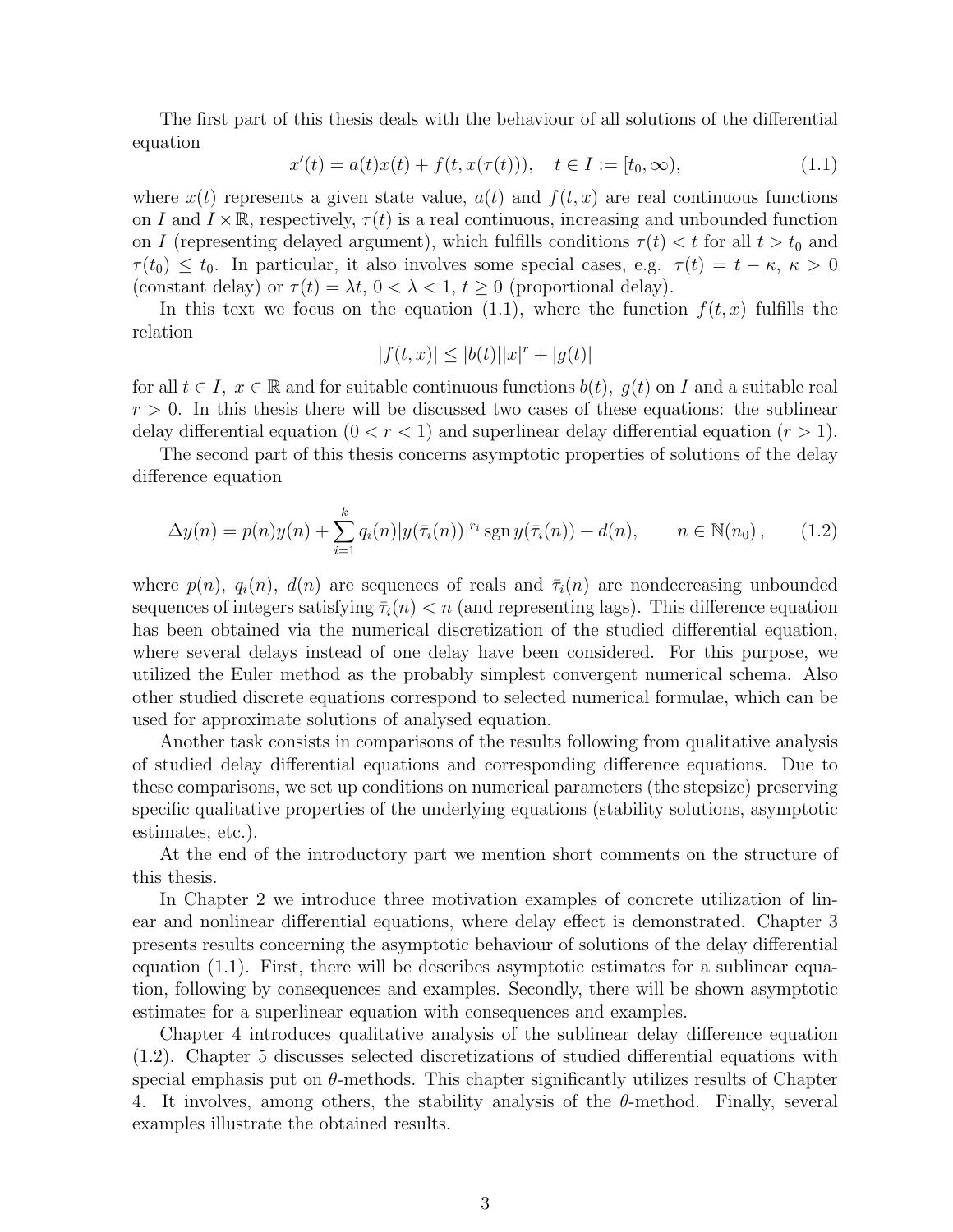## 2. Motivational examples

There are introduced three examples of differential equations comprising a delayed argument in the following text. All of these equations were set up as a real problem model (more about modeling via delay differential equations can be found e.g. in [28]). Example 2.1 leads to a linear differential equation with a constant delayed argument. A linear differential equation with a nonconstant (and even unbounded) delay is described in Example 2.2. Finally, Example 2.3 introduces a nonlinear differential equation from the field of electronics.

## 2.1. Example – Water temperature regulation

We assume that a showering person controls the water temperature by a single lever mixer tap and tries to reach an ideal temperature  $T_d$ . The term  $T_m(t)$  denotes water temperature at the mixer at time t and h denotes a constant time necessary to deliver the water from the mixer output of the tap towards the head of the showering person.

The water temperature is constant before regulation, i.e. the initial condition is given by

$$
T_m(t) - T_d = const \neq 0, \quad t_0 - h \le t \le t_0.
$$

A showering person adjusts the faucet based on the water temperature at the faucet h seconds ago and so the evolution of the water temperature is described by

$$
T'_{m}(t) = -\kappa (T_{m}(t-h) - T_{d}).
$$

The constant  $\kappa$  measures reaction rate of showering person to a wrong water temperature. Here it depends on whether the temperament is more phlegmatic or choleric and on how the lever rotates. A phlegmatic person would choose a small value of  $\kappa$  whereas an energetic person would prefer a large value of  $\kappa$ .

The solution properties depend on the product of h and  $\kappa$ . If  $h\kappa \leq \frac{1}{\epsilon}$  $\frac{1}{e}$  the temperature  $T_d$  will be set very quickly. If  $\frac{1}{e} < h\kappa < \frac{\pi}{2}$  the water temperature oscillates but converges to  $T_d$ . If  $h\kappa = \frac{\pi}{2}$  $\frac{\pi}{2}$  the water temperature oscillates around  $T_d$  constantly but does not converge to it. And if  $h\kappa > \frac{\pi}{2}$  the water temperature oscillations may occur maybe with increasing amplitude leading to burns or frostbite.

A detailed description can be found in [28].

## 2.2. Example – Pantograph equation

The aim is a mathematical description for the determination of a locomotive collector movement that collects current from the upper trolley wire. It is under constant tension and each wire section of constant length is fixed by a stiff spring. A pantograph model represented by two bodies connected by the spring and the damper is depicted in Figure 2.1. The upper body – the collector is in a permanent contact with the trolley wire. The lower body is affected only by the damper and by a constant upward force that represents the pantograph arm mounted on the locomotive roof.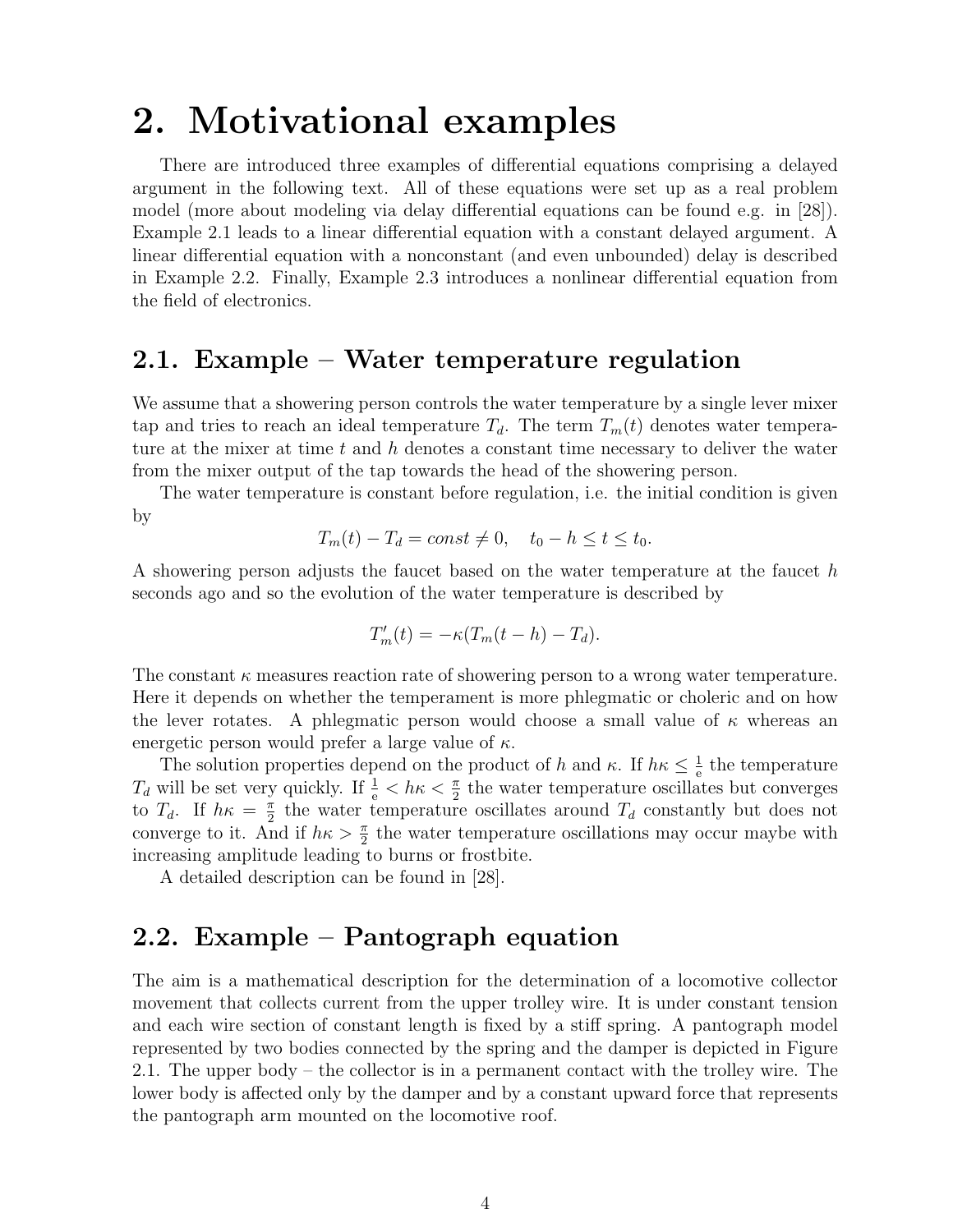

Figure 2.1: Schema of the pantograph

The stiffness and elasticity of the wire in the locations close to the supports are omitted. The contact condition between the collector and the trolley wire is described by system of four differential equations with a proportional delayed argument in the form

$$
x'(t) = Ax(t) + Bx(\lambda t), \quad t \ge 0,
$$

where  $0 < \lambda < 1$  is a real scalar and A, B are nonzero matrices of the fourth order. The solution  $x(t)$  of this system represents a vertical shift of both pantograph bodies and the contact force of the wire and of the pantograph upper body. This model of pantograph was introduced and discussed in [41]. The qualitative analysis of the pantograph equation and its modifications was presented e.g. in [23], [33], [34] or [42].

## 2.3. Example – Long line with the Esaki diode

The Esaki diode (or a tunnel diode) behaves in comparison to a common semiconductor diode as a linear resistor with low resistance (this means that it transmits electric current). It has a negative differential resistance in the field of decreasing current. Because of this property, the Esaki diode can be used in fast switches in high-frequency amplifiers and for building oscillators (the diode is able to excite high-frequency oscillations in a resonance circuit).

A long linear conductor with homogeneously distributed parameters is considered in the following text. The energy losses are omitted. An external constant voltage power supply unit E is at one end  $(x = 0)$  of the wire and the other end  $(x = l)$  of the wire is grounded by means of the Esaki diode.

The current  $i(t, x)$  and the voltage  $v(t, x)$  are functions of time t and conductor length x and fulfill the system of telegraph equations

$$
L\frac{\partial i}{\partial t} + \frac{\partial v}{\partial x} = 0, \qquad C\frac{\partial v}{\partial t} + \frac{\partial i}{\partial x} = 0.
$$
 (2.1)

Here L is the inductivity and C is the capacity of the conductor per unit length.

The boundary conditions can be formulated as

$$
(v + R_0 i)|_{x=0} = E, \qquad \left( i - C_l \frac{\partial v}{\partial t} - f(v) \right)\Big|_{x=l} = 0, \tag{2.2}
$$

where  $R_0$  denotes an input resistance,  $C_l$  means the capacity at the output and  $f(v)$  is a function of current dependence on the Esaki diode voltage. The behaviour of  $f(v)$  is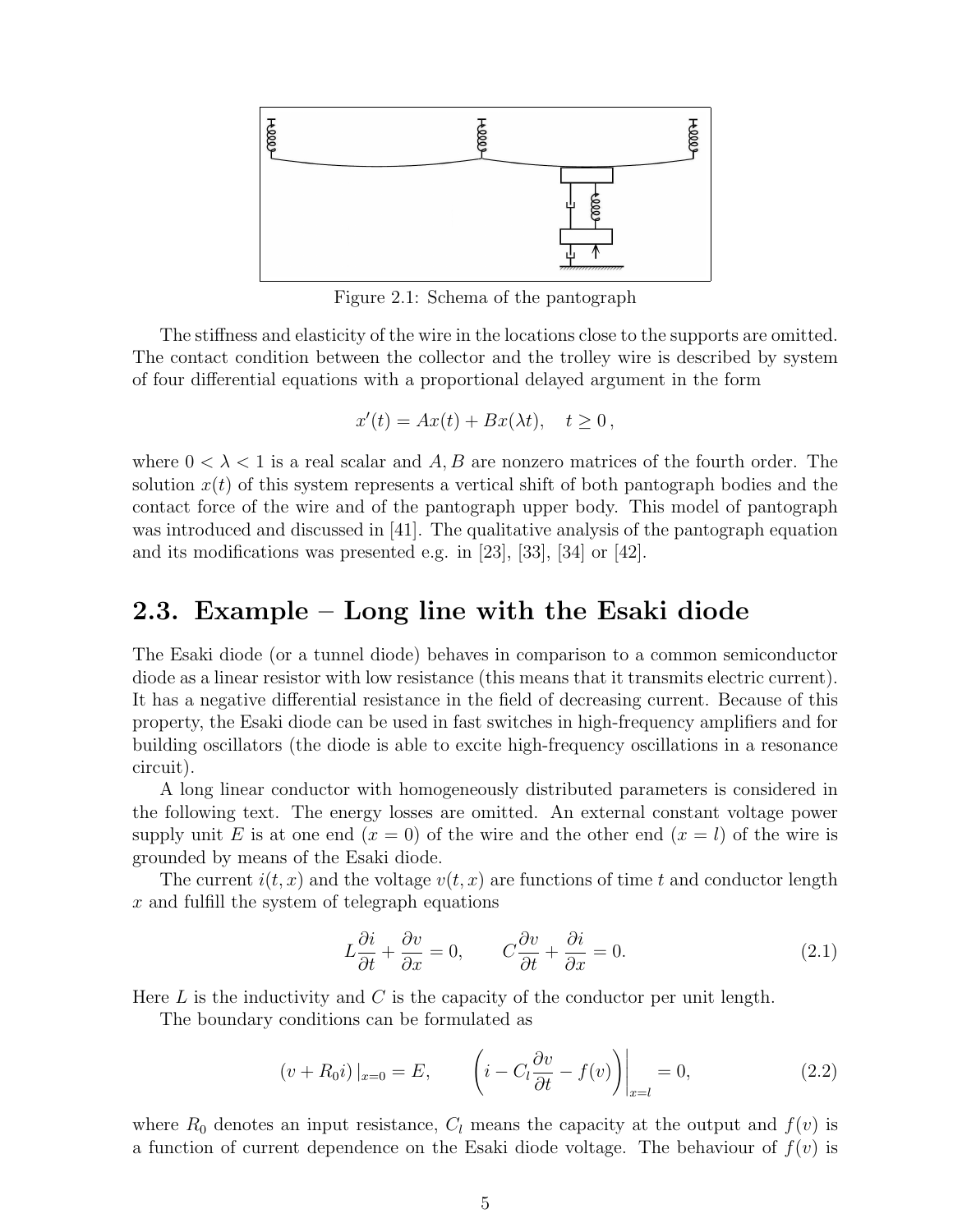

Figure 2.2: Current-voltage characteristic

depicted in Figure 2.2. This empirical characteristic is such that  $f(0) = 0$ . Then the current increases nearly directly to anode voltage and its local maximum is about 0.1 V.

The system of equations

$$
v + R_0 i = E
$$
,  $i - f(v) = 0$ 

defines the possible stationary values  $v = v_0$ ,  $i = i_0$ , when the diode is "switched on".

It is further assumed that the point  $[v_0, i_0]$  lies near the highest point of the graph  $i = f(v)$ , at the right of it. Then for the working part of the characteristic we can take the relation

$$
f(v) = f(v_0) - a(v - v_0) - p(v - v_0)^2, \quad a, p = const > 0.
$$

Conditions for the circuit voltage and current can be obtained by application of the d'Alembert rule to the solution of (2.1). These conditions and the boundary ones (2.2) imply the nonlinear differential equation with constant delay

$$
x'(t) - kx'(t - \kappa) = mx(t) + knx(t - \kappa) + [x(t) - kx(t - \kappa)]^{2},
$$
\n(2.3)

where  $k, m, n$  are non-dimension constants determined by inductivity, capacity and resistance of the circuit. The problem is described in [28].

It should be noted that according to standard classification of delay differential equations, (2.3) is of neutral type, because the delayed term  $t - \kappa$  appears as the argument of the unknown function  $x$  and also of its derivative.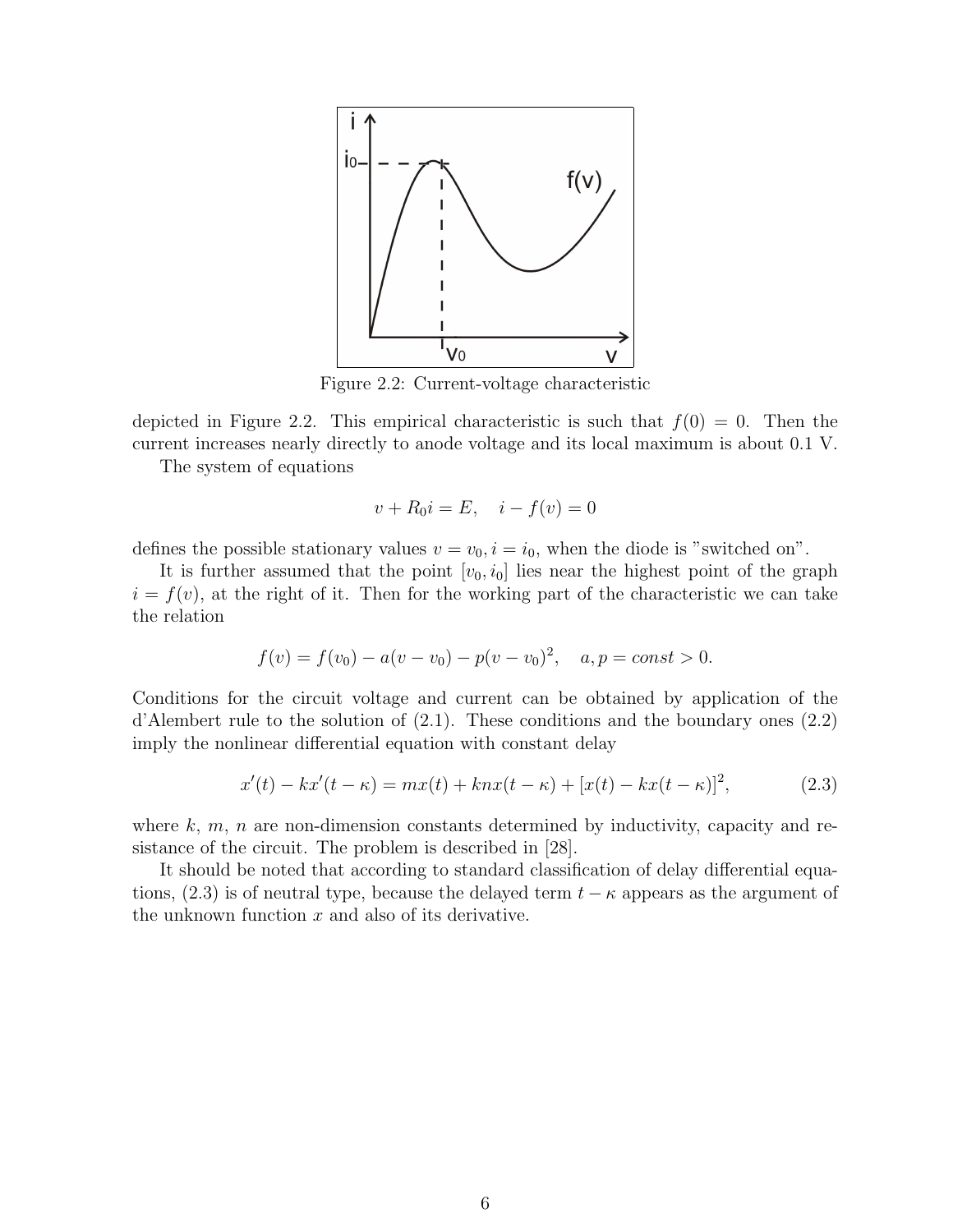# 3. Asymptotic properties of solutions of some nonlinear delay differential equations

### 3.1. Some preliminaries

This chapter consists essentially of papers [10] and [16], where we studied the problem of the asymptotic bounds of all solutions for the nonlinear delay differential equation

$$
x'(t) = a(t)x(t) + f(t, x(\tau(t))), \quad t \in I := [t_0, \infty), \tag{3.1}
$$

where  $a: I \to \mathbb{R}$  is a continuous function,  $f: I \times \mathbb{R} \to \mathbb{R}$  is given continuous function and  $\tau: I \to \mathbb{R}$  is a real continuous, increasing and unbounded function on I, which fulfills conditions  $\tau(t) < t$  for all  $t > t_0$  and  $\tau(t_0) \leq t_0$ .

By a solution of  $(3.1)$  we understand a real valued function  $x(t)$  which is continuous on  $[\tau(t_0),\infty)$ , continuously differentiable on I and satisfies (3.1) on I.

In this thesis we focus on the equation (3.1), where the function  $f(t, x)$  fulfills the relation

$$
|f(t,x)| \le |b(t)| |x|^r + |g(t)|, \qquad t \in I \tag{3.2}
$$

for a suitable real number  $r > 0$ , where  $x \in \mathbb{R}$  and  $b(t)$ ,  $g(t)$  are continuous functions on I. The main results of this chapter are formulated in Subsections 3.2.1 and 3.3.1. In Section 3.2, we derive the asymptotic estimate of all solutions of sublinear delay differential equations, i.e. of the equation (3.1) satisfying (3.2) for some  $0 < r \le 1$  (note that  $r = 1$ ) corresponds to the linear case). The example of such equations is

$$
x'(t) = a(t)x(t) + b(t)|x(\tau(t))|^{r} \operatorname{sgn} x(\tau(t)) + g(t), \quad t \in I, \ 0 < r \le 1. \tag{3.3}
$$

In Section 3.3 we formulate the asymptotic description of all solutions of superlinear delay differential equations, i.e. of the equation (3.1) satisfying (3.2) for some  $r > 1$ . As an example we can again mention the equation

$$
x'(t) = a(t)x(t) + b(t)|x(\tau(t))|^{r} \operatorname{sgn} x(\tau(t)) + g(t), \quad t \in I, r > 1.
$$
 (3.4)

As far as the existence and uniqueness of solutions of (3.1) are concerned, assuming  $\tau(t_0) < t_0$  we can apply the method of steps to show that there exists a unique solution of this equation coinciding with a given initial function on the initial interval  $[\tau(t_0), t_0]$ . But if  $\tau(t_0) = t_0$  is valid, then the initial set degenerates to  $\{t_0\}$  and instead of the initial function we prescribe the initial condition  $x(t_0) = x_0$ . To show the existence and uniqueness of the solution of the corresponding initial value problem, we can mention the following result issuing from Theorem 1 and Corollary 6 of [19].

**Theorem 3.1.** Consider the equation (3.1) subject to the inequality (3.2). Then (3.1) has a solution on I for any initial value  $x_0$ . Furthermore, if  $f(t, x)$  is Lipschitz continuous, then this solution is unique.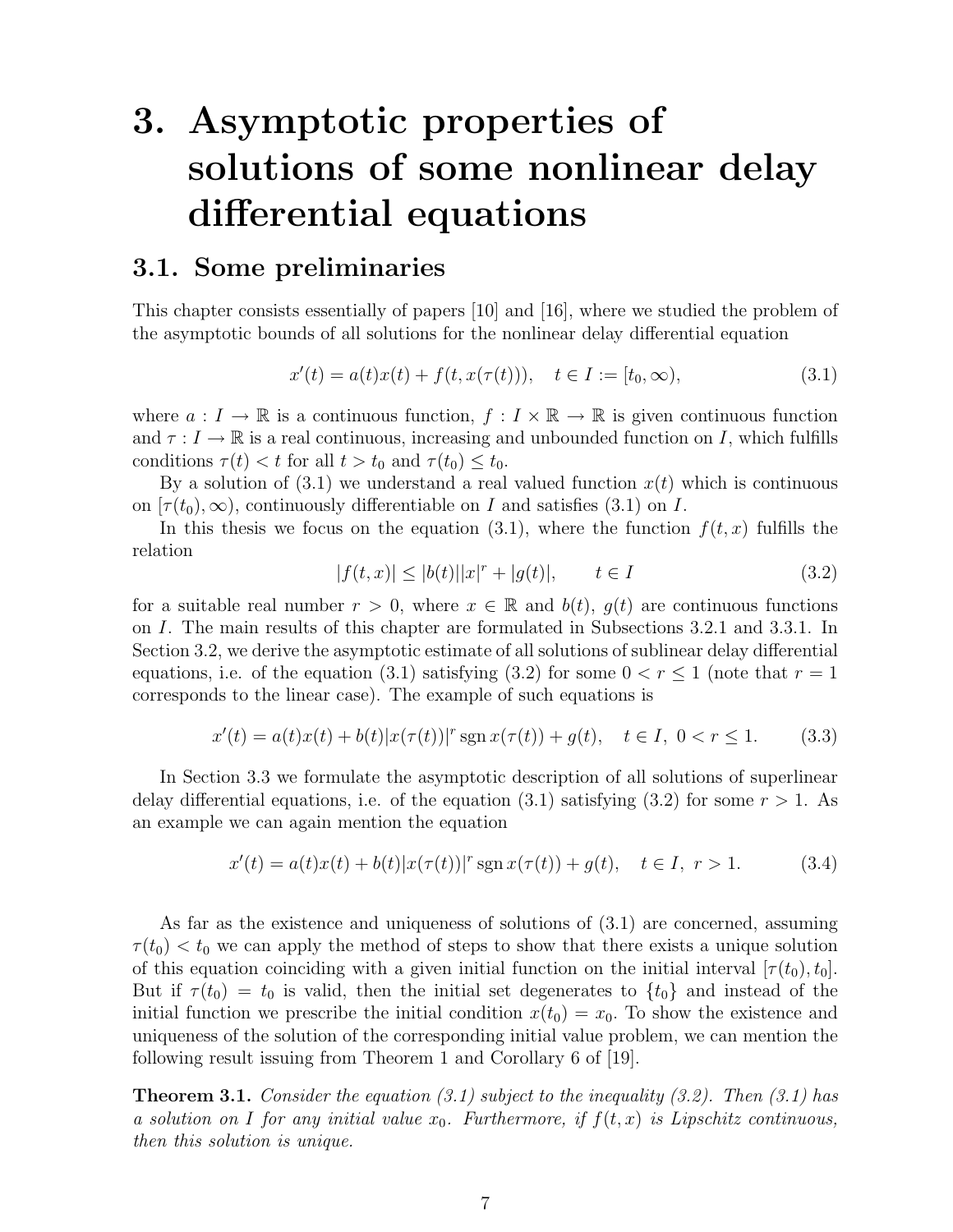Now we proceed to describe the asymptotic properties of solutions of (3.1). It is obvious that the properties depend on the sign of the coefficient  $a(t)$ . If  $a(t)$  is positive, then exponential behaviour of solutions can be expected because (under certain additional assumptions) the equation (3.1) can be treated as a perturbation of the equation

$$
x'(t) = a(t)x(t), \quad t \in I.
$$

This hypothesis is confirmed by the results obtained for some linear delay differential equations (see, e.g. [2], [13] or [14]).

If  $a(t)$  is negative, the solution properties depend on the form of the delay  $\tau(t)$  which makes the problem more complicated. Note that if the equation (3.3) in the linear case and with proportional delay is considered, then an algebraic asymptotic behaviour of solution can be observed (see [42]). If we consider the power delay (i.e.  $\tau(t) = t^{\gamma}, 0 < \gamma < 1, t \ge 1$ ) the asymptotics of solutions is related to logarithmic functions. The precise formulation of the relevant results and their generalization to linear equations with variable coefficients and general variable delay can be found, e.g., in papers [9], [39].

To describe the asymptotic behaviour of solutions of  $(3.1)$  with  $a(t)$  negative, we introduce the following functional relations, namely the Abel functional equation

$$
\psi(\tau(t)) = \psi(t) - 1, \quad t \in I,\tag{3.5}
$$

the auxiliary nonlinear functional equation

$$
|b(t)|\omega^r(\tau(t)) = |a(t)|\omega(t), \quad t \in I \tag{3.6}
$$

and corresponding functional inequality

$$
|b(t)|\omega^r(\tau(t)) \le |a(t)|\omega(t) \quad t \in I. \tag{3.7}
$$

The question of the existence and uniqueness of solutions of equations (3.5) and (3.6) can be found, e.g., in the monograph [30]. Here we recall the statement ensuring the existence of solutions of (3.5) which has some differential properties.

**Proposition 3.2.** Let  $\tau \in C^1(I)$ ,  $\tau(t) < t$  and  $\tau'(t) > 0$  for all  $t \in I$ . Then there exits a solution  $\psi \in C^1([\tau(t_0), \infty))$  of (3.5) such that  $\psi'(t) > 0$  for all  $t \in I$ .

Remark 3.3. Because of the assumption of Proposition 3.2 throughout this thesis we assume that  $\tau(t) < t$  for all  $t \in I$  (the case  $\tau(t_0) = t_0$  does not enable to solve (3.5) on the whole I). However, we note that all the results presented in this chapter are valid (with some minor modifications) also for lags vanishing at  $t_0$  because we are interested in the asymptotic behaviour of solutions as  $t \to \infty$ .

Now we discuss properties of the nonlinear functional equation (3.6) which will be relevant in Section 3.3.

**Proposition 3.4.** Consider the functional equation (3.6), where  $a, b, \tau \in C^1(I)$ ,  $a(t) < 0$ ,  $b(t) \neq 0, \frac{|b(t)|}{|a(t)|}$  $\frac{|\Phi(t)|}{|a(t)|}$  is nondecreasing on I,  $\tau(t) < t$  for all  $t \in I$ ,  $\tau(t)$  is increasing on I and let  $M > 0$  be arbitrarily large. Then there exists a positive and nondecreasing solution  $\omega \in C^1(I)$  of (3.6) such that  $\omega(t) > M$  for all  $t \in [\tau(t_0), t_0]$ .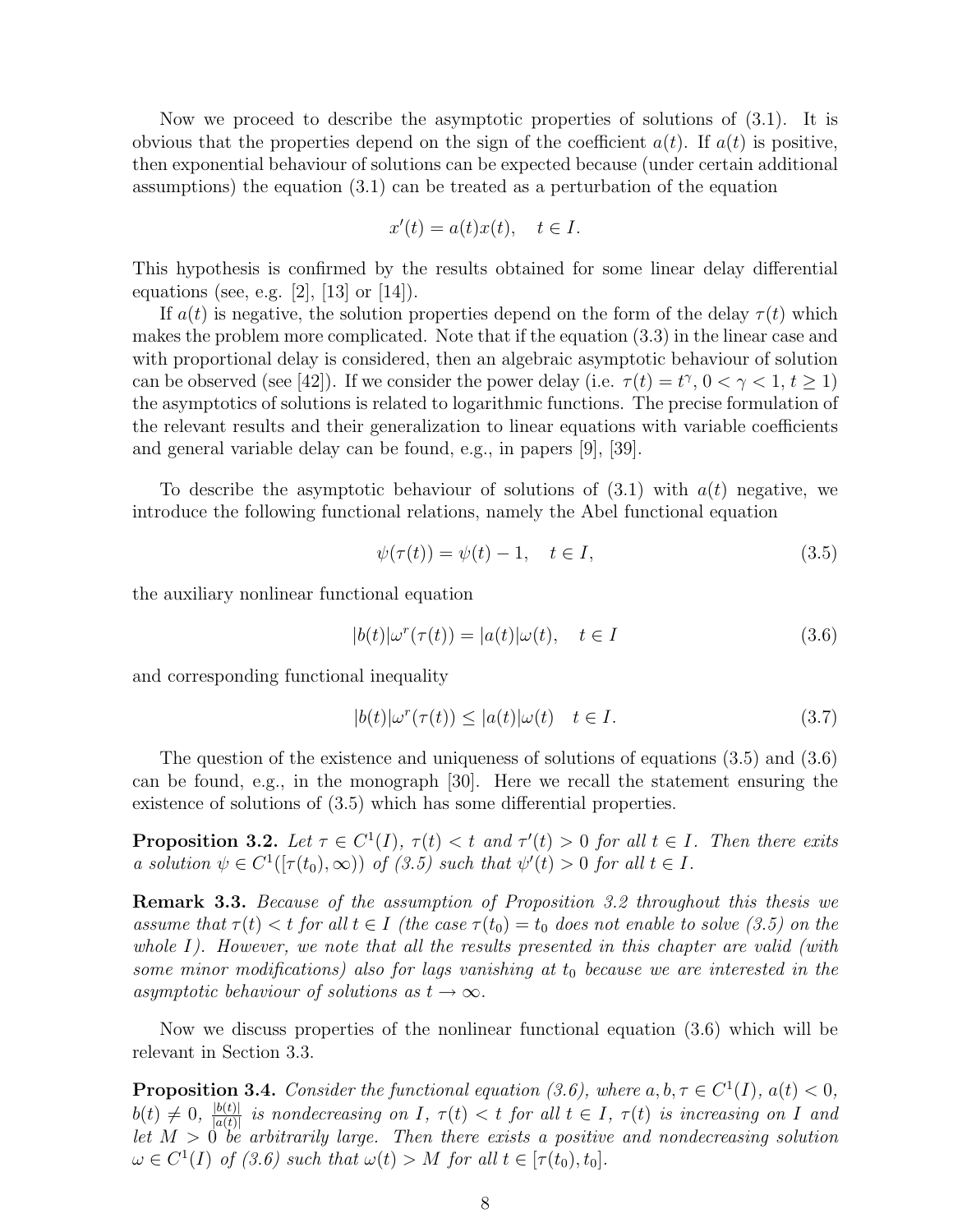**Proof.** Let  $M > 0$  be such that  $|b(t_0)|M^{r-1} \geq |a(t_0)|$ , let  $\omega_0 \in C^1([\tau(t_0), t_0])$  be a nondecreasing function such that  $\omega_0(t) > M$  on  $[\tau(t_0), t_0]$  and let

$$
|b(t_0)|\omega_0^r(\tau(t_0)) = |a(t_0)|\omega_0(t_0),
$$
  

$$
[|b(t)|\omega^r(\tau(t))]_{t=t_0}' = [|a(t)|\omega(t)]_{t=t_0}'
$$

.

Using the step method we can extend the function  $\omega_0(t)$  onto  $[\tau(t_0), \infty]$  as the required solution of  $(3.6)$ .

### 3.2. Sublinear delay differential equations

In this section we describe the asymptotic properties of the solution of the sublinear differential equation (3.1) satisfying condition (3.2) for a suitable  $0 < r \leq 1$ .

First, there will be presented theorems which yield asymptotic estimates of solutions of  $(3.1)$ ,  $(3.2)$ , where we distinguish the cases  $a(t)$  positive and negative. Secondly, we formulate consequences of these estimates in some particular cases.

#### 3.2.1. The general case

An asymptotic description of the solution of  $(3.1)$ ,  $(3.2)$  with positive function  $a(t)$  will be introduced first. This statement confirms a hypothesis about the expected exponential behaviour of the solution.

**Theorem 3.5.** Consider the equation  $(3.1)$  subject to the condition  $(3.2)$  for a suitable real  $0 < r \leq 1$ , where  $a, b, q, \tau \in C(I)$ ,  $f \in C(I \times \mathbb{R})$ ,  $\tau(t) < t$  for all  $t \in I$ ,  $\tau(t)$  is increasing and unbounded on I and let both the integrals

$$
\int_{t_0}^{\infty} |b(t)| \exp\{- (1 - r) \int_{t_0}^{\tau(t)} a(u) du - \int_{\tau(t)}^t a(u) du\} dt,
$$

$$
\int_{t_0}^{\infty} \exp\{-\int_{t_0}^t a(u) du\} |g(t)| dt
$$

converge. Then for any solution  $x(t)$  of (3.1) there exists a constant  $L \in \mathbb{R}$  such that

$$
\lim_{t \to \infty} x(t) \exp\{-\int_{t_0}^t a(u) \, \mathrm{d}u\} = L.
$$

Proof. We set

$$
z(t) = \exp\{-\int_{t_0}^t a(u) \, \mathrm{d}u\} x(t)
$$

in (3.1) to obtain

$$
z'(t) = \tilde{f}(t, z(\tau(t))), \quad t \in I,
$$
\n(3.8)

where  $\tilde{f}(t, z) = \exp\{-\int_{t_0}^t a(u) \, du\} f(t, z \exp\{\int_{t_0}^{\tau(t)} a(u) \, du\}).$ 

Further, we put  $t_j = \sup\{t \ge t_{j-1}, \tau(t) \le t_{j-1}\},\ M_j = \max\{|z(t)|, t \in [t_{j-1}, t_j]\}\$ and  $\overline{M}_j = \max(1, M_j)$   $(j = 1, 2, ...)$ . Considering any  $t^* \in [t_j, t_{j+1}]$  and by integrating (3.8) over  $[t_j, t^*]$  we obtain

$$
z(t^*) = z(t_j) + \int_{t_j}^{t^*} \tilde{f}(t, z(\tau(t))) dt.
$$
 (3.9)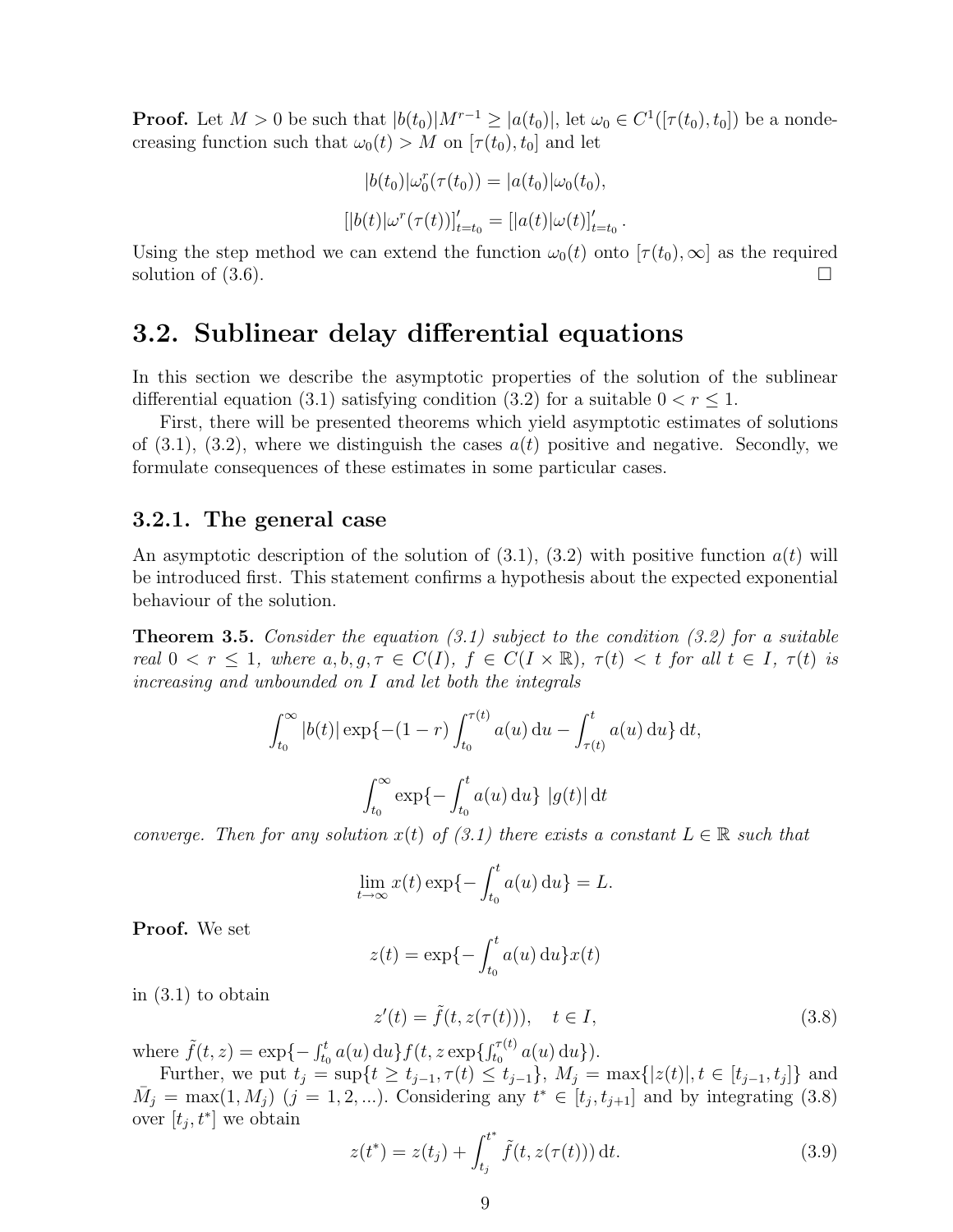To estimate the integral term in modulus we write

$$
|\tilde{f}(t, z(\tau(t)))| \le \exp\{-\int_{t_0}^t a(u) du\} \left( |b(t)| |z(\tau(t))|^{r} \exp\{r \int_{t_0}^{\tau(t)} a(u) du\} + g(t) \right)
$$
  

$$
\le \bar{M}_j |b(t)| \exp\{-\int_{t_0}^t a(u) du + r \int_{t_0}^{\tau(t)} a(u) du\} + \exp\{-\int_{t_0}^t a(u) du\} |g(t)|
$$

by use of (3.2). Then by substituting this relation into (3.9) we have

$$
|z(t^*)| \leq \bar{M}_j \left( 1 + \int_{t_j}^{t^*} |b(t)| \exp\{-\int_{t_0}^t a(u) du + r \int_{t_0}^{\tau(t)} a(u) du\} dt \right)
$$
  
+ 
$$
\int_{t_j}^{t^*} \exp\{-\int_{t_0}^t a(u) du\} |g(t)| dt
$$
  

$$
\leq \bar{M}_j \left( 1 + \int_{t_j}^{t_{j+1}} |b(t)| \exp\{- (1 - r) \int_{t_0}^{\tau(t)} a(u) du - \int_{\tau(t)}^t a(u) du\} dt \right)
$$
  
+ 
$$
\int_{t_j}^{t_{j+1}} \exp\{-\int_{t_0}^t a(u) du\} |g(t)| dt,
$$

i.e.,

$$
\bar{M}_{j+1} \leq \bar{M}_j \left( 1 + \int_{t_j}^{t_{j+1}} |b(t)| \exp\{(-1-r) \int_{t_0}^{\tau(t)} a(u) du - \int_{\tau(t)}^t a(u) du \} dt \right) + \int_{t_j}^{t_{j+1}} \exp\{-\int_{t_0}^t a(u) du\} |g(t)| dt.
$$

By repeating this procedure we arrive at the inequality

$$
\bar{M}_{j+1} \leq \bar{M}_{1} \prod_{k=1}^{j} \left( 1 + \int_{t_{k}}^{t_{k+1}} |b(t)| \exp\{- (1 - r) \int_{t_{0}}^{\tau(t)} a(u) du - \int_{\tau(t)}^{t} a(u) du \} dt \right)
$$
\n
$$
+ \sum_{k=1}^{j} \left( \int_{t_{k}}^{t_{k+1}} \exp\{- \int_{t_{0}}^{t} a(u) du \} |g(t)| dt
$$
\n
$$
\times \prod_{i=k+1}^{j} \left( 1 + \int_{t_{i}}^{t_{i+1}} |b(t)| \exp\{- (1 - r) \int_{t_{0}}^{\tau(t)} a(u) du - \int_{t_{0}}^{t} a(u) du \} dt \right) \right)
$$
\n
$$
\leq \left( \bar{M}_{1} + \int_{t_{0}}^{\infty} \exp\{- \int_{t_{0}}^{t} a(u) du \} |g(t)| dt \right)
$$
\n
$$
\times \prod_{k=1}^{\infty} \left( 1 + \int_{t_{k}}^{t_{k+1}} |b(t)| \exp\{- (1 - r) \int_{t_{0}}^{\tau(t)} a(u) du - \int_{\tau(t)}^{t} a(u) du \} dt \right)
$$

which is valid for all  $j = 1, 2, \dots$  The convergence of the infinite product now implies the boundedness of  $\overline{M}_j$  as  $j \to \infty$ , i.e.,  $z(t)$  is bounded as  $t \to \infty$ .

It remains to show that  $z(t)$  tends to a finite limit as  $t \to \infty$ . By integrating (3.8) from  $\hat{t}$  to  $\bar{t}$  we get

$$
|z(\bar{t}) - z(\hat{t})| \le \int_{\hat{t}}^{\bar{t}} |b(t)| \exp\{- (1 - r) \int_{t_0}^{\tau(t)} a(u) du - \int_{\tau(t)}^t a(u) du\} |z(\tau(t))|^{r} dt
$$
  
+ 
$$
\int_{\hat{t}}^{\bar{t}} \exp\{- \int_{t_0}^t a(u) du\} |g(t)| dt.
$$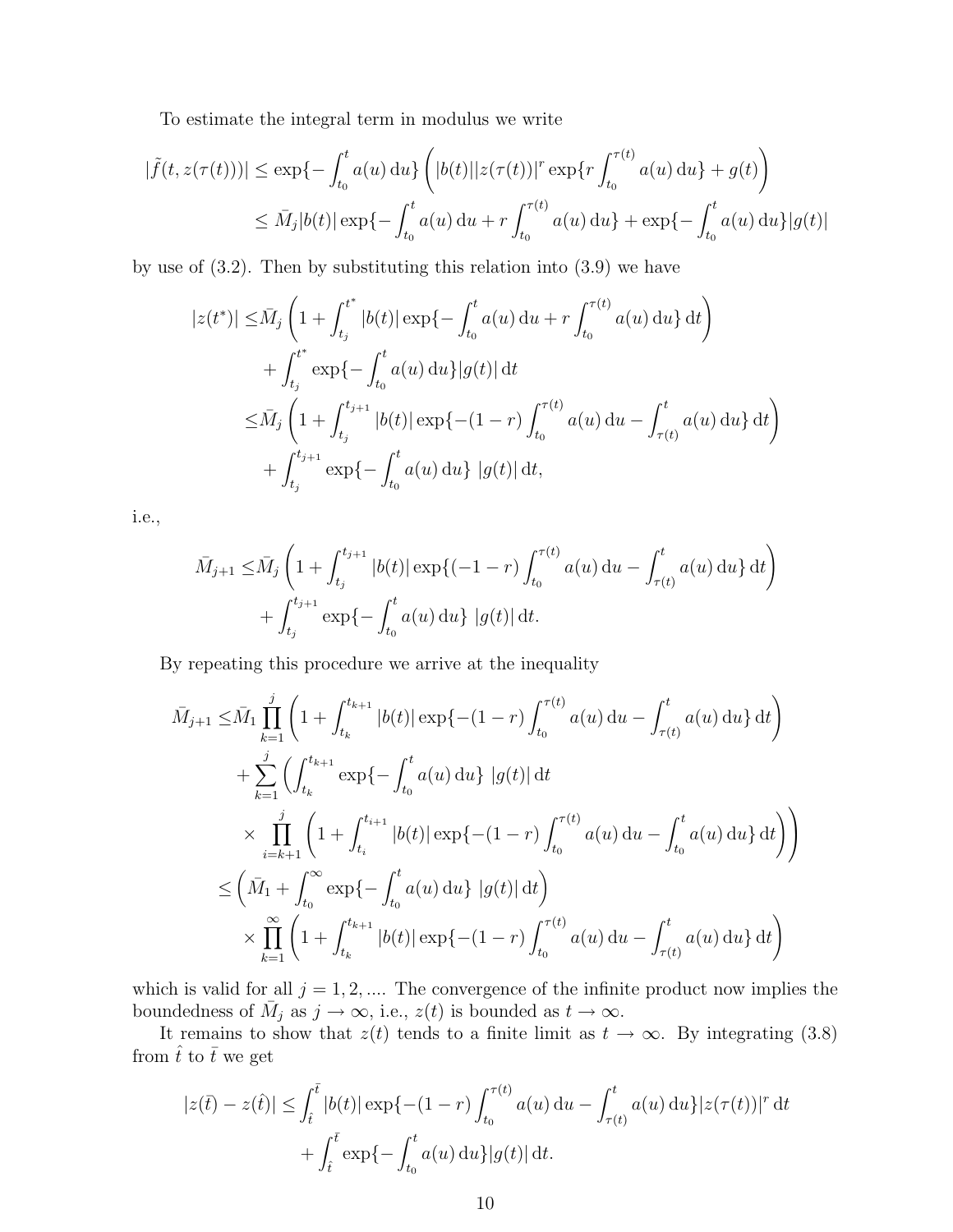Now the property  $z(t) = O(1)$  as  $t \to \infty$  and the convergence of both integral terms yield that considering  $\hat{t}, \overline{t}$  sufficiently large we have  $|z(\overline{t}) - z(\hat{t})| < \varepsilon$  for any  $\varepsilon > 0$ . The theorem is proved.  $\square$ 

**Remark 3.6.** The positivity of the coefficient  $a(t)$  is not strictly required in the previous theorem. However, the convergence requirement put on both integrals would be too strict constraint in the opposite case.

Now we presented the asymptotic properties of solutions of  $(3.1)$ ,  $(3.2)$  provided  $a(t)$ is negative.

**Theorem 3.7.** Consider the equation  $(3.1)$  subject to the condition  $(3.2)$  for a suitable real  $0 < r \leq 1$ , where  $a \in C(I)$  is negative and nonincreasing on I,  $f \in C(I \times \mathbb{R})$ ,  $b, g \in C(I), \tau \in C^1(I), \tau(t) < t, \tau'(t) > 0 \text{ for all } t \in I \text{ and } \tau(t) \to \infty \text{ as } t \to \infty.$ Let  $\psi(t)$  be a solution of (3.5) with the properties guaranteed by Proposition 3.2 such that  $\int_{t_0}^\infty$  $\psi'(t)$  $\frac{\psi'(t)}{-a(t)}$  dt  $\lt \infty$ . Further assume that there exists a positive function  $\omega \in C^2(I)$  fulfilling the inequality (3.7) such that  $\omega' - \omega a > 0$  on I,  $\omega'_*/(\omega' - \omega a)$  is nonincreasing on I and

$$
\int_{t_0}^{\infty} \frac{\omega'_*(t)}{\omega'(t) - \omega(t)a(t)} \psi'(t) dt < \infty,
$$

where  $\omega'_*(t) = (\vert \omega'(t) \vert - \omega'(t))/2$ ,  $t \in I$ . If  $g(t) = O(\omega(t))$  as  $t \to \infty$ , then

 $x(t) = O(\omega(t))$  as  $t \to \infty$ 

for any solution  $x(t)$  of  $(3.1)$ .

**Proof.** Let  $x(t)$  be a solution of  $(3.1)$ . If we put

$$
z(t) = \frac{x(t)}{\omega(t)}
$$

then the equation (3.1) becomes

$$
z'(t) = \frac{f(t, \omega(\tau(t))z(\tau(t)))}{\omega(t)} - \frac{\omega'(t) - \omega(t)a(t)}{\omega(t)}z(t).
$$
\n(3.10)

,

The equation (3.10) can be rewritten as

$$
\frac{d}{dt}[\omega(t)\exp\{-\int_{t_0}^t a(u)\,du\}z(t)] = \exp\{-\int_{t_0}^t a(u)\,du\}f(t,\omega(\tau(t))z(\tau(t))).
$$
\n(3.11)

Similarly as in the proof of Theorem 3.5 we put  $t_j = \sup\{t \ge t_{j-1}, \tau(t) \le t_{j-1}\}, M_j =$  $\max\{|z(t)|, t \in [t_{j-1}, t_j]\}\$ and  $\bar{M}_j = \max(1, M_j)$   $(j = 1, 2, ...)$ .

Let  $t^* \in [t_j, t_{j+1}]$ . By integrating  $(3.11)$  over  $[t_j, t^*]$  we obtain

$$
\omega(t) \exp\{-\int_{t_0}^t a(u) \, \mathrm{d}u\} z(t) \Big|_{t_j}^{t^*} = \int_{t_j}^{t^*} \exp\{-\int_{t_0}^t a(u) \, \mathrm{d}u\} f(t, \omega(\tau(t)) z(\tau(t))) \, \mathrm{d}t.
$$

Hence,

$$
z(t^*) = \exp\left\{\int_{t_j}^{t^*} a(u) \, \mathrm{d}u\right\} \frac{\omega(t_j)}{\omega(t^*)} z(t_j) + \frac{\exp\left\{\int_{t_0}^{t^*} a(u) \, \mathrm{d}u\right\}}{\omega(t^*)}
$$

$$
\times \int_{t_j}^{t^*} \exp\left\{-\int_{t_0}^t a(u) \, \mathrm{d}u\right\} f(t, \omega(\tau(t)) z(\tau(t))) \, \mathrm{d}t.
$$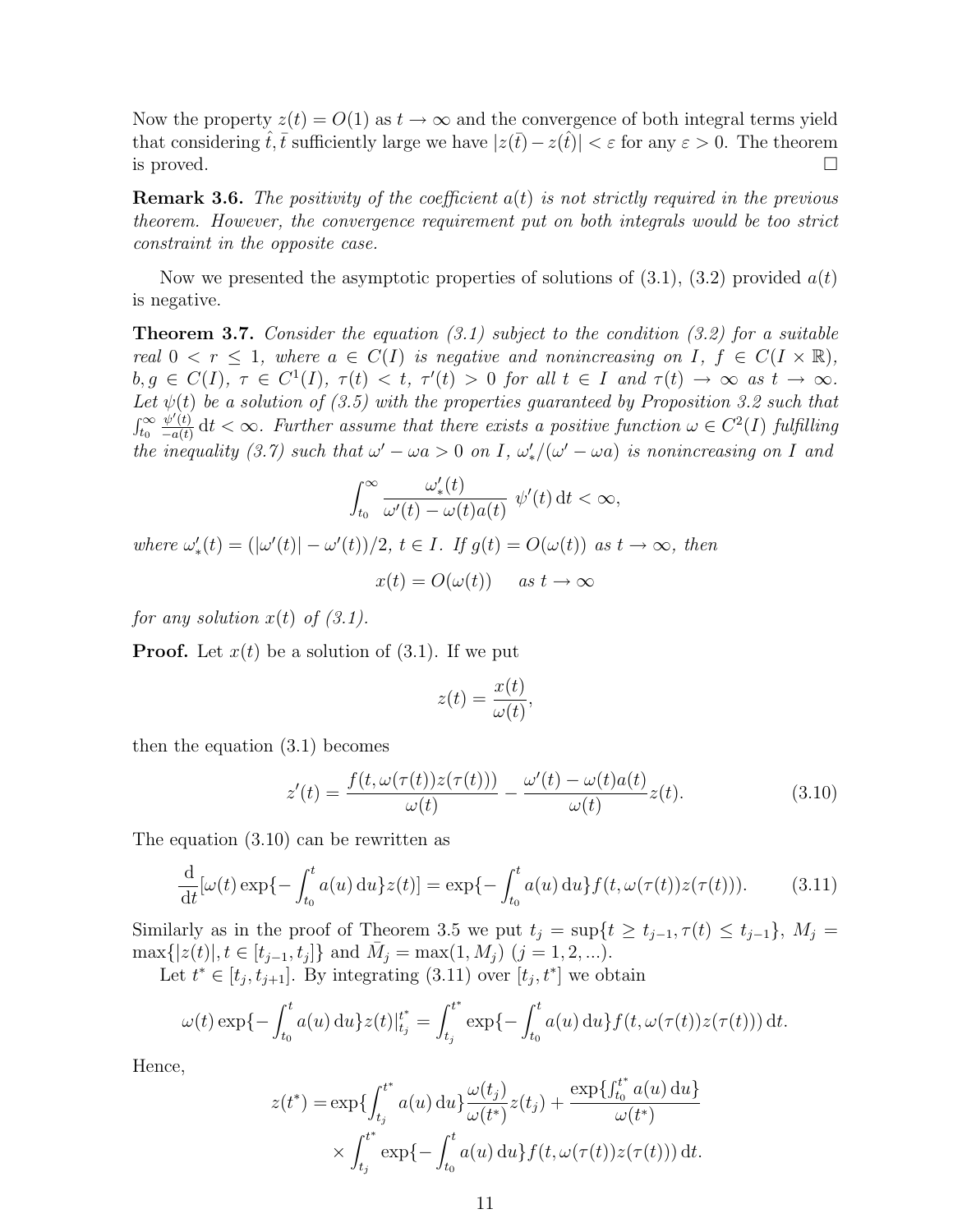By using (3.2), (3.7) and the asymptotic property  $|g(t)| \leq L\omega(t)$  for all  $t \in I$  and a suitable real  $L>0$  we get

$$
|z(t^*)| \le M_j \exp\{\int_{t_j}^{t^*} a(u) \, du\} \frac{\omega(t_j)}{\omega(t^*)} + \frac{\exp\{\int_{t_0}^{t^*} a(u) \, du\}}{\omega(t^*)} \times \int_{t_j}^{t^*} \exp\{-\int_{t_0}^t a(u) \, du\} (|b(t)|\omega^r(\tau(t))|z(\tau(t))|^r + |g(t)|) \, dt \le M_j \exp\{\int_{t_j}^{t^*} a(u) \, du\} \frac{\omega(t_j)}{\omega(t^*)} + \frac{\exp\{\int_{t_0}^{t^*} a(u) \, du\}}{\omega(t^*)} \times \left[ -M_j^r \int_{t_j}^{t^*} a(t)\omega(t) \exp\{-\int_{t_0}^t a(u) \, du\} \, dt + L \int_{t_j}^{t^*} \omega(t) \exp\{-\int_{t_0}^t a(u) \, du\} \, dt \right],
$$

i.e.,

$$
|z(t^*)| \leq \bar{M}_j \exp\{\int_{t_j}^{t^*} a(u) \, du\} \frac{\omega(t_j)}{\omega(t^*)} + \bar{M}_j \frac{\exp\{\int_{t_0}^{t^*} a(u) \, du\}}{\omega(t^*)} \int_{t_j}^{t^*} \omega(t) \frac{d}{dt} [\exp\{-\int_{t_0}^t a(u) \, du\}] \, dt - L \frac{\exp\{\int_{t_0}^{t^*} a(u) \, du\}}{\omega(t^*)} \int_{t_j}^{t^*} \frac{1}{a(t)} \omega(t) \frac{d}{dt} [\exp\{-\int_{t_0}^t a(u) \, du\}] \, dt.
$$

Since  $a(t)$  is nonincreasing, we arrive at the estimate

$$
|z(t^*)| \le \bar{M}_j \exp\left\{ \int_{t_j}^{t^*} a(u) \, du \right\} \frac{\omega(t_j)}{\omega(t^*)} + \left( \bar{M}_j - \frac{L}{a(t_j)} \right) \frac{\exp\left\{ \int_{t_0}^{t^*} a(u) \, du \right\}}{\omega(t^*)} \int_{t_j}^{t^*} \omega(t) \frac{d}{dt} [\exp\left\{ - \int_{t_0}^t a(u) \, du \right\}] dt.
$$
 (3.12)

To estimate the last integral we write

$$
\int_{t_j}^{t^*} \omega(t) \frac{d}{dt} [\exp\{-\int_{t_0}^t a(u) du\}] dt
$$
\n
$$
\leq \omega(t) \exp\{-\int_{t_0}^t a(u) du\} |_{t_j}^{t^*} + \int_{t_j}^{t^*} \omega'_*(t) \exp\{-\int_{t_0}^t a(u) du\} dt
$$
\n
$$
\leq \omega(t) \exp\{-\int_{t_0}^t a(u) du\} |_{t_j}^{t^*} + \frac{\omega'_*(t)}{\omega'(t) - \omega(t) a(t)} \omega(t) \exp\{-\int_{t_0}^t a(u) du\} |_{t_j}^{t^*}
$$
\n
$$
+ \frac{-\omega'_*(t)}{\omega'(t) - \omega(t) a(t)} |_{t_j}^{t^*} \omega(t^*) \exp\{-\int_{t_0}^{t^*} a(u) du\}
$$
\n
$$
\leq \omega(t) \exp\{-\int_{t_0}^t a(u) du\} |_{t_j}^{t^*} \left(1 + \frac{\omega'_*(t_j)}{\omega'(t_j) - \omega(t_j) a(t_j)}\right).
$$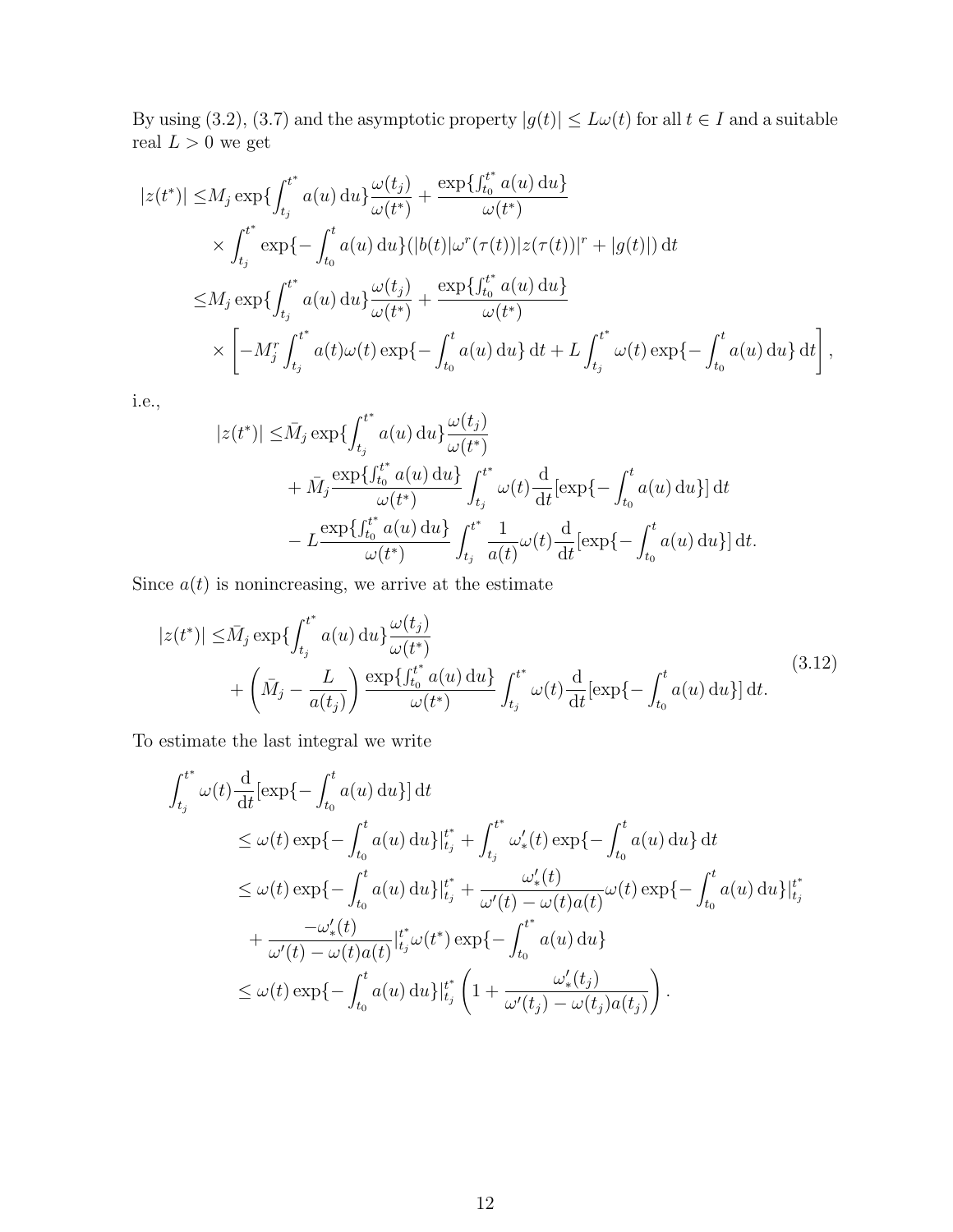By substituting this estimate into (3.12) we get

$$
|z(t^*)| \leq \bar{M}_j \exp\left\{ \int_{t_j}^{t^*} a(u) du \right\} \frac{\omega(t_j)}{\omega(t^*)} + \left(\bar{M}_j - \frac{L}{a(t_j)}\right) \frac{\exp\left\{ \int_{t_0}^{t^*} a(u) du \right\}}{\omega(t^*)}
$$
  
 
$$
\times \left(1 + \frac{\omega'_*(t_j)}{\omega'(t_j) - \omega(t_j)a(t_j)}\right) \left(\omega(t) \exp\left\{-\int_{t_0}^t a(u) du\right\} \Big|_{t_j}^{t^*}\right)
$$
  
 
$$
\leq \bar{M}_j \left(1 + \frac{\omega'_*(t_j)}{\omega'(t_j) - \omega(t_j)a(t_j)}\right) - \frac{L}{a(t_j)} \left(1 - \exp\left\{ \int_{t_j}^{t^*} a(u) du \right\} \frac{\omega(t_j)}{\omega(t^*)}\right)
$$
  
 
$$
\times \left(1 + \frac{\omega'_*(t_j)}{\omega'(t_j) - \omega(t_j)a(t_j)}\right)
$$
  
 
$$
\leq \left(\bar{M}_j - \frac{L}{a(t_j)}\right) \left(1 + \frac{\omega'_*(t_j)}{\omega'(t_j) - \omega(t_j)a(t_j)}\right).
$$

Since  $t^* \in [t_j, t_{j+1}]$  was arbitrary, we have the estimate

$$
\bar{M}_{j+1} \leq \left(\bar{M}_j - \frac{L}{a(t_j)}\right) \left(1 + \frac{\omega'_*(t_j)}{\omega'(t_j) - \omega(t_j)a(t_j)}\right)
$$
\n
$$
\leq \left(\bar{M}_1 - \sum_{k=1}^j \frac{L}{a(t_k)}\right) \prod_{k=1}^j \left(1 + \frac{\omega'_*(t_k)}{\omega'(t_k) - \omega(t_k)a(t_k)}\right)
$$

which is valid for all  $j = 1, 2, \ldots$ .

To prove the boundedness of  $\overline{M}_j$  as  $j \to \infty$  it remains to show that both the series

$$
\sum_{k=1}^{j} \frac{-1}{a(t_k)}, \quad \sum_{k=1}^{j} \frac{\omega'_*(t_k)}{\omega'(t_k) - \omega(t_k)a(t_k)}
$$

converge as  $j \to \infty$ . We set  $s = \psi(t)$  and denote  $s_0 = \psi(t_0)$ . Then

$$
\psi(t_k) = \psi(\tau^{-k}(t_0)) = \psi(t_0) + k = s_0 + k, \qquad k = 1, 2, \dots,
$$

where  $\tau^{-k}(t)$  is the k-th iterate of the inverse function  $\tau^{-1}(t)$ . Hence,

$$
\sum_{k=1}^{j} \frac{-1}{a(t_k)} = \sum_{k=1}^{j} \frac{-1}{a(\psi^{-1}(s_0 + k))}
$$

and the convergence of this series (as  $j \to \infty$ ) follows from the convergence of the corresponding improper integral  $\int_{t_0}^{\infty}$  $\psi'(t)$  $\frac{\psi'(t)}{-a(t)}$  dt by use of the integral criterion and the substitution rule. The convergence of the latter series can be proved quite similarly.

Summarizing this, the sequence  $\overline{M}_j$  is bounded as  $j \to \infty$ . Hence,  $z(t)$  is bounded as  $t \to \infty$  and using the backward substitution  $x(t) = z(t)\omega(t)$  we obtain the required asymptotic estimate.

Remark 3.8. This theorem essentially says that, under certain constraints, the solution  $x(t)$  of the delay differential equation (3.1) can be estimated by a solution  $\omega(t)$  of a functional nondifferential equation (3.7). However, finding such a solution is not a simple matter, in general.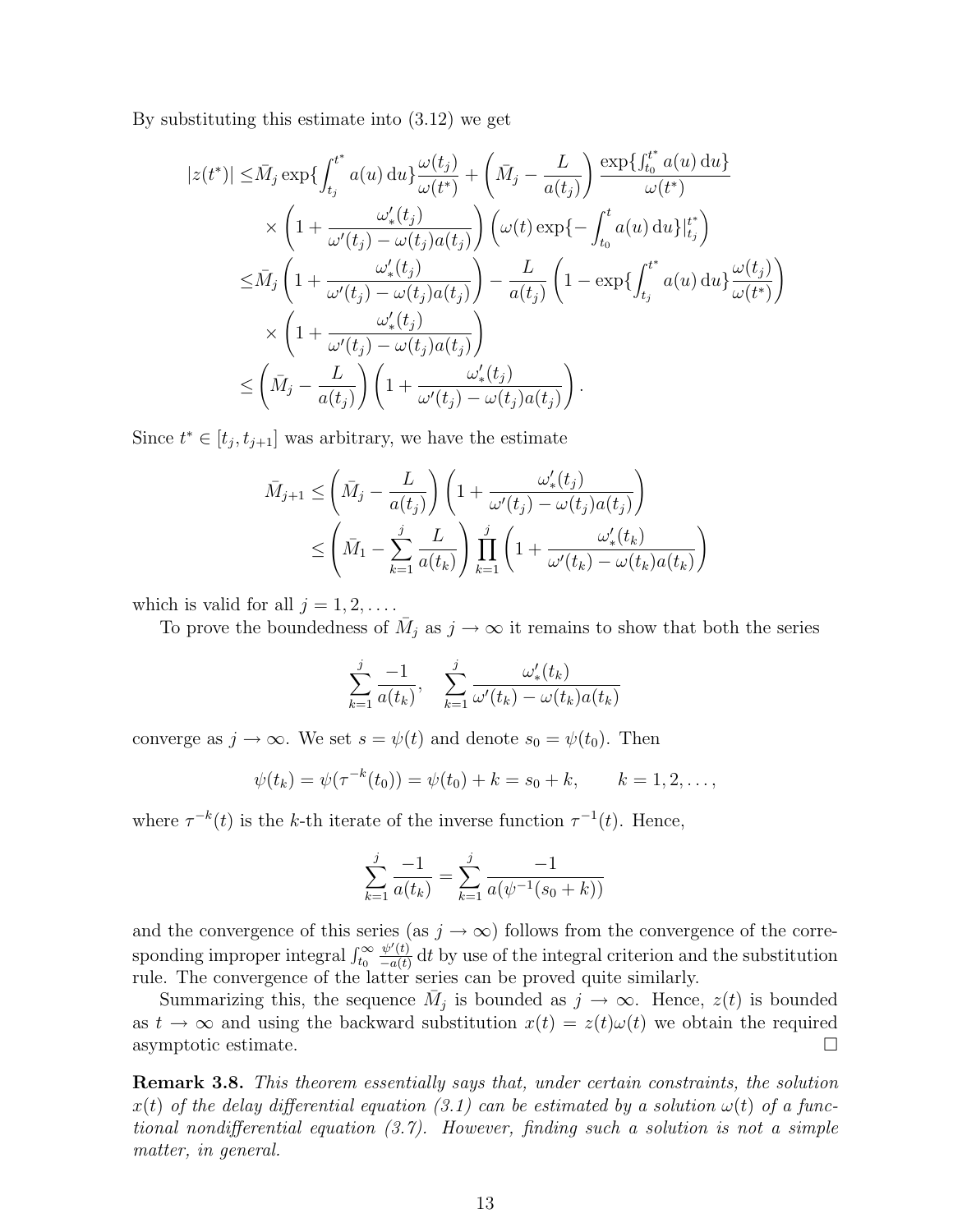**Remark 3.9.** It follows from the proof of Theorem 3.7 that considering  $(3.2)$  with  $g(t)$ identically zero on I we can omit the assumptions that  $a(t)$  is nonincreasing and  $\int_{t_0}^{\infty}$  $\psi'(t)$  $\frac{\psi'(t)}{-a(t)}$  dt  $<\infty$ . Similarly, if  $g(t)$  is not identically zero on I and both the mentioned assumptions are replaced by  $a(t) \le a < 0$  for all  $t \in I$ , then using the same line of arguments as given in the proof of Theorem 3.7 we can modify the result of Theorem 3.7 as

$$
x(t) = O(\omega(t)\psi(t)) \text{ as } t \to \infty
$$

for any solution  $x(t)$  of  $(3.1)$ .

#### 3.2.2. Applications to particular cases

In the sequel we give some applications of Theorem 3.5 and Theorem 3.7. Particularly, we consider the equation (3.3) under various assumptions on  $a(t)$ ,  $b(t)$  and  $\tau(t)$  and show that the previous assertions can yield effective asymptotic results. These results are illustrated by several examples, where the choices of the delayed argument  $\tau(t)$  enable to solve the Abel equation (3.5) explicitly.

Corollary 3.10. Consider the sublinear delay differential equation

$$
x'(t) = a(t)x(t) + b(t)|x(\tau(t))|^{r} \operatorname{sgn} x(\tau(t)) + g(t), \quad t \in I, \ 0 < r < 1,\tag{3.13}
$$

where  $a, b, g \in C(I), \tau \in C^1(I), 0 < |b(t)| \leq K |a(t)|, \tau(t) < t, \tau'(t) > 0$  for all  $t \in I$  and a suitable real  $K > 0$  and  $\tau(t) \to \infty$  as  $t \to \infty$ .

(i) If  $a(t)$  is positive on I and  $\int_{t_0}^{\infty} \exp\{-\int_{t_0}^t a(u) \, du\} |g(t)| dt < \infty$ , then for any solution  $x(t)$  of (3.13) there exists a constant  $L \in \mathbb{R}$  such that

$$
\lim_{t \to \infty} x(t) \exp\{-\int_{t_0}^t a(u) \, \mathrm{d}u\} = L.
$$

- (ii) If  $a(t)$  is negative and  $g(t)$  is identically zero on I, then any solution  $x(t)$  of (3.13) is bounded on I.
- (iii) If  $a(t)$  is negative and nonincreasing on I,  $g(t)$  is bounded on I and  $\int_{t_0}^{\infty}$  $\psi'(t)$  $\frac{\psi'(t)}{-a(t)}$  dt converges, where  $\psi(t)$  is a solution of the Abel equation (3.5) with the properties quaranteed by Proposition 3.2, then any solution  $x(t)$  of (3.13) is bounded on I.

**Proof.** To prove the case (i) it is enough to verify the assumptions of Theorem 3.5, particularly the first integral condition. Indeed,

$$
\int_{t_0}^{\infty} |b(t)| \exp\{- (1 - r) \int_{t_0}^{\tau(t)} a(u) du - \int_{\tau(t)}^{t} a(u) du \} dt
$$
  
\n
$$
\leq K \int_{t_0}^{\infty} a(t) \exp\{- (1 - r) \int_{t_0}^{\tau(t)} a(u) du - \int_{\tau(t)}^{t} a(u) du \} dt
$$
  
\n
$$
\leq K \int_{t_0}^{\infty} a(t) \exp\{- (1 - r) \int_{t_0}^{t} a(u) du \} dt
$$
  
\n
$$
= -\frac{K}{1 - r} \int_{t_0}^{\infty} \frac{d}{dt} [\exp\{- (1 - r) \int_{t_0}^{t} a(u) du \}] dt < \infty.
$$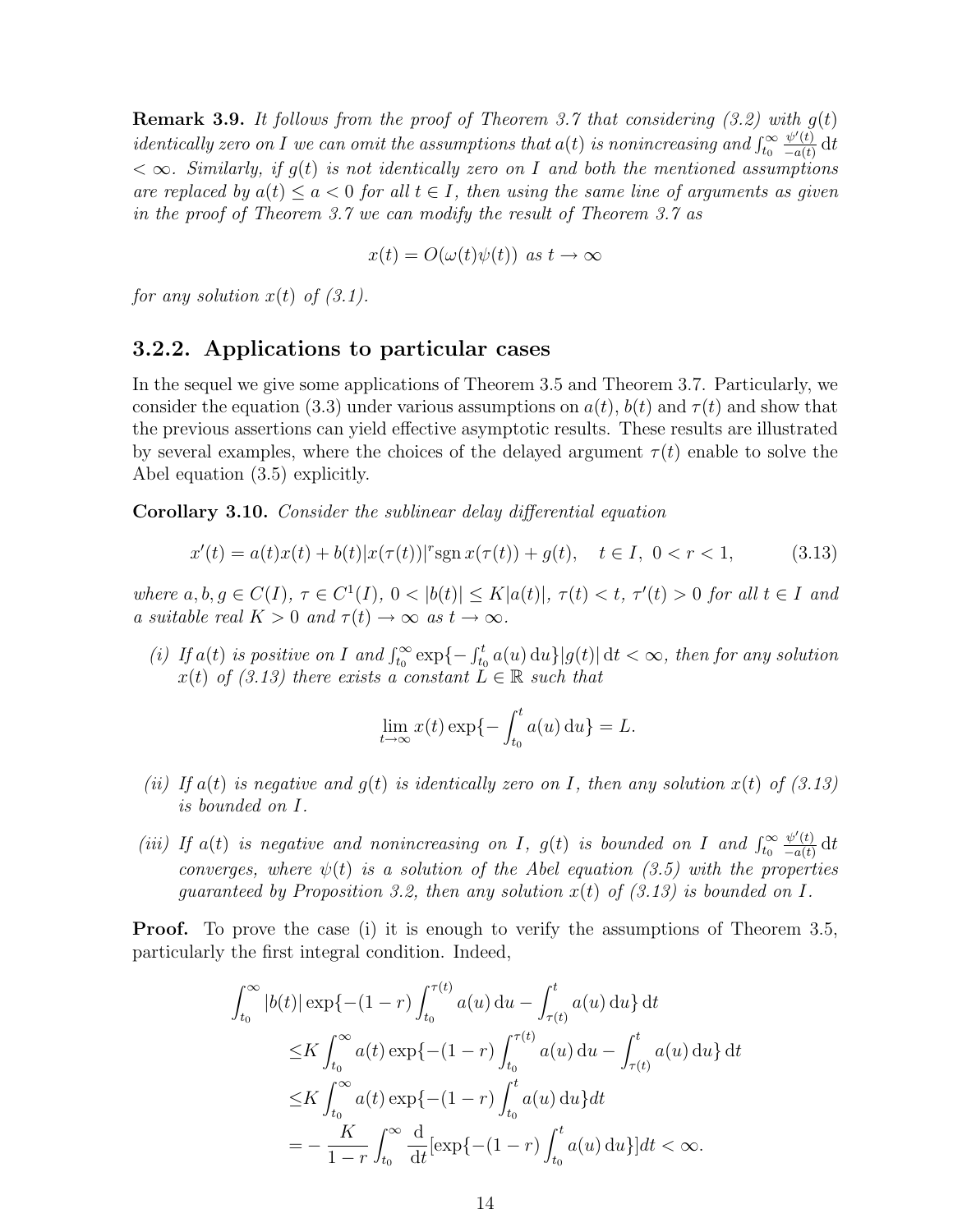Now let  $a(t) < 0$  on I. Under the assumptions of Theorem 3.7, we can relate the asymptotic bounds of any solution of (3.13) to a solution of (3.7). It is easy to verify that under the assumption  $|b(t)| \leq K |a(t)|$  the inequality (3.7) admits the positive constant solution, namely  $\omega(t) \equiv K^{\frac{1}{1-r}}$ . Then  $\omega_*' \equiv \omega' \equiv 0$  on I and the corresponding assumptions of Theorem 3.7 become trivial. Now both cases (ii) and (iii) follow immediately from Theorem 3.7 with the respect to Remark 3.9.

Example 3.11. We investigate the asymptotic behaviour of the solutions of

$$
x'(t) = ax(t) + b|x(\tau(t))|^{r} \operatorname{sgn} x(\tau(t)) + g(t), \quad t \in I, \ 0 < r < 1,\tag{3.14}
$$

where  $a, b \neq 0$  are real constants,  $g \in C(I)$ ,  $\tau \in C^1(I)$ ,  $\tau(t) < t$ ,  $\tau'(t) > 0$  for all  $t \in I$ and  $\tau(t) \to \infty$  as  $t \to \infty$ .

(i) If  $a > 0$  and  $\int_{t_0}^{\infty} \exp\{-at\}|g(t)| dt < \infty$ , then for any solution  $x(t)$  of (3.14) there exists a constant  $L \in \mathbb{R}$  such that

$$
\lim_{t \to \infty} x(t) \exp\{-at\} = L.
$$

- (ii) If  $a < 0$  and  $q(t) \equiv 0$  on I, then any solution  $x(t)$  of (3.14) is bounded on I.
- (iii) If  $a < 0$  and  $g(t)$  is bounded on I, then, by Remark 3.9,

$$
x(t) = O(\psi(t))
$$
 as  $t \to \infty$ ,

where  $\psi(t)$  is a solution of the Abel equation (3.5) with the properties guaranteed by Proposition 3.2.

In the sequel we consider only the cases when  $a(t)$  is negative and  $g(t)$  is identically zero on I in (3.13). The extension of the next results also to  $a(t)$  positive and  $g(t)$  nonzero can be easily done by use of Theorem 3.5 and Theorem 3.7.

Corollary 3.12. Consider the equation without forcing term

$$
x'(t) = a(t)x(t) + b(t)|x(\tau(t))|^{r} \operatorname{sgn} x(\tau(t)), \quad t \in I, \ 0 < r < 1,\tag{3.15}
$$

where  $I = [t_0, \infty)$  with  $t_0 > 0$ ,  $a, b \in C(I)$ ,  $\tau \in C^1(I)$ ,  $a(t) < 0$ ,  $b(t) \neq 0$ ,  $\tau(t) < t$ ,  $\tau(t_0) > 0$ ,  $\tau'(t) > 0$  for all  $t \in I$ ,  $\tau(t) \to \infty$  as  $t \to \infty$  and assume that  $0 < |b(t)| \le$  $\leq K |a(t)| t^{\alpha} (\tau(t))^{-r\alpha}$  for suitable  $K, \alpha \in \mathbb{R}, K > 0$  and all  $t \in I$ .

(i) If  $\alpha > 0$ , then

$$
x(t) = O(t^{\alpha}) \quad as \quad t \to \infty \tag{3.16}
$$

for any solution  $x(t)$  of  $(3.15)$ .

(ii) If  $\alpha < 0$ ,  $a(t) < \frac{\alpha}{t}$  $\frac{\alpha}{t}$  for all  $t \in I$ ,  $a(t)t$  is nonincreasing on I and

$$
\int_{t_0}^{\infty} \frac{\psi'(t)}{\alpha - a(t)t} \, \mathrm{d}t < \infty,
$$

where  $\psi(t)$  is a solution of (3.5) with the properties quaranteed by Proposition 3.2. then  $(3.16)$  holds for any solution  $x(t)$  of  $(3.15)$ .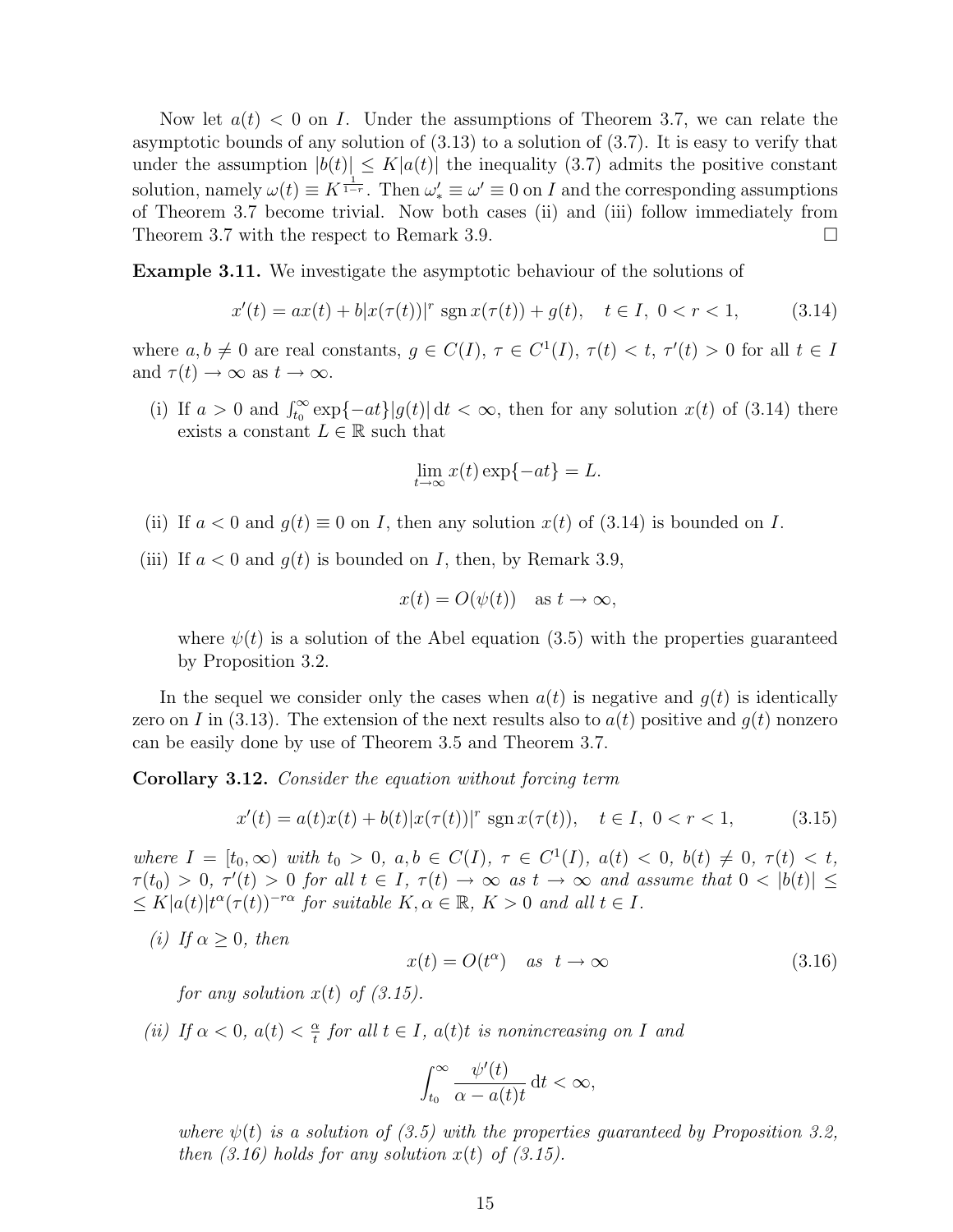Proof. We can easily check that the function

$$
\omega(t) = K^{\frac{1}{1-r}} t^{\alpha}
$$

defines a positive solution of the auxiliary functional inequality (3.7). The assumptions of Corollary 3.12 are now the reformulation of those presented in Theorem 3.7 with the respect to this solution  $\omega(t)$ .

Example 3.13. We consider the equation

$$
x'(t) = \left(\frac{a}{\sqrt{t}} - 1\right)x(t) + \frac{b}{t}\sqrt{|x(\lambda t)|} \operatorname{sgn} x(\lambda t), \quad t \in [2, \infty), \tag{3.17}
$$

where  $a < 0, b \neq 0, 0 < \lambda < 1$  are real constants. Then the Abel equation (3.5) can be read as

$$
\psi(\lambda t) = \psi(t) - 1
$$

and admits the solution  $\psi(t) = \frac{\log t}{\log \lambda^{-1}}$  having the required properties. Now it follows from Corollary 3.12 (with  $r=\frac{1}{2}$ )  $\frac{1}{2}$ ,  $\alpha = -2$ ,  $K = |b|/\lambda$  that

$$
x(t) = O\left(\frac{1}{t^2}\right) \quad \text{as } t \to \infty
$$

for any solution  $x(t)$  of  $(3.17)$ .

**Corollary 3.14.** Consider the equation (3.15), where  $a, b \in C(I)$ ,  $\tau \in C^1(I)$  such that  $a(t) < 0, b(t) \neq 0, \tau(t) < t, \tau'(t) > 0 \text{ for all } t \in I, \tau(t) \to \infty \text{ as } t \to \infty.$  Let  $\psi(t)$  be a solution of (3.5) with the properties guaranteed by Proposition 3.2. Further assume that  $0 < |b(t)| \leq L K^{\psi(t)} |a(t)|$  for suitable real constants  $L, K > 0$  and all  $t \in I$ .

(i) If  $K \geq 1$ , then

$$
x(t) = O\left(K^{\frac{\psi(t)}{1-r}}\right) \quad \text{as} \quad t \to \infty \tag{3.18}
$$

for any solution  $x(t)$  of  $(3.15)$ .

(*ii*) If  $0 \lt K \lt 1$ ,  $a(t) \lt \frac{\log K}{1-r}$  $\frac{\log K}{1-r}\psi'(t)$  for all  $t \in I$ ,  $a(t)/\psi'(t)$  is nonincreasing on the interval I and, moreover,

$$
\int_{t_0}^{\infty} \frac{(\psi'(t))^2}{(\log K)\psi'(t) - (1-r)a(t)} dt < \infty,
$$

then  $(3.18)$  holds for any solution  $x(t)$  of  $(3.15)$ .

Proof. By substituting into (3.7) we can verify that the function

$$
\omega(t) = MK^{\frac{\psi(t)}{1-r}}, \quad M = (LK^{\frac{-r}{1-r}})^{\frac{1}{1-r}}
$$

defines a solution of the auxiliary inequality (3.7). Now it is easy to verify that this function  $\omega(t)$  fulfills all the assumptions introduced in Theorem 3.7.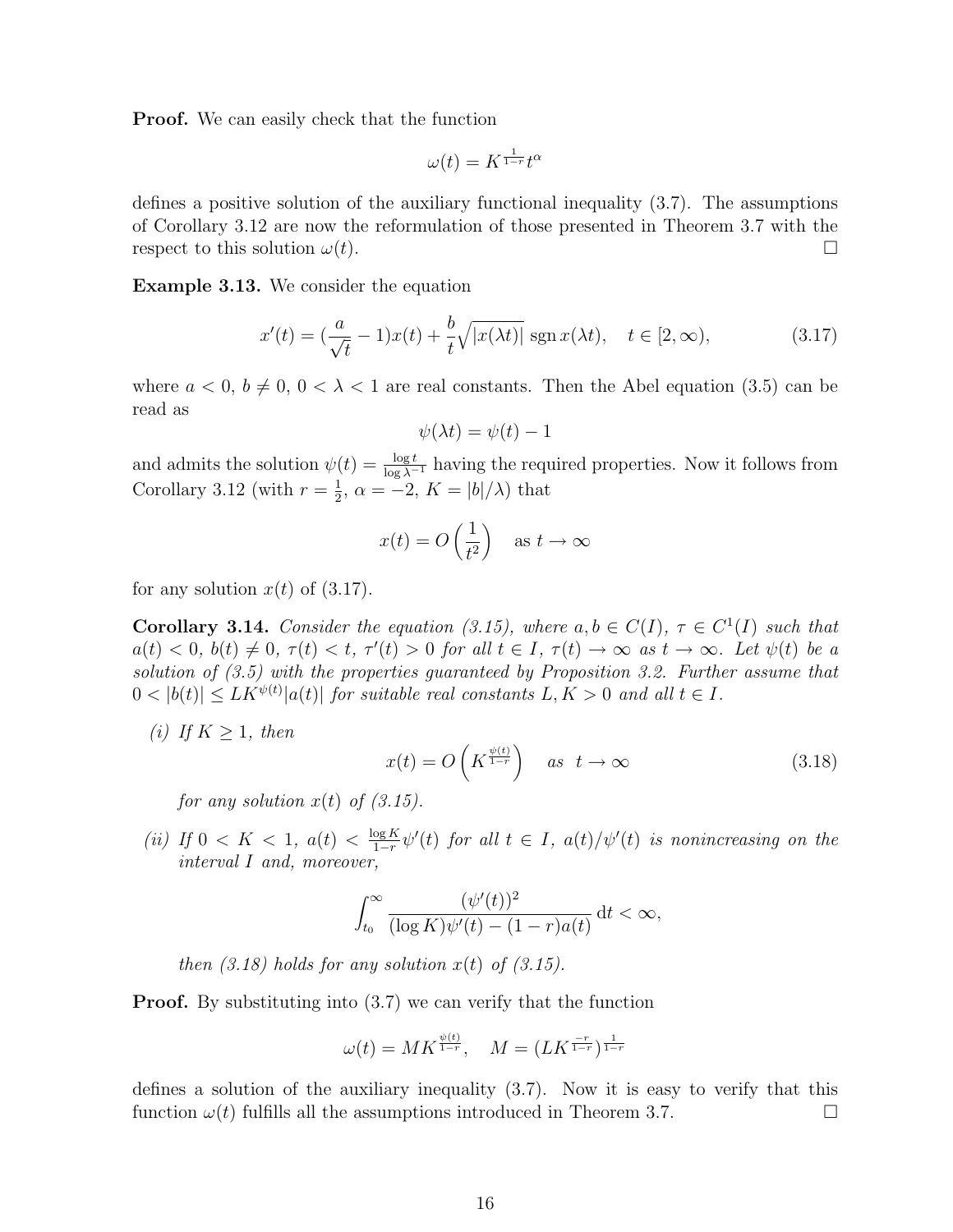Example 3.15. We consider the equation

$$
x'(t) = -(\log t)x(t) + b(t)\sqrt{|x(\sqrt{t})|} \operatorname{sgn} x(\sqrt{t}), \quad t \in [2, \infty), \tag{3.19}
$$

where  $b(t)$  is bounded on [2,  $\infty$ ). In this case we investigate the equation with a power lag. Therefore the corresponding Abel equation (3.5) has the form

$$
\psi(\sqrt{t}) = \psi(t) - 1
$$

and admits the solution  $\psi(t) = \frac{\log \log t}{\log 2}$  having the required properties. Now it follows from Corollary 3.14 (with  $r = K = \frac{1}{2}$ )  $\frac{1}{2}$  and  $|b(t)| \leq L$  for all  $t \geq 2$ ) that

$$
x(t) = O\left(\frac{1}{\log^2 t}\right) \quad \text{as } t \to \infty
$$

for any solution  $x(t)$  of  $(3.19)$ .

### 3.3. Superlinear delay differential equations

In this section we derive the asymptotic properties of the solution of the superlinear differential equation (3.1) satisfying condition (3.2) for a suitable  $r > 1$ .

Comparing with the sublinear case we impose two restrictions. We assume that the function  $g(t)$ , appearing in (3.2), is identically zero, and, furthermore,  $a(t)$  is negative.

#### 3.3.1. The general case

**Theorem 3.16.** Let  $x(t)$  be a solution of (3.1) and (3.2) holds for a suitable real  $r > 1$ , where  $g(t) \equiv 0$ ,  $a(t)$ ,  $b(t)$  are continuously differentiable functions on I such that  $a(t)$  is negative, b(t) is nonzero and  $\frac{|b(t)|}{|a(t)|}$  is nondecreasing on I. Further, let  $\tau \in C^1(I)$ ,  $\tau(t) < t$ and  $\tau'(t) > 0$  for all  $t \in I$  and let  $\psi(t)$  be a solution of (3.5) with the properties guaranteed by Proposition 3.2. Finally assume that  $\omega \in C^1(I)$  is a positive and nondecreasing function satisfying (3.6) and let  $M_0 = \sup \left\{ \frac{|x(t)|}{\omega(t)} \right\}$  $\frac{x(t)|}{\omega(t)}, t \in [\tau(t_0), t_0]\Big\}.$ 

- (i) If  $M_0 \leq 1$ , then  $|x(t)| \leq \omega(t)$  for all  $t \geq t_0$ .
- (ii) If  $M_0 > 1$ , then  $|x(t)| \leq \omega(t) M_0^{r^{\psi(t)+1-\psi(t_0)}}$  $\int_0^{r^{w(t)+1-\psi(t_0)}}$  for all  $t \geq t_0$ .

**Proof.** Let  $x(t)$  be a solution of  $(3.1)$ . If we set

$$
z(t) = \frac{x(t)}{\omega(t)},
$$

then the equation (3.1) becomes

$$
z'(t) = \frac{f(t, \omega(\tau(t))z(\tau(t)))}{\omega(t)} - \frac{\omega'(t) - \omega(t)a(t)}{\omega(t)}z(t).
$$
 (3.20)

The equation (3.20) can be rewritten as

$$
\frac{\mathrm{d}}{\mathrm{d}t}[\omega(t)\exp\{-\int_{t_0}^t a(u)\,\mathrm{d}u\}z(t)] = \exp\{-\int_{t_0}^t a(u)\,\mathrm{d}u\}f(t,\omega(\tau(t))z(\tau(t))).
$$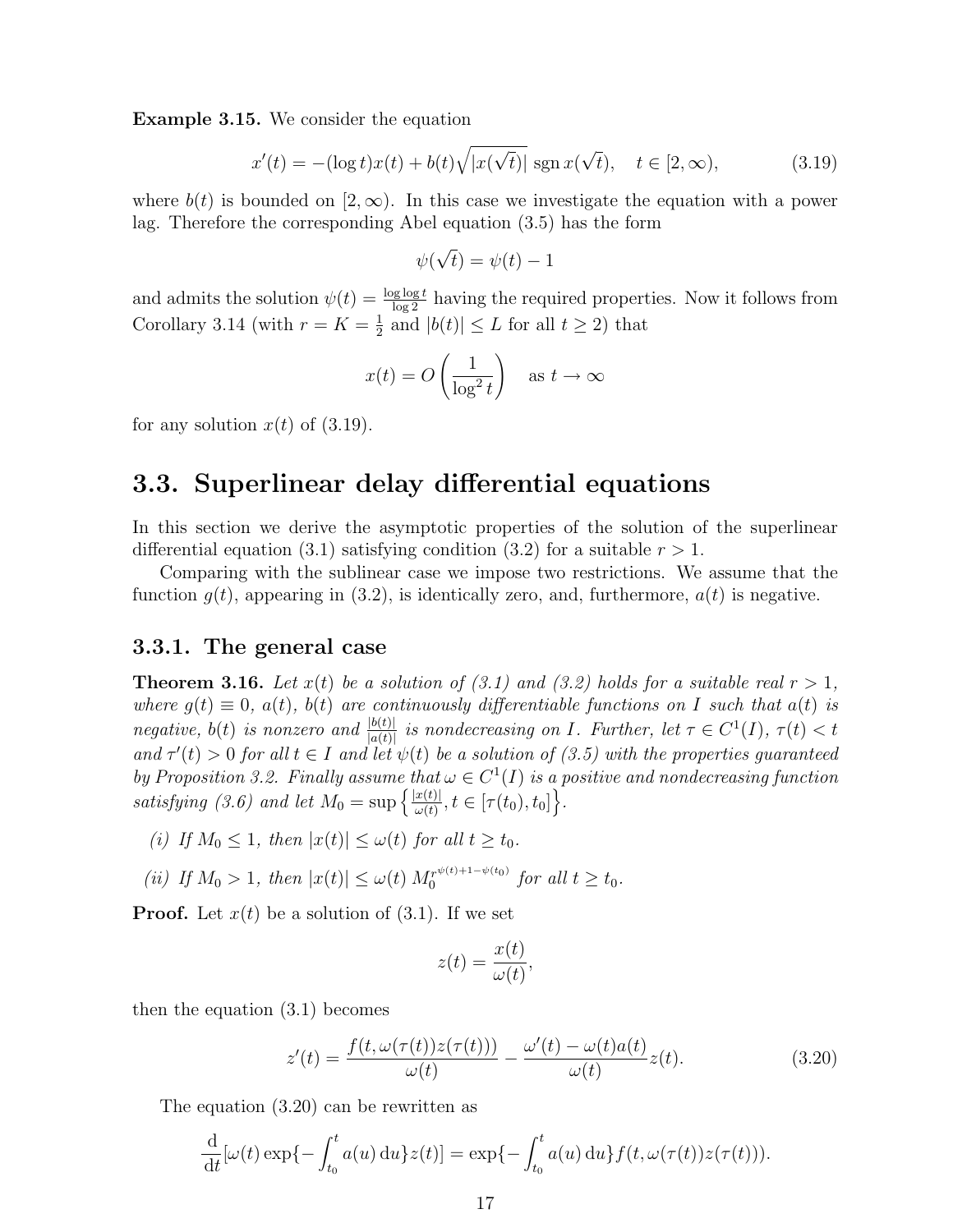Now similarly as in the proof of Theorem 3.7, we put  $t_j = \sup\{t \ge t_{j-1}, \tau(t) \le t_{j-1}\}\$ and  $M_j = \max\{|z(t)|, t \in [t_{j-1}, t_j]\}$   $(j = 1, 2, ...)$ . Considering arbitrary  $t^* \in [t_j, t_{j+1}]$  and integrating the previous equation over  $[t_j, t^*]$  we have

$$
\omega(t) \exp\{-\int_{t_0}^t a(u) \, \mathrm{d}u\} z(t) \Big|_{t_j}^{t^*} = \int_{t_j}^{t^*} \exp\{-\int_{t_0}^t a(u) \, \mathrm{d}u\} f(t, \omega(\tau(t)) z(\tau(t))) \, \mathrm{d}t.
$$

Hence

$$
z(t^*) = \exp\left\{\int_{t_j}^{t^*} a(u) \, \mathrm{d}u\right\} \frac{\omega(t_j)}{\omega(t^*)} z(t_j) + \frac{\exp\left\{\int_{t_0}^{t^*} a(u) \, \mathrm{d}u\right\}}{\omega(t^*)}
$$

$$
\times \int_{t_j}^{t^*} \exp\left\{-\int_{t_0}^t a(u) \, \mathrm{d}u\right\} f(t, \omega(\tau(t)) z(\tau(t))) \, \mathrm{d}t.
$$

Using the condition  $(3.2)$  and the functional equation  $(3.6)$  we arrive at the estimate

$$
|z(t^*)| \le M_j \exp\left\{ \int_{t_j}^{t^*} a(u) du \right\} \frac{\omega(t_j)}{\omega(t^*)} - M_j^r \frac{\exp\left\{ \int_{t_0}^{t^*} a(u) du \right\}}{\omega(t^*)} \int_{t_j}^{t^*} a(t) \omega(t) \exp\left\{ - \int_{t_0}^t a(u) du \right\} dt.
$$

We can rewrite the last integral and integrate by parts. We obtain

$$
\int_{t_j}^{t^*} a(t)\omega(t) \exp\{-\int_{t_0}^t a(u) \, \mathrm{d}u\} \, \mathrm{d}t = -\int_{t_j}^{t^*} \omega(t) \frac{\mathrm{d}}{\mathrm{d}t} [\exp\{-\int_{t_0}^t a(u) \, \mathrm{d}u\}] \, \mathrm{d}t
$$
\n
$$
= -\omega(t) \exp\{-\int_{t_0}^t a(u) \, \mathrm{d}u\} \Big|_{t_j}^{t^*} - \int_{t_j}^{t^*} \omega'(t) \exp\{-\int_{t_0}^t a(u) \, \mathrm{d}u\} \, \mathrm{d}t.
$$

Since the function  $\omega(t)$  is nondecreasing on I, we obtain the estimation

$$
-\int_{t_j}^{t^*} a(t)\omega(t) \exp\{-\int_{t_0}^t a(u) \, \mathrm{d}u\} \, \mathrm{d}t \leq \omega(t) \exp\{-\int_{t_0}^t a(u) \, \mathrm{d}u\} \big|_{t_j}^{t^*}.
$$

Hence, we can estimate  $|z(t^*)|$  as

$$
|z(t^*)| \le M_j \exp\left\{ \int_{t_j}^{t^*} a(u) \, \mathrm{d}u \right\} \frac{\omega(t_j)}{\omega(t^*)} + M_j^r \left( 1 - \exp\left\{ \int_{t_j}^{t^*} a(u) \, \mathrm{d}u \right\} \frac{\omega(t_j)}{\omega(t^*)} \right)
$$

and then

$$
|z(t^*)| \le M_j^r + \left(M_j - M_j^r\right) \exp\left\{\int_{t_j}^{t^*} a(u) \, \mathrm{d}u\right\} \frac{\omega(t_j)}{\omega(t^*)}.\tag{3.21}
$$

First let  $M_0 \leq 1$ . We put  $j = 0$  in (3.21). Since  $a(t)$  is a negative function and  $\omega(t)$  is nondecreasing, we get  $|z(t^*)| \leq M_0$ , i.e.,  $M_1 \leq M_0$ . Repeating this we obtain the boundedness of  $(M_j)$  as  $j \to \infty$ , namely  $M_j \leq 1$   $(j = 0, 1, \ldots)$ . Hence, we have  $|z(t)| \leq 1$ ,  $t \in I$  and after using the backward substitution

$$
|x(t)| \le \omega(t) \quad \text{for all } t \ge t_0.
$$

Now let  $M_0 > 1$ . Similarly to the previous case we put  $j = 0$  in (3.21) and we get  $|z(t^*)| \leq M_0^r$ , i.e.,  $M_1 \leq M_0^r$ . This implies  $M_j \leq M_0^{r^j}$  $j_0^{r^j}$   $(j = 1, 2, ...)$ . By the definition of  $|M_j, |z(t)| \leq M_0^{r^{\psi(t)+1-\psi(t_0)}}$  $t_0^{\tau_{\mathcal{F}}^{\psi(t)+1-\psi(t_0)}}, t \in I$ , i.e.,

$$
|x(t)| \le \omega(t) M_0^{r^{\psi(t)+1-\psi(t_0)}} \quad \text{for all } t \ge t_0.
$$

 $\Box$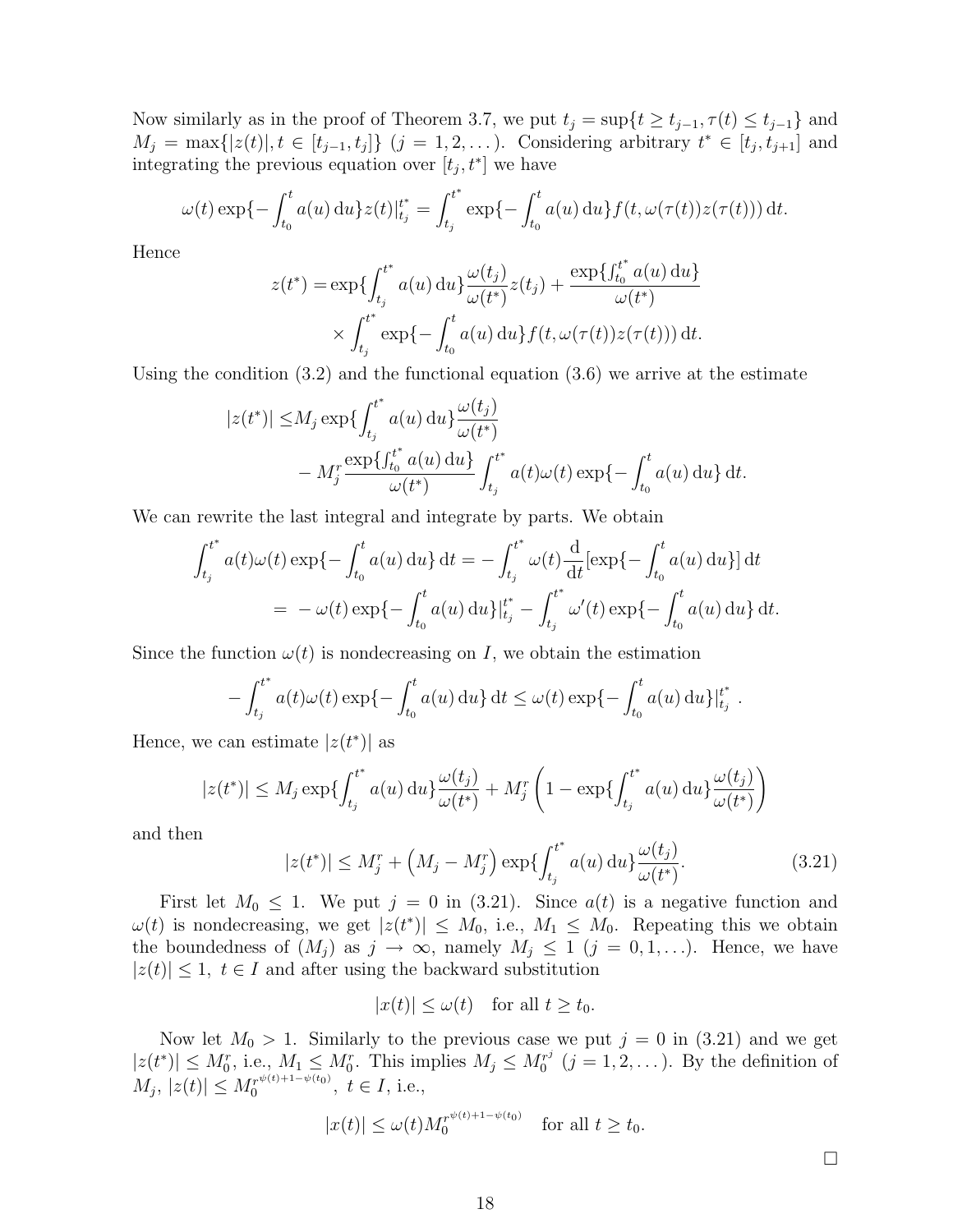Remark 3.17. It follows from the proof of Theorem 3.16 that the functional equation  $(3.6)$  can be replaced by the functional inequality  $(3.7)$  and the assertion of Theorem 3.16 remains valid. Moreover, in this case it is not necessary to require the differentiability of  $a(t)$ ,  $b(t)$  and we can omit the monotonic assumption on  $\frac{|b(t)|}{|a(t)|}$ .

Remark 3.18. The conclusions of Theorem 3.16 can be modified in the following way. By Proposition 3.4, we are able to make the function  $\omega$  arbitrarily large on  $[\tau(t_0), t_0]$ . This implies, among others, that we can choose a solution  $\omega(t)$  of (3.7) such that  $M_0 \leq 1$ . However, it does not mean that this procedure automatically yields the "better" estimate than the original result of Theorem 3.16 (corresponding to the case  $M_0 > 1$ ) yields. More details concerning this question will be discussed in the next section.

#### 3.3.2. Applications to particular cases

Corollary 3.19. Consider the superlinear delay differential equation

$$
x'(t) = a(t)x(t) + b(t)|x(\tau(t))|^{r} \operatorname{sgn} x(\tau(t)), \quad t \in I, r > 1,
$$
\n(3.22)

where  $a, b \in C(I), \tau \in C^{1}(I), a(t) < 0, 0 < |b(t)| \leq K |a(t)|, \tau(t) < t$  and  $\tau'(t) > 0$  for all  $t \in I$  and a suitable real  $K > 0$ . Let  $x(t)$  be a solution of the equation (3.22) and let  $X_0 = \sup\{|x(t)|, t \in [\tau(t_0), t_0]\}.$ 

(i) If 
$$
X_0 \le K^{\frac{1}{1-r}}
$$
, then  $|x(t)| \le K^{\frac{1}{1-r}}$  for all  $t \ge t_0$ .

(ii) If  $X_0 > K^{\frac{1}{1-r}}$ , then  $|x(t)| \leq K^{\frac{1}{1-r}} \left( X_0 K^{\frac{-1}{1-r}} \right)^{r^{\psi(t)+1-\psi(t_0)}}$  for all  $t \geq t_0$ , where  $\psi(t)$  is a solution of (3.5) with the properties guaranteed by Proposition 3.2.

**Proof.** It is easy to verify that under the assumption  $0 < |b(t)| \leq K|a(t)|$  the inequality (3.7) admits the positive constant solution, namely  $\omega(t) \equiv K^{\frac{1}{1-r}}$ . Then the cases (i) and (ii) follow immediately from Theorem 3.16 with the respect to Remark 3.17.  $\Box$ 

Example 3.20. We investigate asymptotic behaviour of solutions of the superlinear delay differential equation with constant coefficients and a constant delay

$$
x'(t) = ax(t) + b|x(t - \kappa)|^r \operatorname{sgn} x(t - \kappa), \quad t \in I, \ r > 1, \kappa > 0,
$$
 (3.23)

where  $a < 0, b \neq 0$  are real constants.

The corresponding Abel equation (3.5) becomes  $\psi(t - \kappa) = \psi(t) - 1$  and admits  $\psi(t) = \frac{t}{\kappa}$  as a solution, which satisfies assumptions mentioned in Proposition 3.2. If we put  $K = \begin{bmatrix} \frac{b}{a} \end{bmatrix}$  $\frac{b}{a}$ , then the estimate

$$
|x(t)| \le \left|\frac{b}{a}\right|^{\frac{1}{1-r}} \left[X_0 \left|\frac{b}{a}\right|^{\frac{-1}{1-r}}\right]^{r^{\frac{1}{k}(t-t_0)+1}}, \quad t \in I
$$

holds for any solution  $x(t)$  of (3.23) (see Corollary 3.19). Moreover, if  $X_0 \leq$ b a  $\frac{1}{1-r}$ , then  $|x(t)| \leq$ b a  $\begin{array}{c} \n\end{array}$  $\frac{1}{1-r}$  for all  $t \in I$ .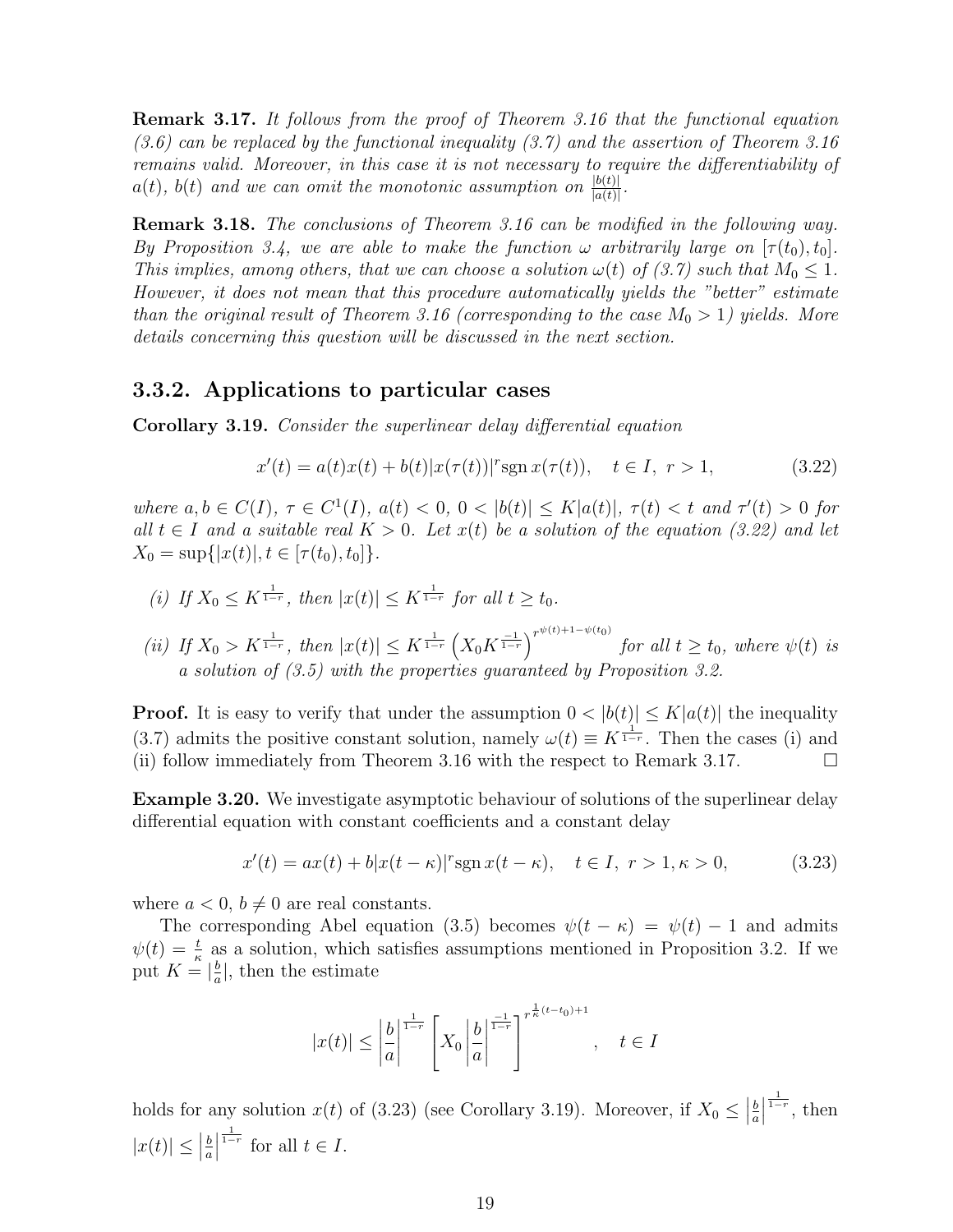Example 3.21. Consider the superlinear delay differential equation with constant coefficients and with a proportional delay, i.e. the equation

$$
x'(t) = ax(t) + b|x(\lambda t)|^r \operatorname{sgn} x(\lambda t), \quad t \ge t_0 > 0, \quad r > 1, \ 0 < \lambda < 1,
$$
 (3.24)

where  $a < 0, b \neq 0$  are real constants.

In the case of the proportional delay, the function  $\psi(t) = \frac{\log t}{\log \lambda^{-1}}$  is a solution of the Abel equation  $\psi(\lambda t) = \psi(t) - 1$  and fulfills assumptions described in Proposition 3.2. If  $K = \left| \frac{b}{a} \right|$  $\frac{b}{a}$ , then, by Corollary 3.19,

$$
|x(t)| \le \left| \frac{b}{a} \right|^{\frac{1}{1-r}} \left[ X_0 \left| \frac{b}{a} \right|^{\frac{-1}{1-r}} \right]^{r^{\frac{\log t - \log t_0}{\log \lambda - 1} + 1}}, \quad t \in I
$$

for any solution  $x(t)$  of (3.24). Moreover, if  $X_0 \leq$ b a  $\begin{array}{c} \begin{array}{c} \begin{array}{c} \end{array} \\ \begin{array}{c} \end{array} \end{array} \end{array}$  $\frac{1}{1-r}$ , then  $|x(t)| \leq$ b a  $\frac{1}{1-r}$  for all  $t \in I$ .

Remark 3.22. Consider the equation (3.22) under assumptions of Corollary 3.19. Substituting into  $(3.7)$ , we can easily verify that the system

$$
\omega(t) = K^{\frac{1}{1-r}} \exp\{\alpha r^{\psi(t)}\}, \quad t \in I, \ r > 1,\tag{3.25}
$$

where  $\alpha$  is a real parameter and  $\psi(t)$  is a solution of the Abel equation (3.5), forms the one-parameters family of solutions of  $(3.7)$ . Hence  $(3.25)$  satisfies the auxiliary functional inequality (3.7). Moreover, choosing  $\alpha$  large enough we can fulfill the required inequality  $\omega(t) > M$  for all  $t \in [\tau(t_0), t_0]$  and M being arbitrarily large (see also Proposition 3.4). In particular, if

$$
\alpha = r^{1-\psi(t_0)} \log \left( X_0 K^{-\frac{1}{1-r}} \right), \qquad X_0 = \sup \{ |x(t)|, t \in [\tau(t_0), t_0] \},
$$

then  $M_0 = \sup \left\{ \frac{|x(t)|}{\omega(t)} \right\}$  $\left\{\frac{x(t)}{w(t)}, t \in [\tau(t_0), t_0]\right\} \leq 1$  and, by Theorem 3.16, the estimate

$$
|x(t)| \le \omega(t) = K^{\frac{1}{1-r}} \left( X_0 K^{\frac{-1}{1-r}} \right)^{r^{\psi(t)+1-\psi(t_0)}} \quad t \in I
$$

holds for any solution  $x(t)$  of (3.22). It may be interesting to note, that this estimate coincides with the result obtained in Corollary 3.19 (ii).

Corollary 3.23. Consider the equation (3.22) subject to the condition

$$
0 < |b(t)| \le K|a(t)| \exp\{c(t - r\tau(t))\}, \quad t \in I, \ r > 1,\tag{3.26}
$$

where  $a, b \in C(I)$ ,  $\tau \in C^1(I)$ ,  $a(t) < 0$ ,  $\tau(t) < t$  and  $\tau'(t) > 0$  for all  $t \in I$  and  $K > 0$ ,  $c \geq 0$  are suitable real constants. Further, we assume that  $X_0 = \sup\{|x(t)|, t \in [\tau(t_0), t_0]\}.$ 

(i) If  $X_0 \n\t\le K^{\frac{1}{1-r}} \exp\{c\tau(t_0)\}\$ , then for a solution  $x(t)$  of (3.22) holds

$$
|x(t)| \le K^{\frac{1}{1-r}} \exp\{ct\} \quad \text{for all } t \ge t_0.
$$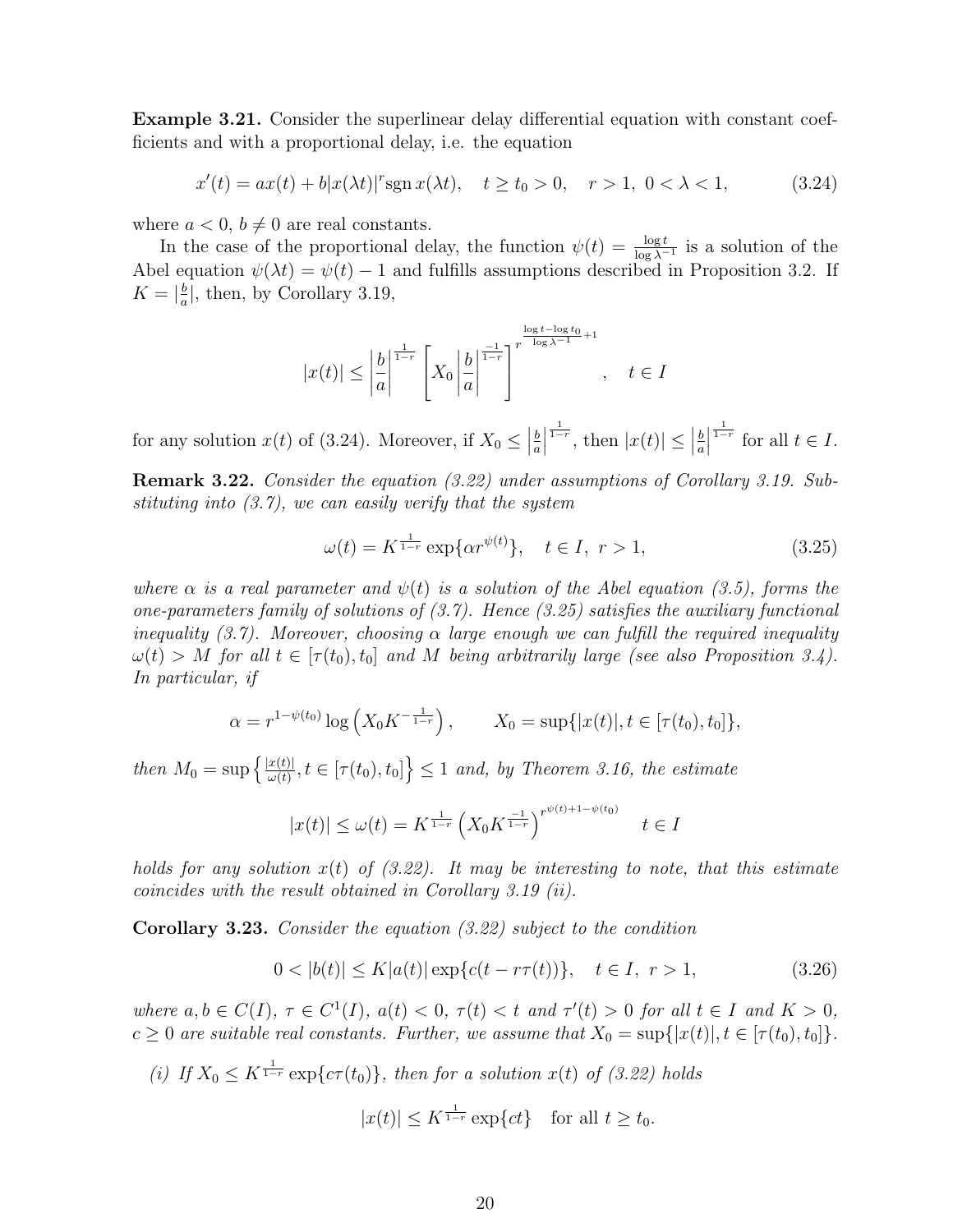(ii) If  $X_0 > K^{\frac{1}{1-r}} \exp\{c\tau(t_0)\}\$ , then for a solution  $x(t)$  of (3.22) holds

$$
|x(t)| \le K^{\frac{1}{1-r}} \exp\{ct\} \left(Y_0 K^{\frac{-1}{1-r}} \exp\{-c\tau(t_0)\}\right)^{r^{\psi(t)+1-\psi(t_0)}}
$$

for all  $t \geq t_0$ , where  $\psi(t)$  is a solution of (3.5) with the properties guaranteed by Proposition 3.2.

Proof. We can check that the function

$$
\omega(t) = K^{\frac{1}{1-r}} \exp\{ct\}, \quad t \in I, \ r > 1, \ c \ge 0, \ K > 0
$$

is a solution of inequality (3.7). By substituting into Theorem 3.16 we obtain the required estimate presented in Corollary 3.23.

Example 3.24. We assume the equation

$$
x'(t) = a(t)x(t) + b(t) (x (t/4))^{2}, \quad t \ge 1,
$$
\n(3.27)

where  $a, b \in C(I), a(t) < 0, 0 < |b(t)| \leq K |a(t)| \exp\{t/2\}, K > 0$  for all  $t \geq 1$ . Based on Corollary 3.23 (if we put  $\tau(t) = t/4$ ,  $r = 2$  and  $c = 1$ ), the asymptotic behaviour of a solution  $x(t)$  of (3.27) is going to be estimated.

The corresponding Abel equation (3.5) is  $\psi(t/4) = \psi(t) - 1$  and admits the solution  $\psi(t) = \frac{\log t}{\log 4}$ . We assume that  $x(t)$  is a solution of (3.27) and  $X_0 = \sup\{|x(t)|, t \in [\frac{1}{4}]$  $\frac{1}{4}, 1]$ .

(i) If  $X_0 \text{ ≤ } K^{-1} \exp\{\frac{1}{4}\}$  $\frac{1}{4}$  then

$$
|x(t)| \le K^{-1} \exp\{t\}, \quad t \ge 1.
$$

(ii) If  $X_0 > K^{-1} \exp\{\frac{1}{4}\}$  $\frac{1}{4}$  then

$$
|x(t)| \le K^{-1} \exp\{t\} (X_0 K \exp\{-1/4\})^{2\sqrt{t}}, \quad t \ge 1.
$$

**Remark 3.25.** Consider the equation  $(3.22)$  subject to the condition  $(3.26)$ . It can be verified easily that the one-parameter system

$$
\omega(t) = K^{\frac{1}{1-r}} \exp\{ct + \alpha r^{\psi(t)}\}, \quad t \in I, \ r > 1, \ c \ge 0, \ K > 0,
$$

where  $\alpha$  is a real parameter and  $\psi(t)$  is a solution of the Abel equation (3.5), solves the auxiliary functional inequality (3.7). We will proceed similarly as in Remark 3.22. Choosing  $\alpha$  large enough we can ensure the validity of  $\omega(t) > M$  for all  $t \in [\tau(t_0, t_0)]$  (see also Proposition 3.4). In particular, if we put

$$
\alpha = r^{1 - \psi(t_0)} \log \left( X_0 K^{\frac{-1}{1 - r}} \exp\{-c\tau(t_0) \} \right),
$$

where  $X_0 = \sup\{|x(t)|, t \in [\tau(t_0), t_0]\},\$  then  $M_0 = \sup\{\frac{|x(t)|}{\omega(t)}\}$  $\left\{\frac{x(t)}{\omega(t)}, t \in [\tau(t_0), t_0]\right\} \leq 1$  and, by Theorem 3.16, we can estimate any solution  $x(t)$  of the equation (3.22) as

$$
|x(t)| \leq K^{\frac{1}{1-r}} \exp\{ct\} \left( X_0 K^{\frac{-1}{1-r}} \exp\{-c\tau(t_0)\} \right)^{r^{\psi(t)+1-\psi(t_0)}} \quad t \in I.
$$

This estimate and the estimate presented in Corollary 3.23 (ii) are the same ones.

**Remark 3.26.** The term  $\psi(t) - \psi(t_0)$  appearing in the previous asymptotic estimates will be further studied. It holds that if  $\psi(t)$  is a solution of the Abel equation (3.5), then  $\psi(t) + \alpha, \alpha \in \mathbb{R}$  is also a solution of (3.5). This implies that without the loss of validity we can choose the solution  $\psi(t)$  of (3.5) with the property  $\psi(t_0) = 0$  and then omit  $\psi(t_0)$ in all formulae involving the term  $\psi(t) - \psi(t_0)$ .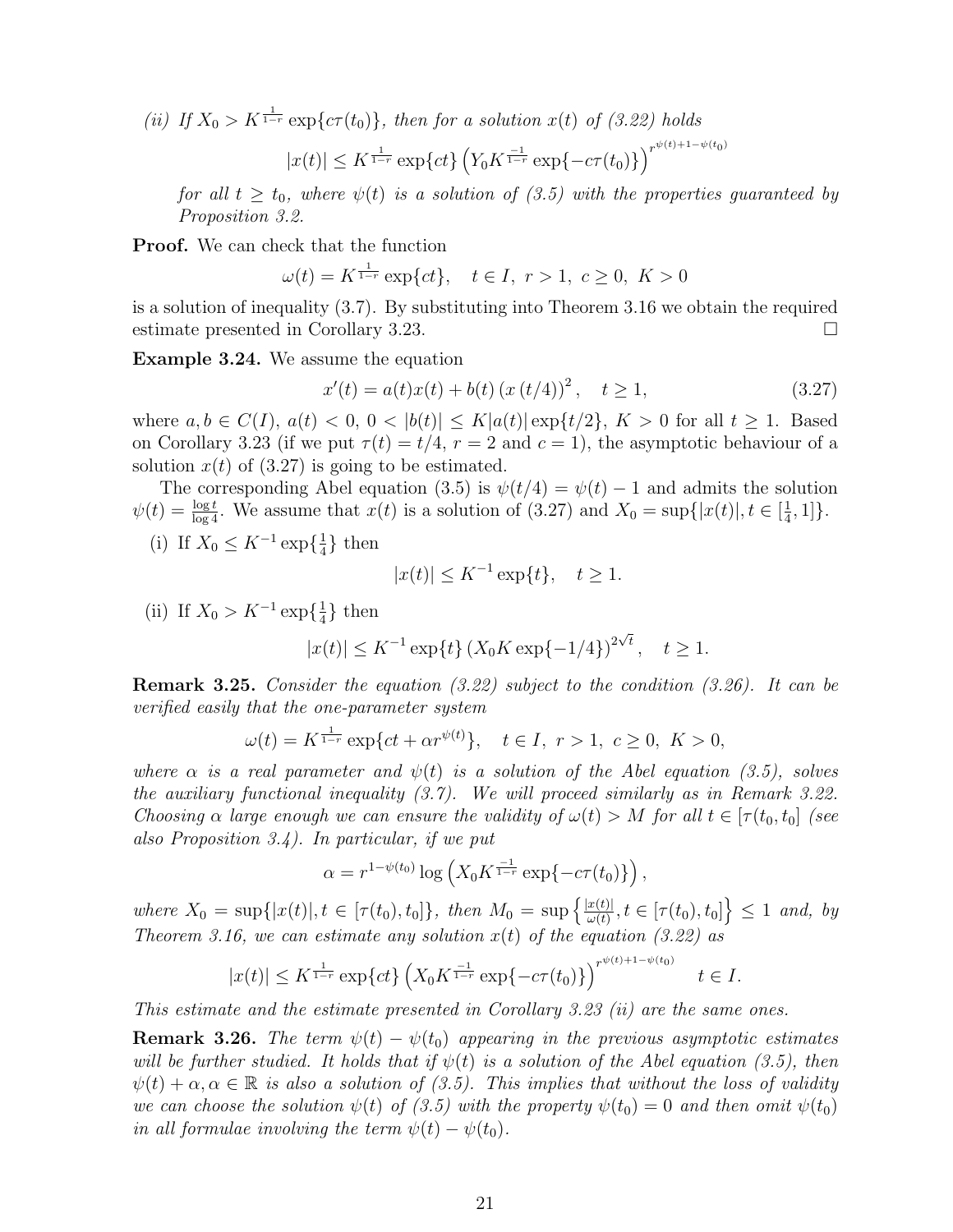# 4. Asymptotic estimates of solutions of linear or sublinear difference equations

## 4.1. Some preliminaries

The content of this chapter is based on the paper [11], which discusses some asymptotic properties of the delay difference equation

$$
\Delta y(n) = p(n)y(n) + \sum_{i=1}^{k} q_i(n)|y(\bar{\tau}_i(n))|^{r_i} \operatorname{sgn} y(\bar{\tau}_i(n)) + d(n), \qquad n \in \mathbb{N}(n_0), \qquad (4.1)
$$

where  $n_0 \in \mathbb{Z}$  is nonnegative,  $\mathbb{N}(n_0) = \{n_0, n_0 + 1, n_0 + 2, \dots\}$ ,  $0 < r_i \leq 1$  are real scalars,  $p(n)$ ,  $q_i(n)$ ,  $d(n)$  are sequences of reals and  $\bar{\tau}_i(n)$  are nondecreasing unbounded sequences of integers such that  $\bar{\tau}_i(n) < n$  for all  $n \in \mathbb{N}(n_0)$   $(i = 1, \ldots, k)$ . The forward difference operator  $\Delta$  is defined as usually, i.e.  $\Delta y(n) = y(n+1) - y(n)$ . The equation (4.1) is a discrete analogue of the delay differential equation

$$
x'(t) = a(t)x(t) + \sum_{i=1}^{k} b_i(t)|x(\tau(t))|^{r_i} \operatorname{sgn} x(\tau(t)) + g(t), \qquad t \ge t_0.
$$

This differential equation with  $k = 1$  has been discussed in the previous chapter. Considering the discrete case, we consider  $k \in \mathbb{N}$  to generalize some known results of the qualitative theory of difference equations. Note that the extension of the results of Chapter 3 for the case of several delays is only a technical matter.

First, we briefly mention some known qualitative properties of the equation (4.1). The form (4.1) involves both the linear case  $(r_i = 1$  for all  $i = 1, \ldots, k$  and the sublinear case  $(0 < r_i < 1$  for some *i*). Probably the simplest (nontrivial) particular case of  $(4.1)$ is provided by the choice  $r_i = 1$ ,  $p(n) \equiv p$ ,  $q_0 = 1 + p$ ,  $q_i(n) \equiv q_i$  and  $\bar{\tau}_i(n) = n - i$  $(i = 1, \ldots, k)$  and  $f(n) \equiv 0$ , when (4.1) becomes

$$
y(n+1) = \sum_{i=0}^{k} q_i y(n-i), \qquad n \in \mathbb{N}(n_0).
$$
 (4.2)

The problem of necessary and sufficient conditions for the asymptotic stability of (4.2) has attracted the attention of many mathematicians. From a theoretical viewpoint, this problem is solved by the Schur-Cohn criterion (see [17]), but explicit conditions of asymptotic stability of  $(4.2)$  are known only in special cases (see [31]). We recall that the basic sufficient (in some particular cases also necessary) condition guaranteeing asymptotic stability of (4.2) for any  $k \in \mathbb{N}$  is

$$
\sum_{i=0}^{k} |q_i| < 1. \tag{4.3}
$$

This condition can be extended to more general linear difference equations (see, e.g., [38]). We note that a stability condition for the nonautonomous equation (4.2) analogous to the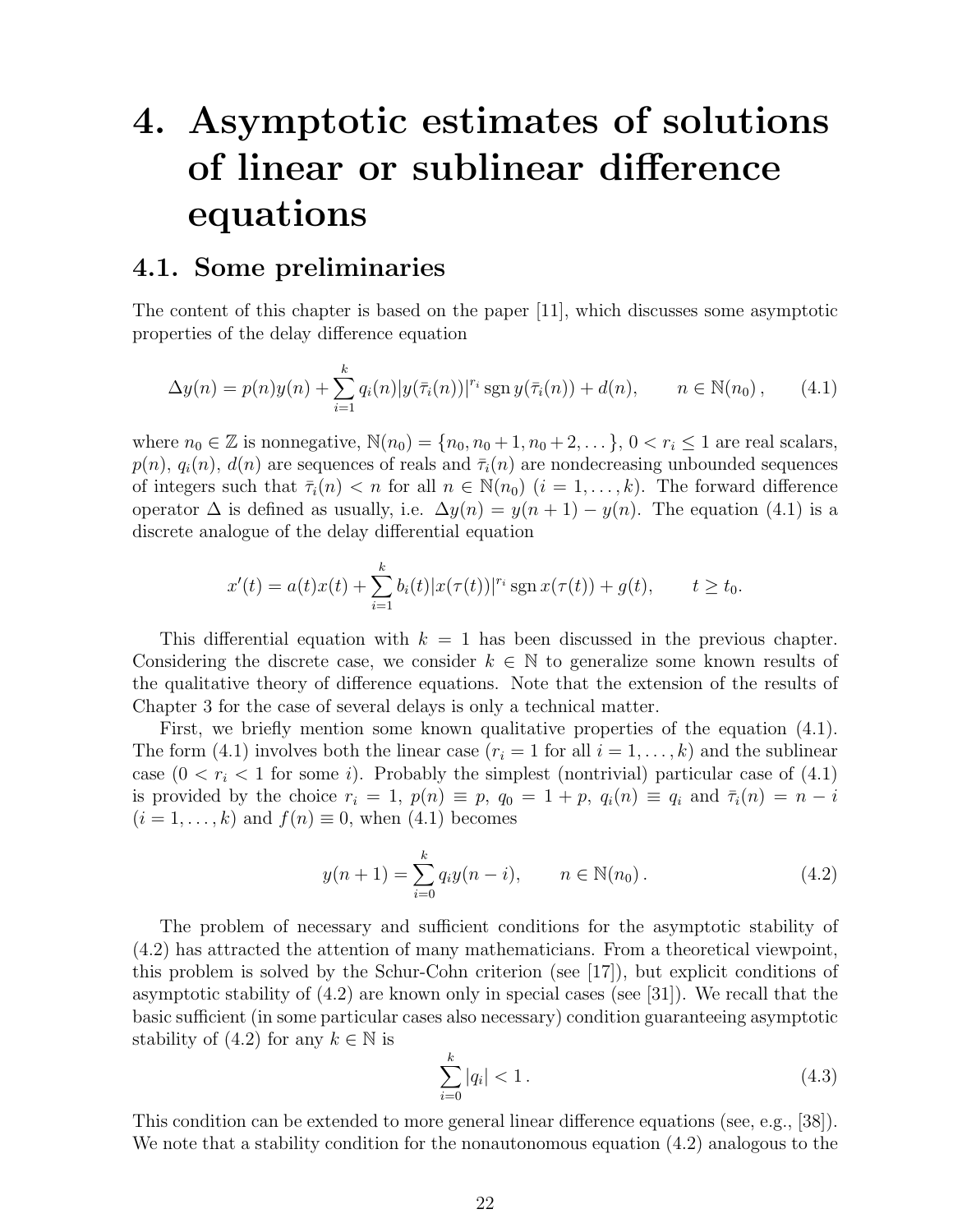condition (4.3) appears as a special consequence of our more general result proved by use of a different technique.

The asymptotic investigation of sublinear difference equations is less developed. Some related results can be found in [22] and [29], where properties of the equation

$$
\Delta y(n) = f(y(n - \kappa)), \qquad n \in \mathbb{N}(n_0), \quad \kappa \in \mathbb{N}
$$

have been reported. The description of asymptotics of (4.1) was stated in [45], where the author established a condition under which the behaviour at infinity of solutions of (4.1) with  $d(n) \equiv 0$  can be related to the behaviour of a solution of the difference equation

$$
\Delta y(n) = p(n)y(n), \qquad n \in \mathbb{N}(n_0).
$$
\n(4.4)

We recall this result here because of its relevance to our investigations.

**Theorem 4.1** ([45, Theorem 2]). Assume that  $1 + p(n) \neq 0$ ,  $d(n) \equiv 0$ ,  $n \in \mathbb{N}$  and

$$
\sum_{n=n_0}^{\infty} \frac{1}{\prod_{j=0}^n |1 + p(j)|} \sum_{i=1}^k |q_i(n)| \prod_{j=0}^{\bar{\tau}_i(n)-1} |1 + p(j)|^{r_i} < \infty.
$$
 (4.5)

Then for any solution  $y(n)$  of  $(4.1)$  there exists a solution  $\bar{y}(n)$  of  $(4.4)$  such that  $y(n)$ is either asymptotically equivalent to  $\bar{y}(n)$ , or  $y(n)$  is of asymptotic order less than  $\bar{y}(n)$ . Conversely, for any solution  $\bar{y}(n)$  of  $(4.4)$  there exists a solution  $y(n)$  of  $(4.1)$  asymptotically equivalent to  $\bar{y}(n)$ .

Note that the condition (4.5) is "natural" especially for equations (4.1) with  $|1+p(n)| >$ 1,  $n \in \mathbb{N}(n_0)$ . If  $|1 + p(n)| < 1$ , then (4.5) can result in a considerable restriction on coefficients  $q_i(n)$  which must be very small (in modulus). For other related results we refer also to [1], [4] or [8].

The main goal is to formulate a general asymptotic bound for all solutions of (4.1) provided  $|1 + p(n)| < 1$  for all  $n \in \mathbb{N}(n_0)$ . Using this estimate we present some effective asymptotic criterions for solutions  $y(n)$  of  $(4.1)$  in the linear and sublinear case. Throughout the whole chapter let us assume that  $\bar{\tau}_i(n)$   $(i = 1, \ldots, k)$  satisfy conditions introduced at the beginning of this chapter, i.e.  $\bar{\tau}_i(n)$  are nondecreasing unbounded sequences of integers such that  $\bar{\tau}_i(n) < n$  for all  $n \in \mathbb{N}(n_0)$   $(i = 1, \ldots, k)$ .

### 4.2. The main result

Let  $n_{-1} = \min\{\overline{\tau}_i(n_0): i = 1, \ldots, k\}$ . By a solution of (4.1) we mean a sequence  $y(n)$  of real numbers which is defined for  $n \geq n_{-1}$  and satisfies (4.1) for  $n \geq n_0$ . It is easy to see that for any given  $n_0 \in \mathbb{N}(0)$  and initial conditions  $y(n) = y_0(n)$ ,  $n_{-1} \leq n \leq n_0$ , the equation (4.1) has a unique solution satisfying these initial conditions.

In the sequel, we formulate an upper bound for solutions  $y(n)$  of (4.1). Before doing this, we introduce some necessary notations and auxiliary relations. Put

$$
\sigma_{-1} = n_{-1},
$$
  
\n
$$
\sigma_0 = n_0,
$$
  
\n
$$
\sigma_{m+1} = \max\{n \in \mathbb{N}(n_0) : \bar{\tau}_i(n) \le \sigma_m \text{ for all } i = 1, ..., k\}, \quad m = 0, 1, 2, ...
$$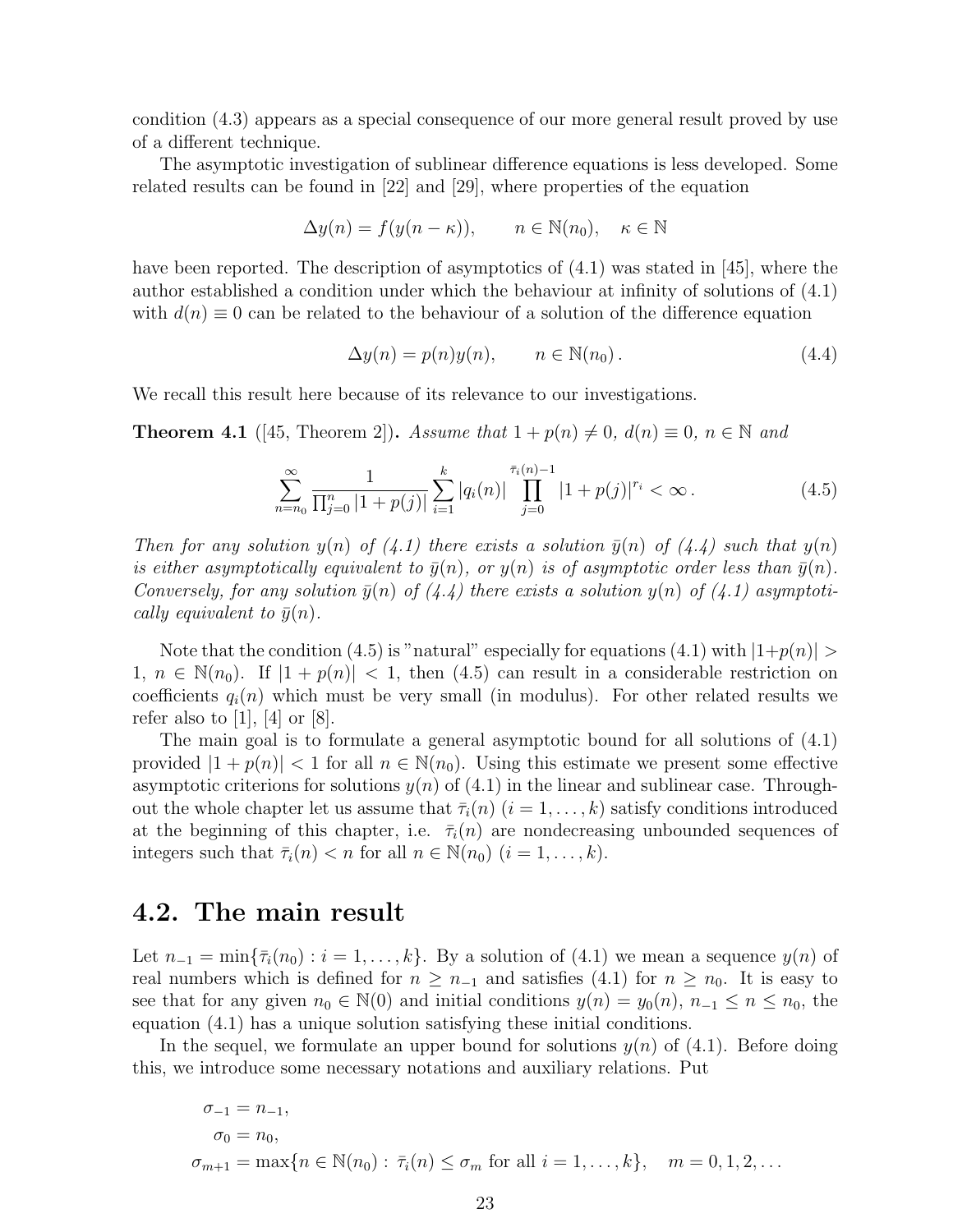and consider two difference inequalities

$$
\bar{\psi}(\sigma_{m+1}) \ge \bar{\psi}(\sigma_m) + 1, \qquad m = 0, 1, 2, ...
$$
\n(4.6)

and

$$
\sum_{i=1}^{k} |q_i(n)| (\bar{\omega}(\bar{\tau}_i(n)))^{r_i} \le (1 - |1 + p(n)|) \bar{\omega}(n), \qquad n \in \mathbb{N}(n_0).
$$
 (4.7)

Note that previous inequalities correspond to the auxiliary relations used in Chapter 3. More precisely, the relation (4.6) is an analogue of the Abel equation (3.5) and the inequality (4.7) is consistent with the auxiliary functional relation (3.7). In addition, sequences  $\psi(n)$ ,  $\bar{\omega}(n)$  are discrete analogues of functions  $\psi(t)$ ,  $\omega(t)$ , respectively.

Further, for  $m = 0, 1, 2, \ldots$  we denote

$$
u(m) = \min\left\{\frac{\Delta\bar{\omega}(\nu)}{1 - |1 + p(\nu)|} : \sigma_m \le \nu \le \sigma_{m+1}\right\} \tag{4.8}
$$

$$
v(m) = \max\{\frac{|d(\nu)|}{(1 - |1 + p(\nu)|)\bar{\omega}(\nu)} : \sigma_m \le \nu \le \sigma_{m+1}\}.
$$
 (4.9)

**Theorem 4.2.** Consider the equation (4.1), where  $|1 + p(n)| < 1$  for all  $n \in \mathbb{N}(n_0)$ . Further, let  $\bar{\omega}(n)$  be a positive monotonous sequence satisfying  $(4.7)$ , let  $\psi(n)$  be a positive increasing sequence satisfying  $(4.6)$  and let  $u(m)$ ,  $v(m)$  be given by  $(4.8)$  and  $(4.9)$ , respectively.

(i) If  $\bar{\omega}(n)$  is nondecreasing, then there exists a constant  $L > 0$  such that

$$
|y(n)| \le \left(L + \sum_{i=0}^{\left\lfloor \bar{\psi}(n) \right\rfloor} v(i) \right) \bar{\omega}(n) \tag{4.10}
$$

for any solution  $y(n)$  of (4.1) and all  $n \in \mathbb{N}(n_0)$ . (The symbol  $\lfloor \ \rfloor$  means an integer part.)

(ii) If  $\bar{\omega}(n)$  is decreasing, then there exists a constant  $L > 0$  such that

$$
|y(n)| \le \left(L + \sum_{i=0}^{\left\lfloor \bar{\psi}(n) \right\rfloor} v(i) \right) \bar{\omega}(n) \prod_{s=0}^{\left\lfloor \bar{\psi}(n) \right\rfloor} \left(1 - \frac{u(s)}{\bar{\omega}(\sigma_{s+1})} \right) \tag{4.11}
$$

for any solution  $y(n)$  of  $(4.1)$  and all  $n \in \mathbb{N}(n_0)$ .

**Proof.** Using the transformation  $z(n) = y(n)/\overline{\omega}(n)$  we convert (4.1) into

$$
\bar{\omega}(n+1)z(n+1) = (1+p(n))\bar{\omega}(n)z(n) + \sum_{i=1}^{k} q_i(n)(\bar{\omega}(\bar{\tau}_i(n)))^{r_i}|z(\bar{\tau}_i(n))|^{r_i}
$$
  
× sgn  $z(\bar{\tau}_i(n)) + d(n)$ . (4.12)

Now we denote  $M(s) = \max\{|z(\nu)|, \nu \in \mathbb{Z}, \sigma_{-1} \leq \nu \leq \sigma_s\}$  and  $\overline{M}(s) = \max(M(s), 1),$  $s = 0, 1, 2, \ldots$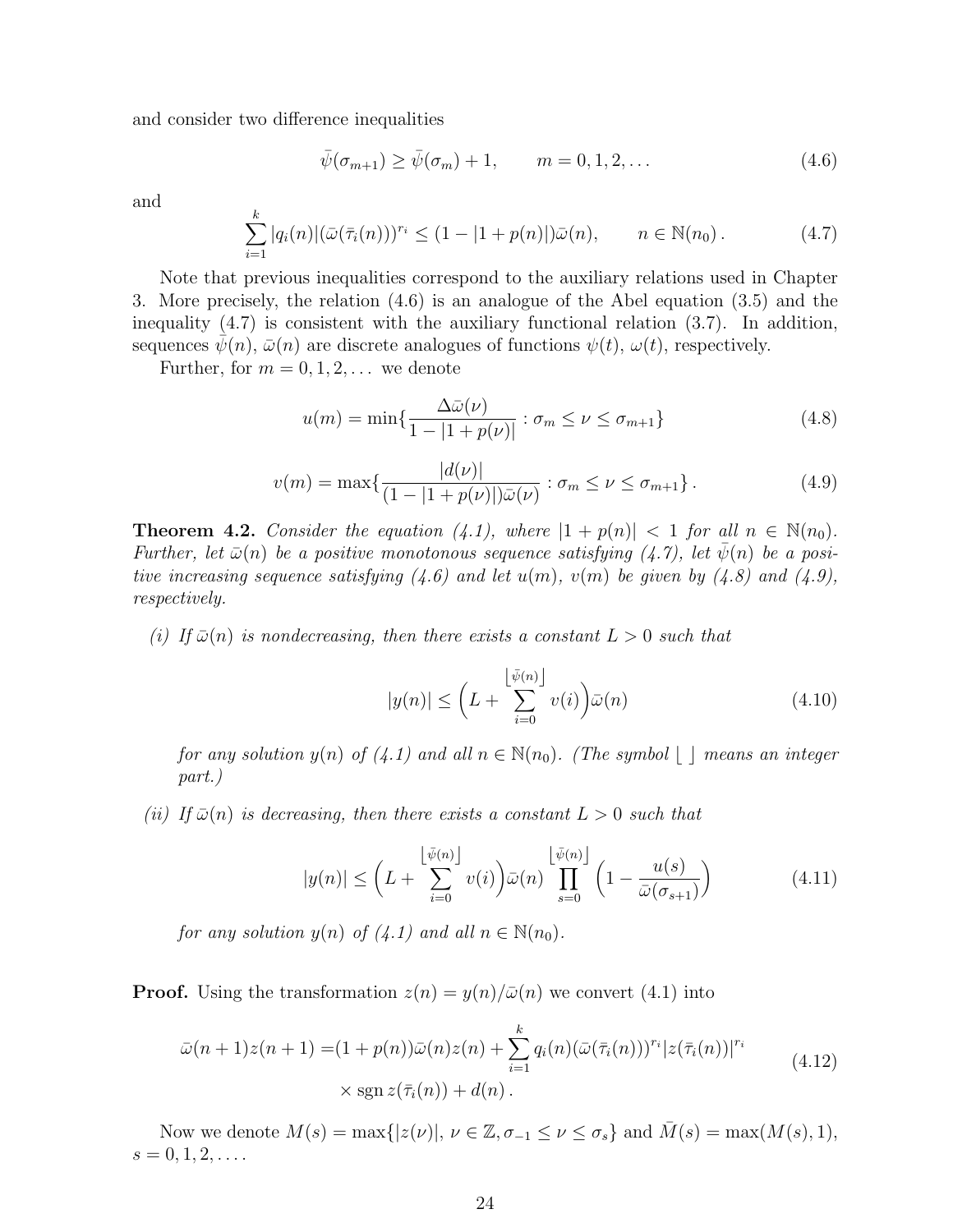Let  $n^* \in \mathbb{N}(n_0)$  and let  $m \in \mathbb{N}$  be such that  $\sigma_m < n^* \leq \sigma_{m+1}$ . We wish to express and estimate  $z(n^*)$  in term of  $z(s)$ , where  $\sigma_{-1} \leq s \leq \sigma_m$ . Hereafter it is necessary to distinguish the following three cases in the proof:

(a) Let  $1+p(n) \neq 0$  for any  $\sigma_m \leq n \leq n^*-1$ . Multiply relation (4.12) by  $1/\prod_{\ell=\sigma_m}^{n}(1+p(\ell))$ to get

$$
\Delta\left(\frac{\bar{\omega}(n)z(n)}{\prod_{\ell=\sigma_m}^{n-1}(1+p(\ell))}\right)=\frac{\sum_{i=1}^k q_i(n)(\bar{\omega}(\bar{\tau}_i(n)))^{r_i}|z(\bar{\tau}_i(n))|^{r_i}\operatorname{sgn} z(\bar{\tau}_i(n))+d(n)}{\prod_{\ell=\sigma_m}^{n}(1+p(\ell))}.
$$

By applying the discrete Newton-Leibniz formula we have

$$
\frac{\bar{\omega}(n^*)z(n^*)}{\prod_{\ell=\sigma_m}^{n^*-1}(1+p(\ell))} - \bar{\omega}(\sigma_m)z(\sigma_m) = \sum_{j=\sigma_m}^{n^*-1} \frac{\sum_{i=1}^k q_i(j)(\bar{\omega}(\bar{\tau}_i(j)))^{r_i} |z(\bar{\tau}_i(j))|^{r_i} \operatorname{sgn} z(\bar{\tau}_i(j)) + d(j)}{\prod_{\ell=\sigma_m}^{j}(1+p(\ell))},
$$

i.e.

$$
z(n^*) = \frac{\bar{\omega}(\sigma_m)}{\bar{\omega}(n^*)} z(\sigma_m) \prod_{\ell=\sigma_m}^{n^*-1} (1+p(\ell)) + \frac{1}{\bar{\omega}(n^*)} \sum_{j=\sigma_m}^{n^*-1} \left( \sum_{i=1}^k q_i(j) (\bar{\omega}(\bar{\tau}_i(j)))^{r_i} |z(\bar{\tau}_i(j))|^{r_i} \operatorname{sgn} z(\bar{\tau}_i(j)) + d(j) \right) \prod_{\ell=j+1}^{n^*-1} (1+p(\ell)).
$$

The relation (4.7) implies

$$
|z(n^*)| \leq \bar{M}(m) \frac{\bar{\omega}(\sigma_m)}{\bar{\omega}(n^*)} \prod_{\ell=\sigma_m}^{n^*-1} |1 + p(\ell)| + \frac{1}{\bar{\omega}(n^*)} \sum_{j=\sigma_m}^{n^*-1} \left( \bar{M}(m)(1 - |1 + p(j)|) \bar{\omega}(j) \right. + |d(j)| \prod_{\ell=j+1}^{n^*-1} |1 + p(\ell)| = \bar{M}(m) \frac{\bar{\omega}(\sigma_m)}{\bar{\omega}(n^*)} \prod_{\ell=\sigma_m}^{n^*-1} |1 + p(\ell)| + \frac{1}{\bar{\omega}(n^*)} \sum_{j=\sigma_m}^{n^*-1} \left( \bar{M}(m) + \frac{|d(j)|}{(1 - |1 + p(j)|) \bar{\omega}(j)} \right) \times \bar{\omega}(j) \Delta \prod_{\ell=j}^{n^*-1} |1 + p(\ell)|,
$$

where the difference operator  $\Delta$  is considered with respect to the variable j. Then using (4.9) we get

$$
|z(n^*)| \leq \bar{M}(m) \frac{\bar{\omega}(\sigma_m)}{\bar{\omega}(n^*)} \prod_{\ell=\sigma_m}^{n^*-1} |1 + p(\ell)| + \frac{\bar{M}(m) + v(m)}{\bar{\omega}(n^*)} \sum_{j=\sigma_m}^{n^*-1} \bar{\omega}(j) \Delta \prod_{\ell=j}^{n^*-1} |1 + p(\ell)|.
$$

By applying the summation by parts we arrives at

$$
|z(n^*)| \leq (\bar{M}(m) + v(m)) \left(1 - \frac{1}{\bar{\omega}(n^*)} \sum_{j=\sigma_m}^{n^*-1} \Delta \bar{\omega}(j) \prod_{\ell=j+1}^{n^*-1} |1 + p(\ell)| \right). \tag{4.13}
$$

If  $\bar{\omega}(n)$  is nondecreasing, then (4.13) can be reduced to

$$
|z(n^*)| \le \bar{M}(m) + v(m). \tag{4.14}
$$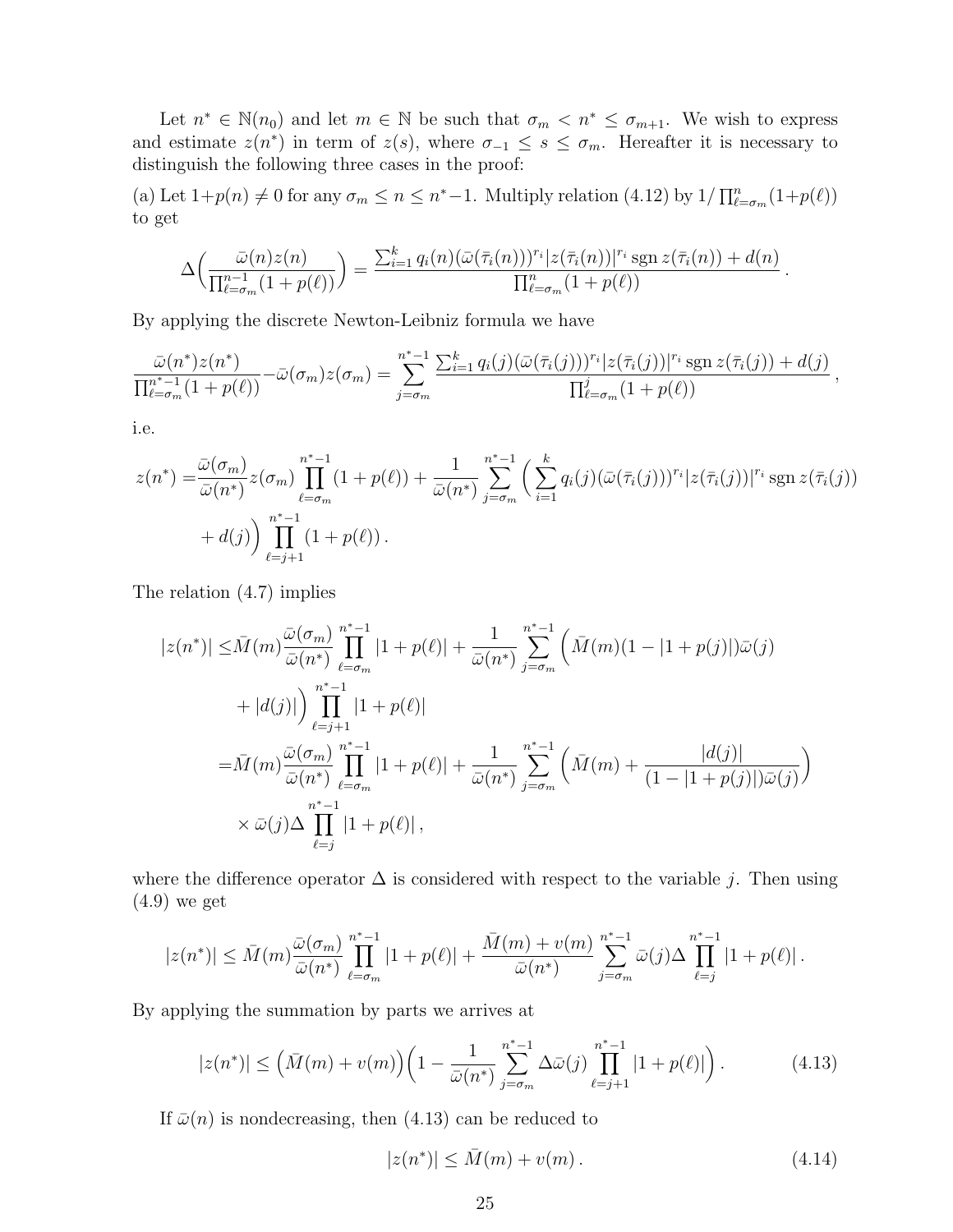**Obviously** 

$$
\bar{M}(m) \le \bar{M}(0) + \sum_{i=0}^{m-1} v(i), \qquad \text{hence} \qquad |z(n^*)| \le \bar{M}(0) + \sum_{i=0}^{m} v(i). \tag{4.15}
$$

To estimate m in terms of  $n^*$  we recall that  $\sigma_m < n^* \leq \sigma_{m+1}$ . Since  $\bar{\psi}(\sigma_m) \geq \bar{\psi}(\sigma_0) + m$ , we get

$$
m \leq \bar{\psi}(\sigma_m) - \bar{\psi}(\sigma_0) \leq \lfloor \bar{\psi}(n^*) \rfloor.
$$
 (4.16)

Now substituting back  $y(n) = \bar{\omega}(n)z(n)$  into  $(4.15)_2$  we can deduce the validity of  $(4.10)$ .

If  $\bar{\omega}(n)$  is decreasing, then (4.13) becomes

$$
|z(n^*)| \leq (\bar{M}(m) + v(m)) \left(1 - \frac{1}{\bar{\omega}(n^*)} \sum_{j=\sigma_m}^{n^*-1} \frac{\Delta \bar{\omega}(j)}{1 - |1 + p(j)|} \Delta \prod_{\ell=j}^{n^*-1} |1 + p(\ell)|\right)
$$
  
 
$$
\leq (\bar{M}(m) + v(m)) \left(1 - \frac{u(m)}{\bar{\omega}(n^*)}\right)
$$
 (4.17)

by use of (4.8). Repeated application of this estimate yields

$$
\bar{M}(m) \leq \bar{M}(0) \prod_{s=0}^{m-1} \left(1 - \frac{u(s)}{\bar{\omega}(\sigma_{s+1})}\right) + \sum_{i=0}^{m-1} v(i) \prod_{s=i}^{m-1} \left(1 - \frac{u(s)}{\bar{\omega}(\sigma_{s+1})}\right)
$$

$$
\leq \left(\bar{M}(0) + \sum_{i=0}^{m-1} v(i)\right) \prod_{s=0}^{m-1} \left(1 - \frac{u(s)}{\bar{\omega}(\sigma_{s+1})}\right).
$$

Now the backward substitution  $y(n) = \bar{\omega}(n)z(n)$  along with (4.16) implies (4.11). (b) Let  $1 + p(n^* - 1) = 0$ . Then

$$
z(n^*) = \frac{1}{\bar{\omega}(n^*)} \left( \sum_{i=1}^k q_i(n^* - 1) \bar{\omega} (\bar{\tau}_i(n^* - 1))^r |z(\bar{\tau}_i(n^* - 1))|^r \operatorname{sgn} z(\bar{\tau}_i(n^* - 1)) + d(n^* - 1) \right).
$$

Taking absolute values and using (4.7) and (4.9) we get

$$
|z(n^*)| \le \bar{M}(m)\frac{\bar{\omega}(n^*-1)}{\bar{\omega}(n^*)} + \frac{|d(n^*-1)|}{\bar{\omega}(n^*)} \le (\bar{M}(m) + v(m))\frac{\bar{\omega}(n^*-1)}{\bar{\omega}(n^*)}.
$$
 (4.18)

If  $\bar{\omega}(n)$  is nondecreasing then (4.18) can be reduced to  $|z(n^*)| \leq \bar{M}(m) + v(m)$ . This relation corresponds to the relation (4.14) as it was proceeded in the part (a).

If  $\bar{\omega}(n)$  is decreasing then by use of (4.8) we get

$$
|z(n^*)| \leq \Big(\bar M(m) + v(m)\Big)\Big(1-\frac{\Delta\bar\omega(n^*-1)}{\bar\omega(n^*)}\Big) \leq \Big(\bar M(m) + v(m)\Big)\Big(1-\frac{u(m)}{\bar\omega(n^*)}\Big).
$$

This relation corresponds exactly to the equation (4.17). The proof continues as in the previous part (a).

(c) Let  $1 + p(n^* - 1) \neq 0$  and  $1 + p(\nu) = 0$  for some  $\nu \in \mathbb{N}(n_0)$  such than  $\sigma_m \leq \nu < n^* - 1$ . The proof technique applied in this case is a combination of procedures utilized in cases (a) and (b) and therefore we present only the main idea. Denote

$$
\sigma := \max \{ \nu \in \mathbb{N}(n_0), \sigma_m \le \nu < n^* - 1 \text{ and } 1 + p(\nu) = 0 \}.
$$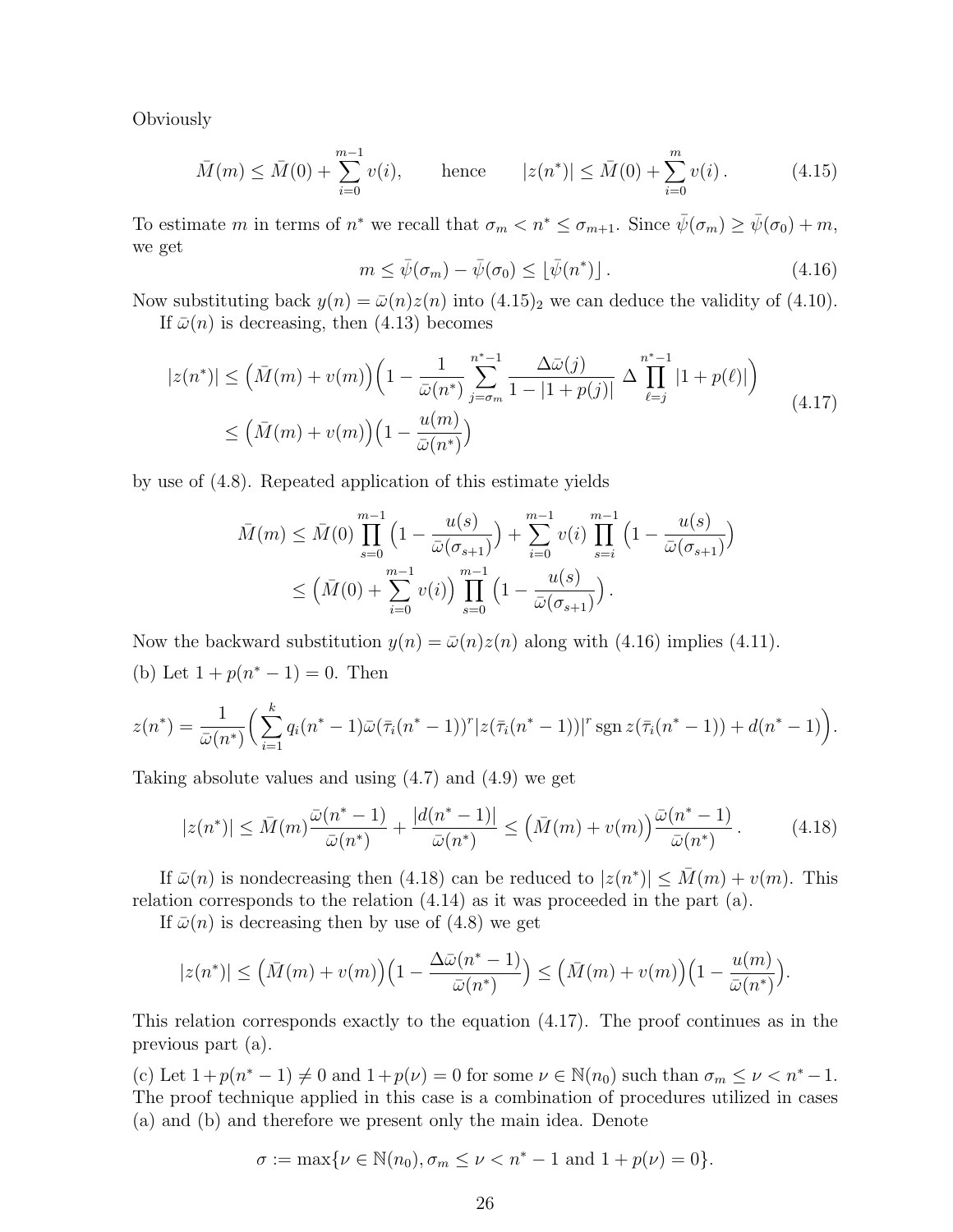Then multiply the equation (4.12) by  $1/\prod_{\ell=\sigma+1}^{n}(1 + p(\ell))$  and sum from  $\sigma + 1$  to  $n^* - 1$ to obtain

$$
z(n^*) = \frac{\bar{\omega}(\sigma+1)}{\bar{\omega}(n^*)} z(\sigma+1) \prod_{\ell=\sigma+1}^{n^*-1} (1+p(\ell)) + \frac{1}{\bar{\omega}(n^*)} \sum_{j=\sigma+1}^{n^*-1} \left( \sum_{i=1}^k q_i(j) (\bar{\omega}(\bar{\tau}_i(j)))^{r_i} |z(\bar{\tau}_i(j))|^{r_i} \right) \times \text{sgn} \, z(\bar{\tau}_i(j)) + d(j) \prod_{\ell=j+1}^{n^*-1} (1+p(\ell)).
$$

The definition of  $\sigma$  implies  $1 + p(\sigma) = 0$ , hence, by the case (b), we can use the estimate

$$
|z(\sigma+1)| \leq (\bar{M}(m)+v(m))\frac{\bar{\omega}(\sigma)}{\bar{\omega}(\sigma+1)}.
$$

Then the application of relation (4.7) yields

$$
|z(n^*)| \leq (\bar{M}(m) + v(m)) \frac{\bar{\omega}(\sigma)}{\bar{\omega}(n^*)} \prod_{\ell=\sigma+1}^{n^*-1} |1 + p(\ell)| + \frac{1}{\bar{\omega}(n^*)} \sum_{j=\sigma+1}^{n^*-1} (\bar{M}(m)(1 - |1 + p(j)|)\bar{\omega}(j) + |d(j)|) \prod_{\ell=j+1}^{n^*-1} |1 + p(\ell)|.
$$

Using (4.9) we obtain

$$
|z(n^*)| \leq (\bar{M}(m) + v(m)) \frac{\bar{\omega}(\sigma)}{\bar{\omega}(n^*)} \prod_{\ell=\sigma+1}^{n^*-1} |1 + p(\ell)| + \frac{\bar{M}(m) + v(m)}{\bar{\omega}(n^*)} \sum_{j=\sigma+1}^{n^*-1} \bar{\omega}(j) \prod_{\ell=j+1}^{n^*-1} |1 + p(\ell)|
$$
  

$$
\leq (\bar{M}(m) + v(m)) \Big( 1 - \frac{1}{\bar{\omega}(n^*)} \sum_{j=\sigma}^{n^*-1} \Delta \bar{\omega}(j) \prod_{\ell=j+1}^{n^*-1} |1 + p(\ell)| \Big).
$$

The right-hand side of this inequality is a modification of the corresponding term involved in (4.13) with  $\sigma_m$  replaced by  $\sigma$ . Using the same line of arguments as given in the case (a) we arrive at (4.10) for  $\bar{\omega}(n)$  nondecreasing and (4.11) for  $\bar{\omega}(n)$  decreasing.

**Remark 4.3.** If the product in (4.11) converges as  $n \to \infty$ , it is useless to solve the auxiliary relation (4.6) and the estimate (4.11) becomes (4.10) (see also Corollary 4.10).

**Remark 4.4.** By Theorem 4.2, any solution  $y(n)$  of the delay difference equation  $(4.1)$ with a forcing term  $d(n)$ , can be estimated in terms of solutions of difference inequalities  $(4.6)$  and  $(4.7)$ . Moreover, if  $d(n)$  is identically zero, then  $v(i)$  is also identically zero and both the estimates  $(4.10)$  and  $(4.11)$  are significantly simplified.

**Remark 4.5.** The asymptotics of solutions of  $(4.1)$ , described by estimates  $(4.10)$  and  $(4.11)$  under the assumption  $|1 + p(n)| < 1$ , is quite different from that presented in Theorem 4.1. In particular, contrary to Theorem 4.1, we are able to formulate conditions for boundedness of solutions  $y(n)$  of  $(4.1)$ , or discuss their convergency to zero including the rate of this convergency.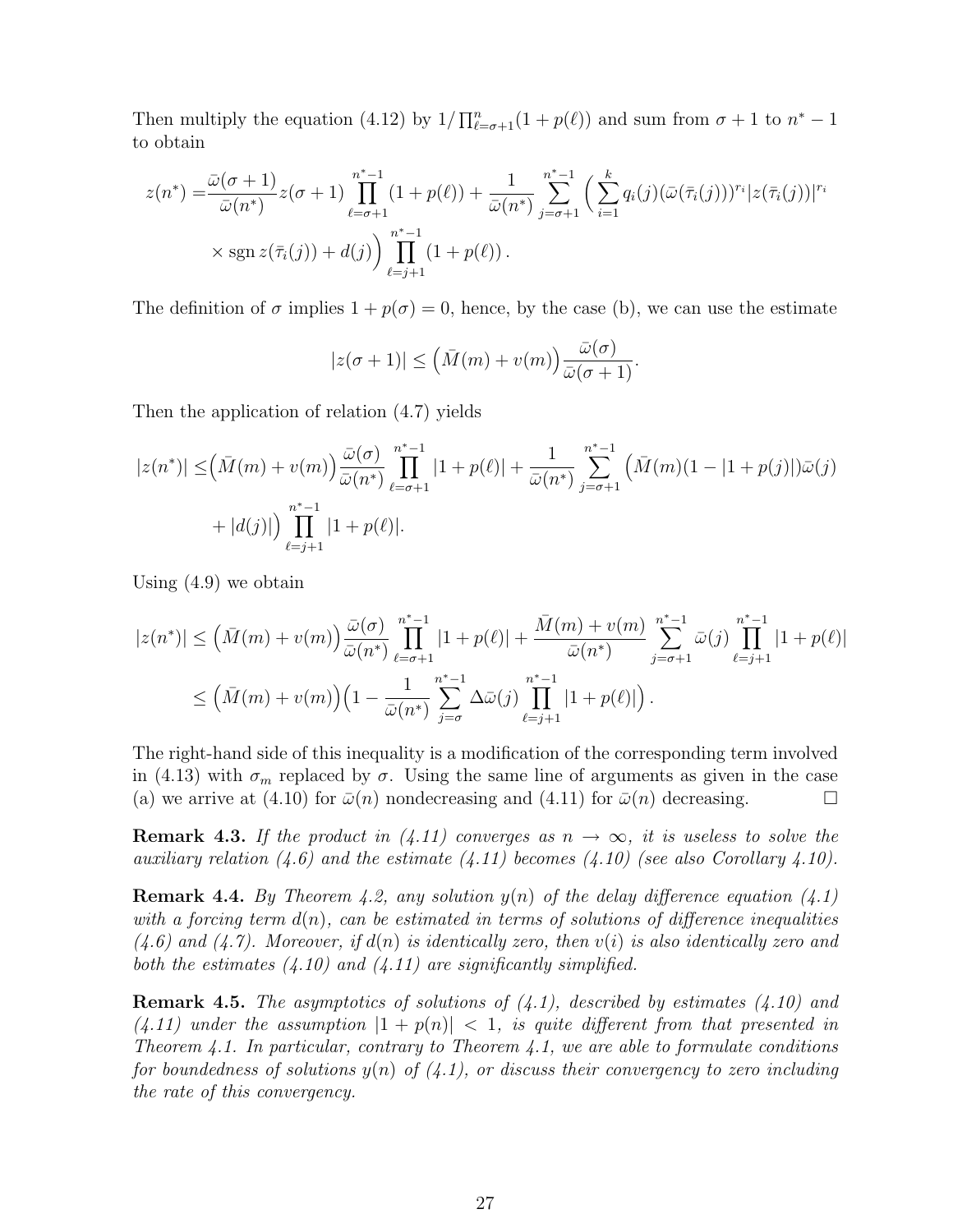### 4.3. Applications to particular cases

In this part we apply our general asymptotic result to some important particular cases to demonstrate, how it can be turned into effective asymptotic criterions.

**Corollary 4.6.** Consider the equation (4.1), where  $d(n) \equiv 0$  and let  $r = \max\{r_1, \ldots, r_k\}$ . Then any solution  $y(n)$  of  $(4.1)$  is bounded if either

$$
r = 1
$$
 and  $|1 + p(n)| + \sum_{i=1}^{k} |q_i(n)| \le 1, \quad n \in \mathbb{N}(n_0)$  (4.19)

or

$$
0 < r < 1 \qquad \text{and} \qquad 0 < \frac{\sum_{i=1}^{k} |q_i(n)|}{1 - |1 + p(n)|} < K, \quad n \in \mathbb{N}(n_0), \tag{4.20}
$$

where K is a suitable scalar.

**Proof.** If (4.19) holds, then for any constant  $\bar{\omega} \ge 1$  the sequence  $\bar{\omega}(n) \equiv \bar{\omega}$  is a positive constant solution of (4.7). Let (4.20) holds and let  $K \geq 1$ . Then

$$
\sum_{i=1}^k |q_i(n)| K^{\frac{r_i}{1-r}} \le (1 - |1 + p(n)|) K^{\frac{1}{1-r}}, \qquad n \in \mathbb{N}(n_0),
$$

hence  $\bar{\omega}(n) \equiv K^{1/(1-r)}$  is also a positive constant solution of (4.7). The statement now follows immediately from (4.10) with respect to  $v(i) \equiv 0$ .

**Remark 4.7.** The condition  $(4.19)$  corresponds to the known stability results for linear difference equations with a constant delay (in particular,  $(4.19)$ ) is consistent with  $(4.3)$ ). However, considering the sublinear case, a region of coefficients guaranteeing boundedness of all solutions of  $(4.1)$  is much larger. The following example illustrates it.

Example 4.8. The linear difference equation

$$
y(n + 1) = q_0 y(n) + \sum_{i=1}^{k} q_i y(\bar{\tau}_i(n)), \qquad n \in \mathbb{N}(n_0)
$$

has all its solutions bounded if  $\sum_{i=0}^{k} |q_i| \leq 1$ . The sublinear difference equation

$$
y(n+1) = q_0 y(n) + \sum_{i=1}^k q_i |y(\bar{\tau}_i(n))|^{r_i} \operatorname{sgn} y(\bar{\tau}_i(n)), \quad 0 < r_i < 1, \qquad n \in \mathbb{N}(n_0)
$$

has all its solutions bounded if  $|q_0| < 1$  (the values of  $q_1, \ldots, q_k$  may be arbitrary). It can be verified that the constant  $K = \max\left(1, \frac{\sum_{i=1}^{k} |q_i|}{1-|\alpha|}\right)$  $1-|q_0|$ ) satisfies relation  $(4.20)_2$  and the sequence  $\bar{\omega}(n) \equiv K^{1/(1-r)}$  is the solution of inequality (4.7). Then boundedness of the solution  $y(n)$  follows from the previous Corollary 4.6.

**Example 4.9.** Now we extend our illustrations by involving a nonzero term  $d(n)$  and show its influence on boundedness and asymptotics of solutions. Consider the sublinear difference equation

$$
\Delta y(n) = py(n) + \sum_{i=1}^{k} q_i |y(\bar{\tau}_i(n))|^{r_i} \operatorname{sgn} y(\bar{\tau}_i(n)) + d(n), \qquad n \in \mathbb{N}(n_0), \tag{4.21}
$$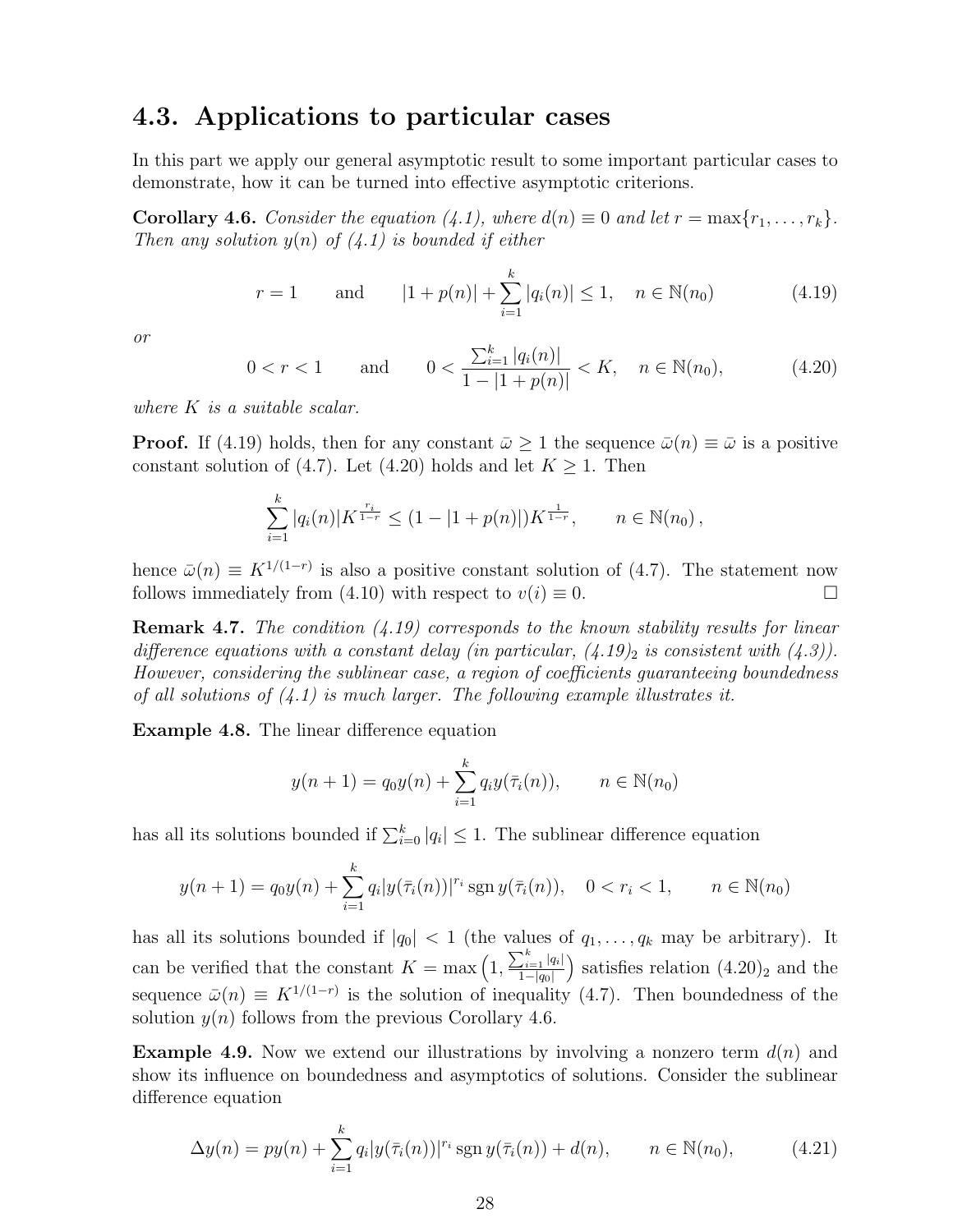where  $0 < r_i < 1$   $(i = 1, \ldots, k)$ ,  $p, q_1, \ldots, q_k$  are real scalars. Assume that  $|1 + p| < 1$  and  $d(n)$  is bounded (an analogous discussion can be performed for the corresponding linear equation satisfying  $|1 + p| + \sum_{i=1}^{k} |q_i| \le 1$ . By (4.8), the sequence  $u(i)$  is zero and, by  $(4.9)$ , the sequence  $v(i)$  is bounded. Then Theorem 4.2 implies that

$$
y(n) = O(\bar{\psi}(n)) \qquad \text{as } n \to \infty \tag{4.22}
$$

for any solution  $y(n)$  of (4.21), where the sequence  $\bar{\psi}(n)$  satisfying (4.6).

To make this estimate quite explicit, we have to specify  $\bar{\tau}_i(n)$ . Let  $\bar{\tau}_i(n) = n - \kappa_i$ ,  $\kappa_i \in \mathbb{N}$   $(i = 1, \ldots, k)$ , then  $\sigma_m = \sigma_0 + m\kappa$ , where  $\kappa = \min\{\kappa_1, \ldots, \kappa_k\}$  and it can be easily checked that  $\bar{\psi}(n) = n/\kappa$  is a positive and nondecreasing sequence satisfying (4.6). Hence, (4.22) becomes

$$
y(n) = O(n)
$$
 as  $n \to \infty$ .

Further let  $\bar{\tau}_i(n) = [\lambda_i n], 0 < \lambda_i < 1$   $(i = 1, \ldots, k)$  and let  $\lambda := \max{\lambda_1, \ldots, \lambda_k}$ . Then  $\sigma_m = \left\lfloor \frac{\sigma_{m-1}}{\lambda} \right\rfloor$  $\bar{\psi}(n) = \frac{\log(n-\lambda/(1-\lambda))}{\log \lambda^{-1}}$ . In such a case, (4.22) becomes

$$
y(n) = O(\log n)
$$
 as  $n \to \infty$ .

To obtain a boundedness condition, assume that  $d(n) = O(1/n)$  as  $n \to \infty$ . Analogously as in the previous example, if  $\bar{\tau}_i(n) = [\lambda_i n], 0 < \lambda_i < 1$   $(i = 1, \ldots, k)$ , then any solution  $y(n)$  of (4.21) is already bounded.

As another consequence, we discuss the sublinear difference equation without a forcing term

$$
\Delta y(n) = p(n)y(n) + q(n)|y(\lfloor \lambda n \rfloor)|^r \operatorname{sgn} y(\lfloor \lambda n \rfloor), \qquad n \in \mathbb{N}(n_0), \quad 0 < \lambda, r < 1,\tag{4.23}
$$

originating from the numerical discretization of the sublinear pantograph equation. We present conditions under which all its solutions tend to zero and derive also the rate of this convergency.

**Corollary 4.10.** Consider the equation (4.23), where  $|1+p(n)| \leq \bar{p} \leq 1$  for all  $n \in \mathbb{N}(n_0)$ and  $|q(n)| = O(n^{\alpha(1-r)})$  as  $n \to \infty$  for a real scalar  $\alpha$ . Then

$$
y(n) = O(n^{\alpha}) \qquad \text{as } n \to \infty \tag{4.24}
$$

for any solution  $y(n)$  of  $(4.23)$ .

**Proof.** The proof is divided in two cases, according to whether  $\alpha$  is nonnegative or negative.

(a) Let  $\alpha \geq 0$  and let  $K_1$  be the upper bound of the sequence  $|q(n)|n^{-\alpha(1-r)}$ . We verify that  $\bar{\omega}(n) = K_2 n^{\alpha}$ , where  $K_2 = (K_1 \lambda^{\alpha r}/(1-\bar{p}))^{\frac{1}{1-r}}$  is a solution of (4.7). Indeed, by substituting this form into (4.7) we get

$$
|q(n)|K_2^r \lfloor \lambda n \rfloor^{\alpha r} \le K_1 K_2^r \lambda^{\alpha r} n^{\alpha(1-r)+\alpha r} = (1-\bar{p})K_2 n^{\alpha} \le (1-|1+p(n)|)K_2 n^{\alpha}.
$$

Then  $(4.24)$  follows from  $(4.10)$ .

(b) If  $\alpha < 0$ , we have to discuss the estimate (4.11). Here, similarly,  $\bar{\omega}(n) = K_3 n^{\alpha}$  is the solution of (4.7) for a suitable  $K_3 > 0$ . Furthermore, by using the mean value theorem and the relation

$$
\lfloor \lambda^{-1} \sigma_s \rfloor \le \sigma_{s+1} \le \lfloor \lambda^{-1} (\sigma_s + 1) \rfloor + 1
$$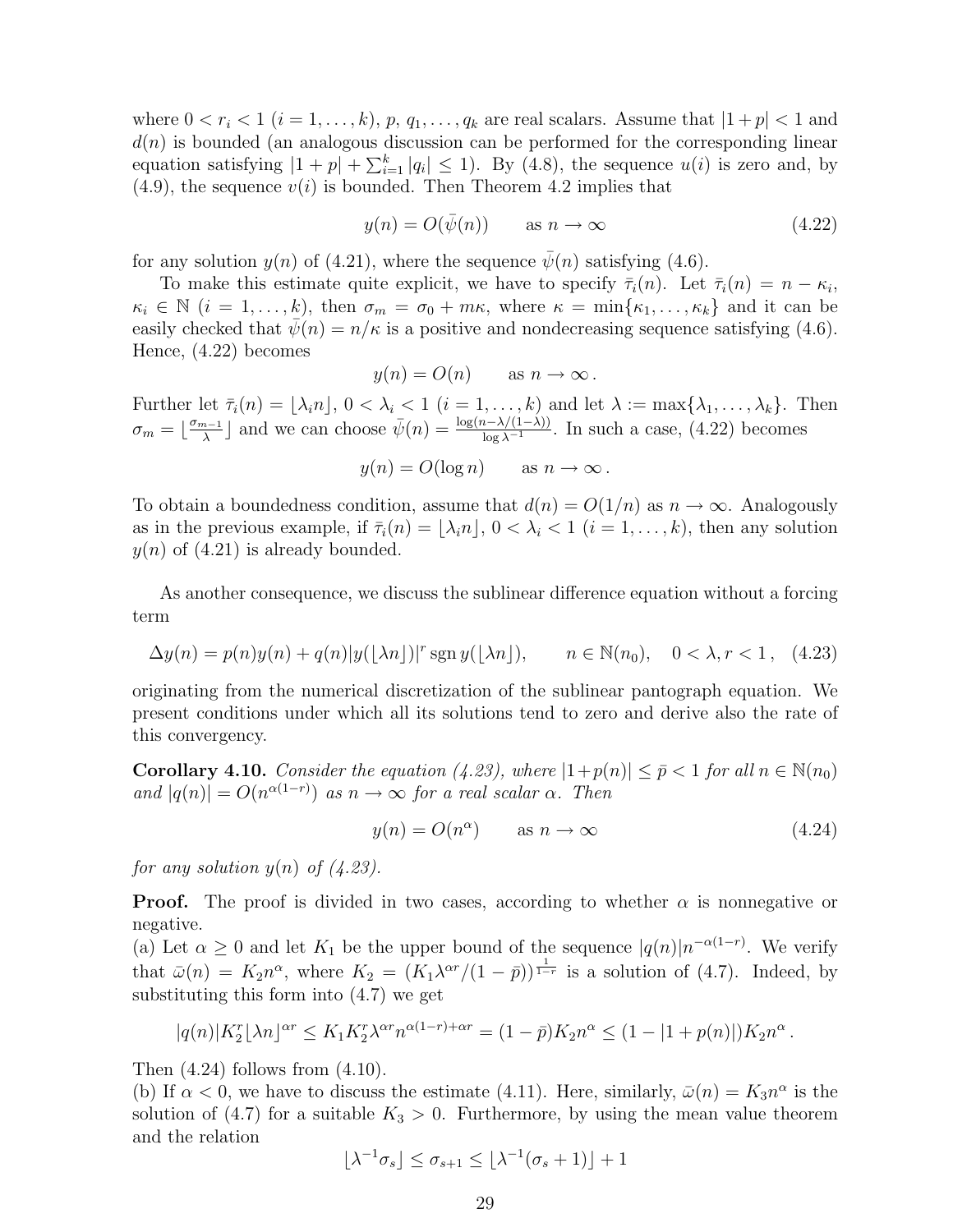we obtain

$$
|u(s)| = \max\left\{\frac{-\Delta\bar{\omega}(\nu)}{1 - |1 + p(\nu)|} : \sigma_s \le \nu \le \sigma_{s+1}\right\} \le \frac{K_3|\alpha|(\sigma_s)^{\alpha - 1}}{1 - \bar{p}}
$$

and  $\bar{\omega}(\sigma_{s+1}) = K_3(\sigma_{s+1})^{\alpha} \geq K_3 \lambda^{-\alpha} (\sigma_s)^{\alpha}$ . From here we get

$$
\frac{|u(s)|}{\bar{\omega}(\sigma_{s+1})} = \frac{|\alpha|\lambda^{\alpha}}{(1-\bar{p})\sigma_s}
$$

.

Further it holds that

$$
\sigma_s \ge \left\lfloor \frac{\sigma_{s-1}}{\lambda} \right\rfloor \ge \frac{\sigma_{s-1}}{\lambda} - 1 \ge \frac{\sigma_0}{\lambda^{s-1}} - \sum_{i=0}^{s-1} \frac{1}{\lambda^i} \ge \frac{\sigma_0}{\lambda^{s-1}}
$$

and

$$
\frac{|u(s)|}{\bar{\omega}(\sigma_{s+1})} = O(\lambda^s) \quad \text{as } s \to \infty.
$$

Consequently, the product in (4.11) converges as  $n \to \infty$  and the estimate (4.11) becomes  $(4.24)$ .

Example 4.11. Assume the following difference equation

$$
\Delta y(n) = -p\Big(1 + \frac{1}{\sqrt{n}}\Big)y(n) + \frac{q}{n}|y(\lfloor \lambda n \rfloor)|^r \operatorname{sgn} y(\lfloor \lambda n \rfloor), \qquad n \in \mathbb{N}(n_0),\tag{4.25}
$$

where  $n_0 \geq 1, 0 < \lambda, r < 1, p, q$  are real constants such that  $q \neq 0, p \in (0, \frac{2\sqrt{n_0}}{1+\sqrt{n}}]$  $\frac{2\sqrt{n_0}}{1+\sqrt{n_0}}$ . It is easy to verify that there exists  $\bar{p} \in \mathbb{R}$  such that  $|1 - p(1 + \frac{1}{\sqrt{n}})$  $\left| \frac{1}{n} \right| \leq \bar{p} < 1$  holds for all  $n \in \mathbb{N}(n_0)$ . Further,  $|q|/n = O(n^{\alpha(1-r)})$  as  $n \to \infty$  for  $\alpha = \frac{-1}{1-r}$  $\frac{-1}{1-r}$ . Then (4.24) implies

$$
y(n) = O\left(n^{\frac{-1}{1-r}}\right)
$$
 as  $n \to \infty$ 

for any solution  $y(n)$  of  $(4.25)$ .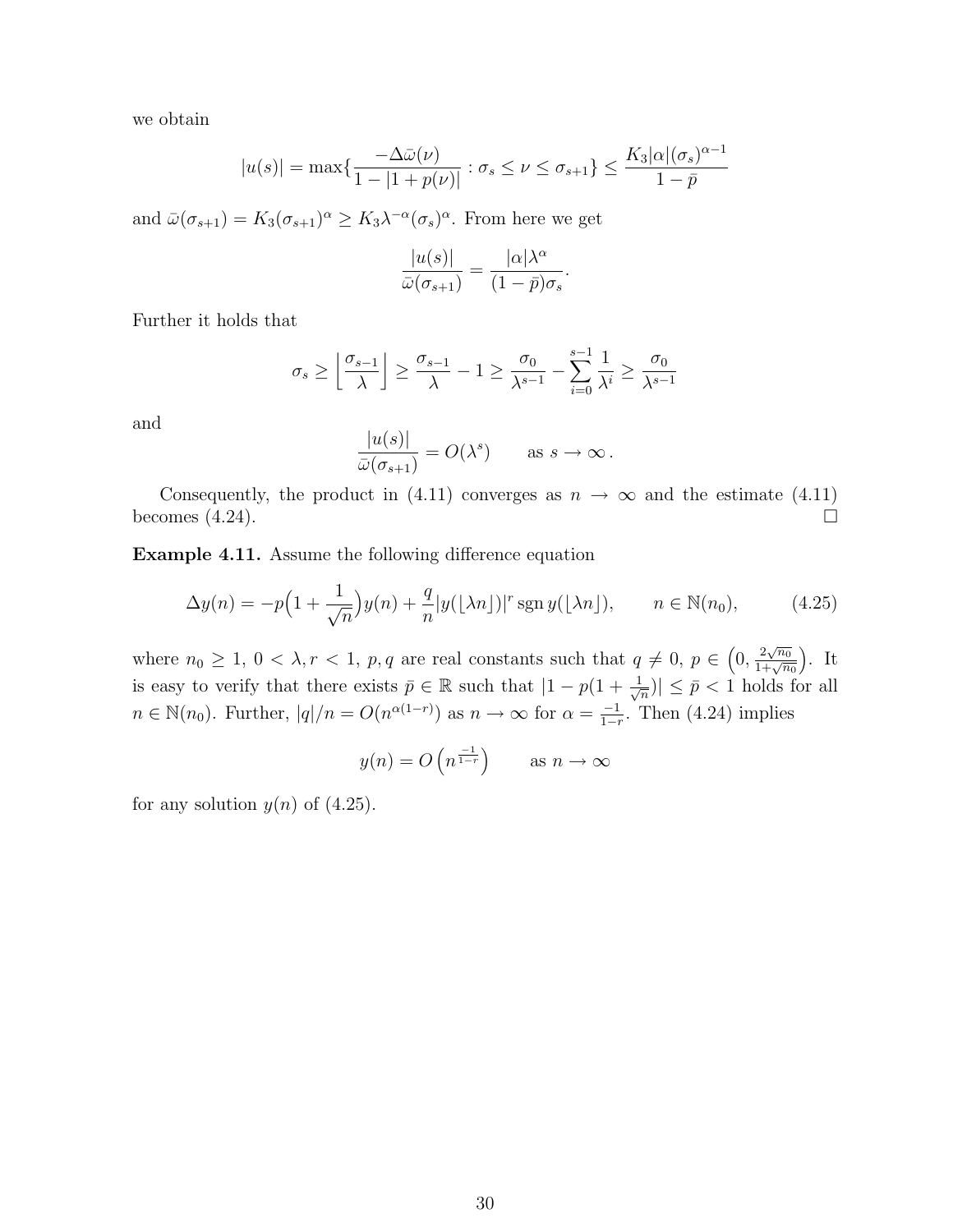## 5. Some discretizations of sublinear delay differential equations

The importance of numerical solutions of delay differential equations has still been stated in the first chapter. Problems of numerical methods for (linear as well as nonlinear) delay differential equations have been investigated in many papers (see e.g. [7], [24], [25], [35], [37] or [43]). General reference is [6], where the overview of basic results from numerical analysis for differential equations with delayed argument can be found. In particular, numerical investigations of the  $\theta$ -method for some linear delay differential equations are the subject of papers  $[5]$ ,  $[12]$ ,  $[20]$ ,  $[21]$ ,  $[32]$  and  $[44]$ . It can be stated that the analysis of the  $\theta$ -method for nonlinear delay differential equations is just at its beginning.

In the first section of this chapter, the Euler formula for a sublinear delay differential equation is derived. Further, this formula is extended to the  $\theta$ -method. Applications of qualitative results derived in Chapter 4 to these numerical discretizations are presented in the following two sections. The stability of these discretizations is discussed as well. Numerical experiments displayed in the last section of this chapter illustrate theoretical results.

## 5.1. The derivation of numerical formulae

For the illustration of derivations of corresponding difference relations we provide numerical discretization for the equation  $(3.1)$  in its special cases  $(3.3)$  and  $(3.4)$ , i.e.

$$
x'(t) = a(t)x(t) + b(t)|x(\tau(t))|^{r} \operatorname{sgn} x(\tau(t)) + g(t), \quad t \in I, r > 0,
$$
\n(5.1)

where  $a(t)$ ,  $b(t)$ ,  $g(t)$  are real continuous functions on I, r is a suitable constant and  $\tau(t)$ is a function of delay satisfying assumptions introduced in the first chapter. Note that the derivation of appropriate discretizations for more general nonlinear equations is only a technical problem.

We set the discretization equidistant grid  $t_n := t_0 + nh$ , where  $n \in \mathbb{N}$  and  $h > 0$  is the stepsize, and let  $t \in [t_n, t_{n+1}]$  be an arbitrary point. Then from the integration of  $(5.1)$ over  $[t_n, t_{n+1}]$  we obtain

$$
x(t_{n+1}) - x(t_n) = \int_{t_n}^{t_{n+1}} a(u)x(u) du + \int_{t_n}^{t_{n+1}} b(u)|x(\tau(u))|^r \operatorname{sgn} x(\tau(u)) du + \int_{t_n}^{t_{n+1}} g(u) du.
$$
\n(5.2)

To approximate integrals on the right-hand side we use some standard numerical integrations methods. First we approximate integrals on the right-hand side of (5.2) using the rectangular formula with the left grid point, i.e.

$$
\int_{t_n}^{t_{n+1}} a(u)x(u) \, \mathrm{d}u \approx ha(t_n)x(t_n),
$$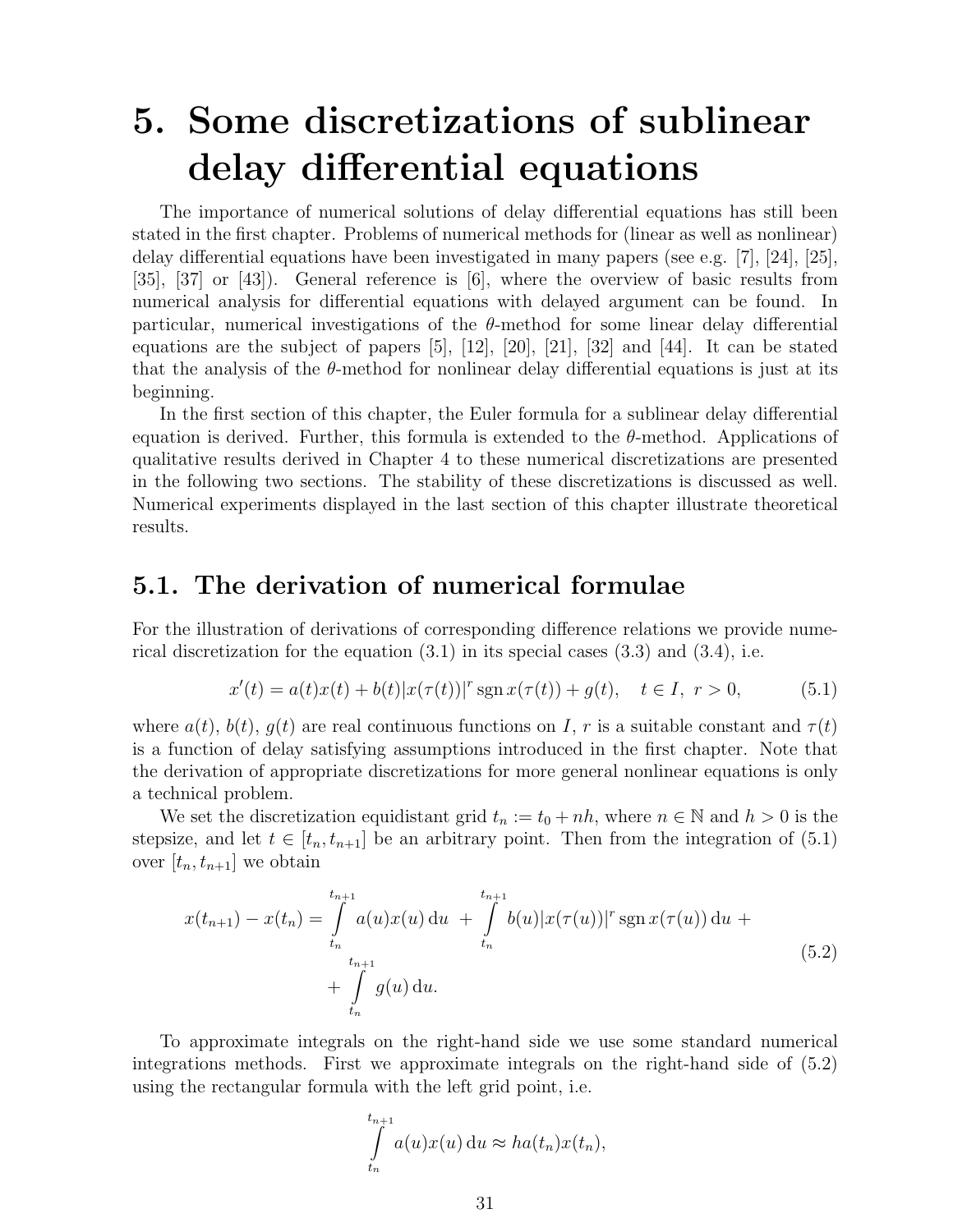$$
\int_{t_n}^{t_{n+1}} b(u)|x(\tau(u))|^{r} \operatorname{sgn} x(\tau(u)) du \approx hb(t_n)|x(\tau(t_n))|^{r} \operatorname{sgn} x(\tau(t_n)),
$$
  

$$
\int_{t_n}^{t_{n+1}} g(u) du \approx hg(t_n).
$$

Now let  $y(n) \approx x(t_n)$ . The replacement of  $x(\tau(t_n))$  (necessary in the second relation) is not evident to provide, because the value of  $\tau(t_n)$  is not usually a grid point. This replacement can be done by several ways. At first, we show the simplest of them. We perform the piecewise constant interpolation, i.e., we replace this value by the nearest left grid point:

$$
x(\tau(t_n)) \approx y(\bar{\tau}(n)), \qquad \bar{\tau}(n) := \left\lfloor \frac{\tau(t_n) - t_0}{h} \right\rfloor,
$$

where symbol  $\lfloor \ \rfloor$  means an integer part. Substituting this into (5.2) we get the forward Euler method in the form

$$
\Delta y(n) = p(n)y(n) + q(n)|y(\bar{\tau}(n))|^{r} \operatorname{sgn} y(\bar{\tau}(n)) + d(n), \tag{5.3}
$$

where

$$
p(n) := ha(t_n), \qquad q(n) := hb(t_n), \qquad d(n) := hg(t_n). \tag{5.4}
$$

Note that (5.3) has the form of the delay difference equation (4.1) with one lag (i.e.  $k = 1$ ) investigated in Chapter 4.

Another standard way of discretization of (5.1) utilizes the fact that integrals on the right-hand side of (5.2) can be approximated using the rectangular formula with the right grid point. Thus we arrive at the backward Euler formula.

The linear combinations of both Euler methods implies the  $\theta$ -method formula (0  $\leq$  $\leq \theta \leq 1$ ). In this case, the replacement of all integrations on the right-hand side of (5.2) is

$$
\int_{t_n}^{t_{n+1}} a(u)x(u) du \approx h((1 - \theta)a(t_n)x(t_n) + \theta a(t_{n+1})x(t_{n+1}))
$$
  
\n
$$
\approx h((1 - \theta)a(t_n)y(n) + \theta a(t_{n+1})y(n+1)),
$$
  
\n
$$
\int_{t_n}^{t_{n+1}} b(u)|x(\tau(u))|^r \operatorname{sgn} x(\tau(u)) du \approx h((1 - \theta)b(t_n)|x(\tau(t_n))|^r \operatorname{sgn} x(\tau(t_n)) +
$$
  
\n
$$
+ \theta b(t_{n+1})|x(\tau(t_{n+1}))|^r \operatorname{sgn} x(\tau(t_{n+1}))
$$
,  
\n
$$
\int_{t_n}^{t_{n+1}} g(u) du \approx h((1 - \theta)g(t_n) + \theta g(t_{n+1})).
$$

The replacement of the values of  $x(t)$  at the points  $\tau(t_n)$ ,  $\tau(t_{n+1})$  can be done similarly as in the previous part. We use the piecewise linear interpolation utilizing the left and right neighbours of  $\tau(t_n)$ , namely

$$
x(\tau(t_n)) \approx y^h(\bar{\tau}(n)) := (1 - s_n)y(\bar{\tau}(n)) + s_n y(\bar{\tau}(n)) + 1),
$$
\n(5.5)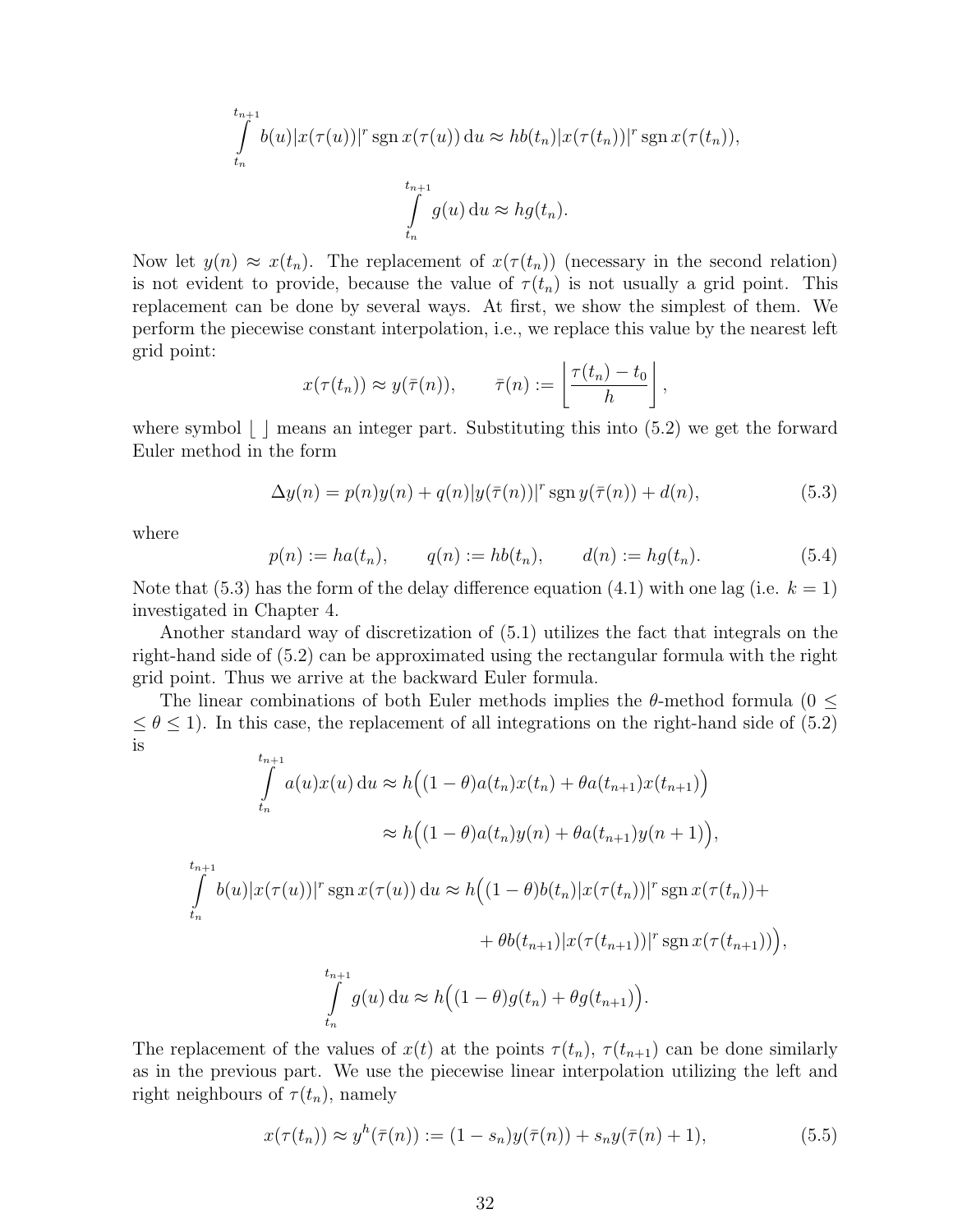where

$$
s_n := \frac{\tau(t_n) - t_0}{h} - \left\lfloor \frac{\tau(t_n) - t_0}{h} \right\rfloor.
$$

The interpolation value of point  $\tau(t_{n+1})$  is performed analogously. Then (5.2) becomes

$$
\Delta y(n) = h\Big((1-\theta)a(t_n)y(n) + \theta a(t_{n+1})y(n+1) + (1-\theta)b(t_n)|y^h(\bar{\tau}(n))|^r
$$
  
 
$$
\times \text{sgn } y^h(\bar{\tau}(n)) + \theta b(t_{n+1})|y^h(\bar{\tau}(n+1))|^r \text{sgn } y^h(\bar{\tau}(n+1))
$$
  
 
$$
+ (1-\theta)g(t_n) + \theta g(t_{n+1})\Big),
$$

where we substitute the term from (5.5) instead of  $y^h(\bar{\tau}(n), y^h(\bar{\tau}(n+1))$ .

Let  $1 - \theta ha(t_{n+1}) \neq 0$ . Then the previous equation can be also rewritten as difference equation

$$
\Delta y(n) = p(n)y(n) + q(n) \Big| \mu(n)y(\overline{\tau}(n)) + \eta(n)y(\overline{\tau}(n) + 1) \Big|^r \operatorname{sgn} \Big( \mu(n)y(\overline{\tau}(n)) + \eta(n)y(\overline{\tau}(n) + 1) \Big) + \hat{q}(n) \Big| \hat{\mu}(n)y(\overline{\tau}(n+1)) + \hat{\eta}(n)y(\overline{\tau}(n+1) + 1) \Big|^r \tag{5.6}
$$

$$
\times \operatorname{sgn} \Big( \hat{\mu}(n)y(\overline{\tau}(n+1)) + \hat{\eta}(n)y(\overline{\tau}(n+1) + 1) \Big) + d(n),
$$

where

$$
p(n) := \frac{(1 - \theta)ha(t_n) + \theta ha(t_{n+1})}{1 - \theta ha(t_{n+1})}, \qquad q(n) := \frac{hb(t_n)}{1 - \theta ha(t_{n+1})},
$$
  

$$
d(n) := \frac{(1 - \theta)hg(t_n) + \theta hg(t_{n+1})}{1 - \theta ha(t_{n+1})}, \qquad \hat{q}(n) := \frac{hb(t_{n+1})}{1 - \theta ha(t_{n+1})}
$$
(5.7)

and

$$
\eta(n) := (1 - \theta)^{\frac{1}{r}} \left( \frac{\tau(t_n) - t_0}{h} - \left[ \frac{\tau(t_n) - t_0}{h} \right] \right), \qquad \mu(n) := (1 - \theta)^{\frac{1}{r}} - \eta(n),
$$
  

$$
\hat{\eta}(n) := \theta^{\frac{1}{r}} \left( \frac{\tau(t_{n+1}) - t_0}{h} - \left[ \frac{\tau(t_{n+1}) - t_0}{h} \right] \right), \qquad \hat{\mu}(n) := \theta^{\frac{1}{r}} - \hat{\eta}(n).
$$
\n(5.8)

Note that if  $\theta = 0$  we get the forward Euler formula, if  $\theta = 1$  we get the backward Euler formula and if  $\theta = \frac{1}{2}$  we get the trapezoidal rule. Of course if we use the piecewise constant interpolation, the formula (5.6) is simplified (in particular for  $\theta = 0$  it becomes  $(5.3)$ .

## 5.2. Asymptotic estimates for the Euler discretization of (3.3)

As we have shown, the simplest discretization of (3.3) has the form

$$
\Delta y(n) = p(n)y(n) + q(n)|y(\bar{\tau}(n))|^{r} \operatorname{sgn} y(\bar{\tau}(n)) + d(n), \qquad n \in \mathbb{N}(0), \ 0 < r \le 1, \tag{5.9}
$$

where  $y(n)$  approximates the value of  $x(t_n)$  at  $t_n = t_0 + nh$ ,  $h > 0$  is the stepsize,  $p(n), q(n), d(n)$  are given by  $(5.4), \overline{\tau}(n) = \frac{\tau(t_n)-t_0}{h}$ h and  $0 < r \leq 1$  is a real scalar. We can easily check that the assumptions imposed on  $\tau(t)$  in Chapter 3 ensure that properties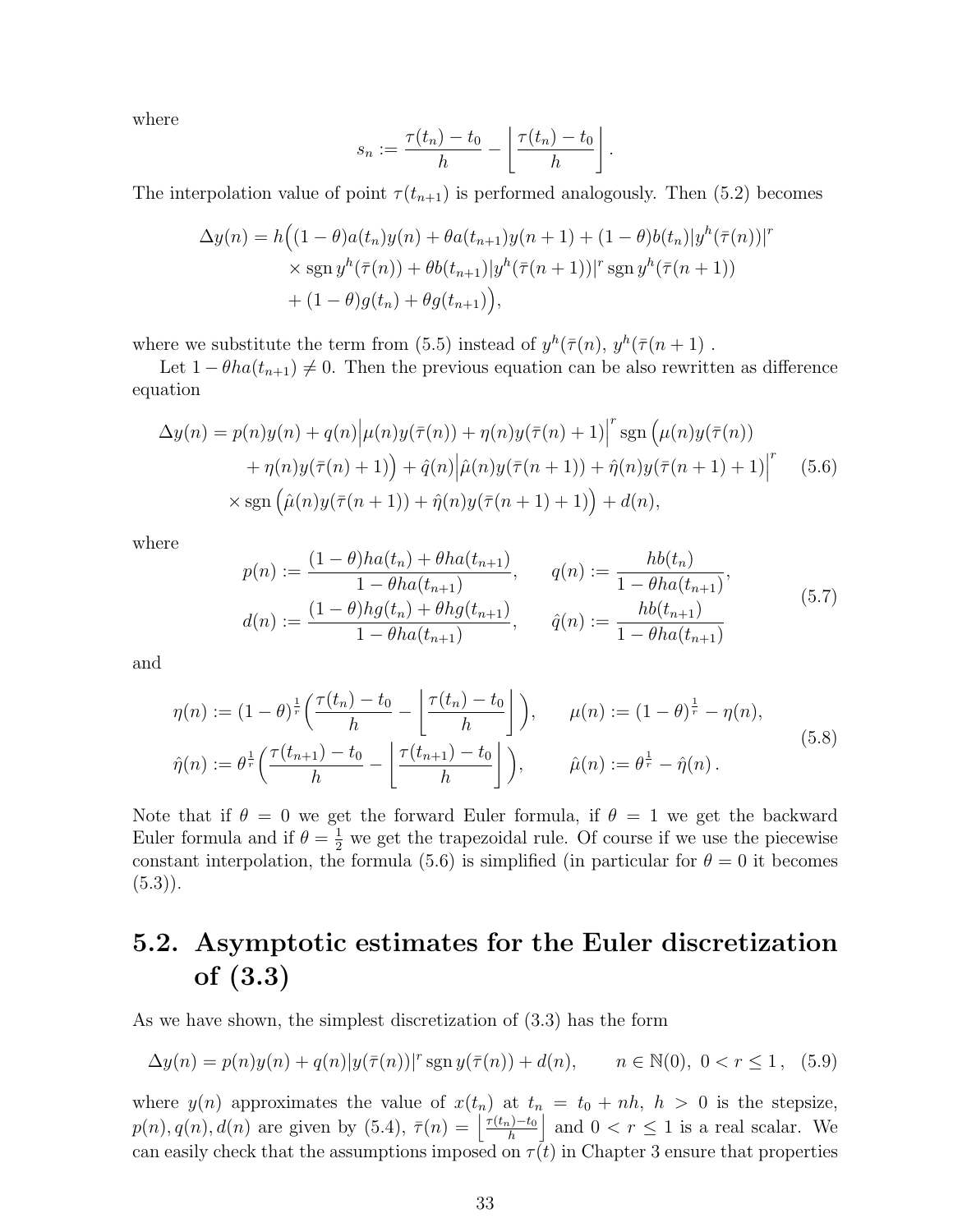assumed on  $\bar{\tau}(n)$  in Chapter 4 are valid. Then (5.9) is a particular case of the difference equation (4.1) considered in the previous chapter.

Our aim is to show that asymptotic bounds of solutions valid in the continuous case hold (under some restrictions) also in the corresponding discrete case. Doing this, we formulate an upper bound for solutions  $y(n)$  of (5.9), which corresponds to the results mentioned in Theorem 3.7.

First we state some notes on the initial conditions and necessary auxiliary relations. Similarly to Chapter 4, we set  $n_{-1} := \overline{\tau}(0)$ . The equation (5.9) has a unique solution satisfying initial conditions

$$
y(n) = y_0(n), \quad n \in \mathbb{Z}, n_{-1} \le n \le 0.
$$

These initial conditions originate from the prescribed initial functions defined on the initial interval  $[\tau(t_0), t_0]$ . It is obvious that if  $\tau(t_0) = t_0$ , then  $n_{-1} = 0$  and the initial condition is  $y(0) := x(t_0) (= x_0)$ .

Furthermore we put  $\sigma_{-1} = n_{-1}$ ,  $\sigma_0 = 0$ ,  $\sigma_{m+1} = \max\{n \in \mathbb{N}(0) : \overline{\tau}(n) \leq \sigma_m\},\$  $m = 0, 1, 2, \ldots$ . We consider the following auxiliary difference inequality

$$
|q(n)|\bar{\omega}(\bar{\tau}(n))^r \le (1 - |1 + p(n)|)\bar{\omega}(n), \qquad n \in \mathbb{N}(0).
$$
 (5.10)

This relation is a simplification of difference inequality (4.7). In addition, note that here we have to use relation (4.6) mentioned in the previous chapter, too. The sequences  $u(m)$ ,  $v(m)$  given by (4.8) and (4.9), respectively, for  $m = 0, 1, 2, \ldots$  are also used.

**Theorem 5.1.** Let  $p(n)$ ,  $q(n)$ ,  $d(n)$  be given by (5.4) and let  $|1+p(n)| < 1$  for all  $n \in \mathbb{N}(0)$ . Further, let  $u(m)$ ,  $v(m)$  be given by (4.8) and (4.9), respectively. Let  $\bar{\omega}(n)$  be a positive monotonous sequence satisfying (5.10) and  $\psi(n)$  a positive and increasing sequence satisfying  $(4.6)$ . Finally let  $y(n)$  be a solution of  $(5.9)$ .

(i) If  $\bar{\omega}(n)$  is nondecreasing, then there exists a constant  $L > 0$  such that

$$
|y(n)| \le \left( L + \sum_{i=0}^{\left\lfloor \bar{\psi}(n) \right\rfloor} v(i) \right) \bar{\omega}(n) \quad \text{for all } n \in \mathbb{N}(0).
$$

(ii) If  $\bar{\omega}(n)$  is decreasing, then there exists a constant  $L > 0$  such that

$$
|y(n)| \le \left( L + \sum_{i=0}^{\left\lfloor \bar{\psi}(n) \right\rfloor} v(i) \right) \bar{\omega}(n) \prod_{s=0}^{\left\lfloor \bar{\psi}(n) \right\rfloor} \left( 1 - \frac{u(s)}{\bar{\omega}(\sigma_{s+1})} \right) \quad \text{for all } n \in \mathbb{N}(0).
$$

**Proof.** The proof follows immediately from Theorem 4.2.

**Corollary 5.2.** Consider the equation  $(5.9)$  under the assumptions of Theorem 5.1, where  $d(n) \equiv 0.$ 

(i) Let  $r=1$  and

$$
|1 + p(n)| + |q(n)| \le 1, \qquad n \in \mathbb{N}(0).
$$

Then any solution  $y(n)$  of  $(5.9)$  is bounded.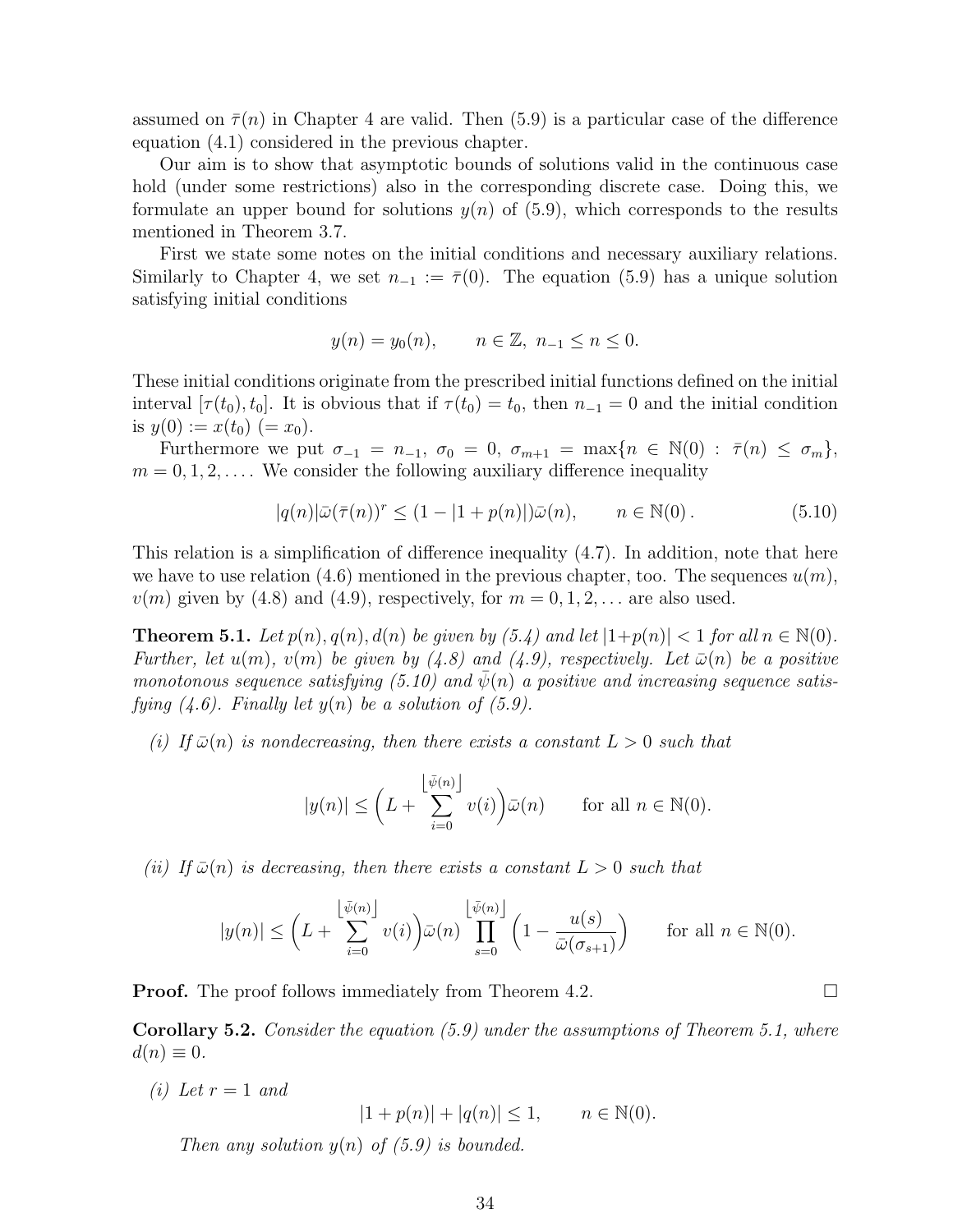(ii) Let  $0 < r < 1$ . Assume that there exists an arbitrary  $K \geq 0$  such that

$$
0 < \frac{|q(n)|}{1 - |1 + p(n)|} \le K, \quad n \in \mathbb{N}(0). \tag{5.11}
$$

Then any solution  $y(n)$  of (5.9) is bounded.

**Proof.** The proof follows from Corollary 4.6.

**Remark 5.3.** Note that condition (5.11) is a discrete analogue of the condition  $0 <$  $|b(t)| \leq K|a(t)|$  from Corollary 3.10 formulated for the exact delay differential equation. Hence, the following two examples supplement Example 3.11.

Example 5.4. We consider the sublinear differential equation

$$
x'(t) = ax(t) + b|x(\tau(t))|^{r} \operatorname{sgn} x(\tau(t)), \qquad t \ge t_0, \ 0 < r < 1,\tag{5.12}
$$

where  $a < 0, b \neq 0$  are real constants. As mentioned in Example 3.11 (ii), any solution  $x(t)$  of (5.12) is bounded. Now we describe the asymptotic estimate of solutions of the corresponding Euler discretization

$$
\Delta y(n) = hay(n) + hb|y(\bar{\tau}(n))|^{r} \operatorname{sgn} y(\bar{\tau}(n)), \qquad n \in \mathbb{N}(0), \quad 0 < r < 1 \tag{5.13}
$$

with the stepsize  $h > 0$  and  $\bar{\tau}(n) = \left| \frac{\tau(t_n) - t_0}{h} \right|$ h |. If  $|1 + ha| < 1$  and b is arbitrary, then any solution  $y(n)$  of (5.13) is bounded due to Corollary 5.2.

Example 5.5. Now we consider the sublinear delay differential equation with constant coefficients and with forcing term

$$
x'(t) = ax(t) + b|x(\tau(t))|^{r} \operatorname{sgn} x(\tau(t)) + g(t), \quad t \ge t_0, \quad 0 < r < 1.
$$
 (5.14)

Assume that  $a < 0$  and  $g(t)$  is bounded. By Example 3.11 (iii),

$$
x(t) = O(\psi(t)) \qquad \text{as } t \to \infty \tag{5.15}
$$

for any solution  $x(t)$  of (5.14), where  $\psi(t)$  is a solution of the Abel equation (3.5).

In particular, if  $\tau(t) = t - \kappa$ ,  $\kappa \in \mathbb{R}$  (constant delay), then  $\psi(t) = t/\kappa$  is the solution of the Abel equation (3.5) and (5.15) becomes

$$
x(t) = O(t) \qquad \text{as } t \to \infty. \tag{5.16}
$$

Alternatively, if  $\tau(t) = \lambda t$ ,  $0 < \lambda < 1$  (the proportional delay), then the Abel equation (3.5) admits the solution  $\psi(t) = \frac{\log t}{\log \lambda^{-1}}$  and from (5.15) we get

$$
x(t) = O(\log t) \qquad \text{as } t \to \infty. \tag{5.17}
$$

The Euler discretization of (5.14) is

$$
\Delta y(n) = hay(n) + hb|y(\bar{\tau}(n))|^{r} \operatorname{sgn} y(\bar{\tau}(n)) + d(n), \qquad n \in \mathbb{N}(0), \ 0 < r < 1,\tag{5.18}
$$

where  $d(n) = hg(t_n)$ ,  $\bar{\tau}(n) = \left| \frac{\tau(t_n)-t_0}{h} \right|$ h and  $y(n)$  is an approximation of  $x(t)$  at  $t = t_n$ .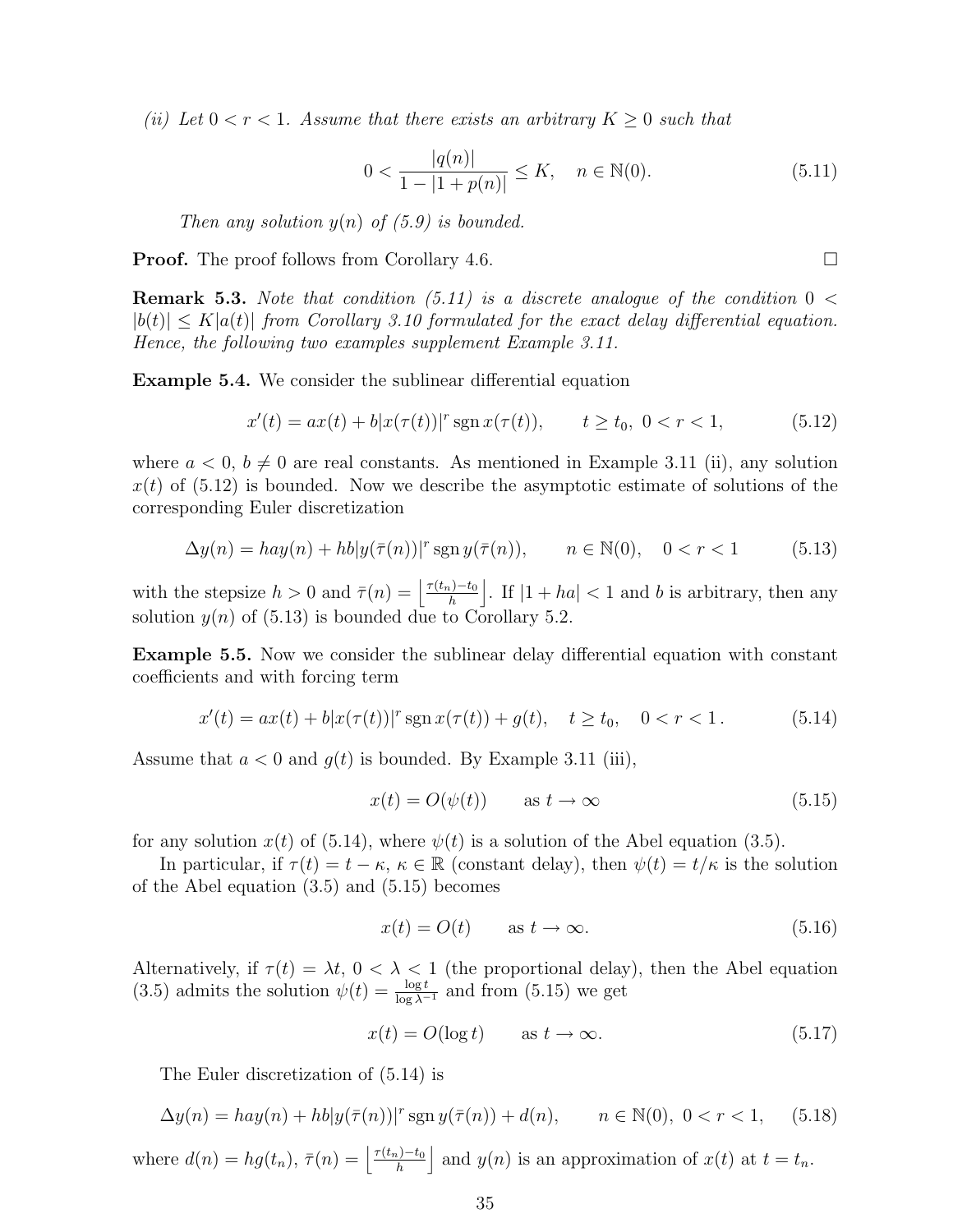We set the stepsize h such that  $|1 + ha| < 1$ . It is clear that the sequence  $d(n)$  is bounded. Then from (4.9) the sequence  $v(m)$  is bounded too. From (4.8) the sequence  $u(m)$  is zero. Then Theorem 5.1 implies that

$$
y(n) = O(\bar{\psi}(n)) \qquad \text{as } n \to \infty \tag{5.19}
$$

for any solution  $y(n)$  of (5.18), where the sequence  $\psi(n)$  satisfies (4.6).

If we consider the constant delay, then  $\bar{\tau}(n) = n - \frac{\kappa}{h}$ h  $\bigg|, \kappa \in \mathbb{R}$  and  $\sigma_m = \bigg| \frac{\kappa}{h}$ h |  $m$ . It can be easily checked that  $\bar{\psi}(n) = n / \left| \frac{\kappa}{h} \right|$ h is a positive and nondecreasing sequence satisfying (4.6). Hence, the estimate (5.19) becomes

$$
y(n) = O(n) \qquad \text{as } n \to \infty. \tag{5.20}
$$

If we consider the proportional delay, then  $\bar{\tau}(n) = \lfloor \lambda n \rfloor$ ,  $0 < \lambda < 1$  and  $\sigma_m = \lfloor \frac{\sigma_{m-1}}{\lambda} \rfloor$  $\frac{n-1}{\lambda}$ . We can choose  $\bar{\psi}(n) = \frac{\log(n-\lambda/(1-\lambda))}{\log \lambda^{-1}}$ . This sequence satisfies (4.6) and the estimate (5.19) becomes

$$
y(n) = O(\log n) \qquad \text{as } n \to \infty. \tag{5.21}
$$

Comparing  $(5.16)$ ,  $(5.20)$  and  $(5.17)$ ,  $(5.21)$ , we can observe the resemblance of the asymptotics of solutions of  $(5.14)$  and  $(5.18)$  provided that  $|1 + ha| < 1$ .

## 5.3. Asymptotic estimates for the  $\theta$ -method discretization of (3.3)

As we have already mentioned, the standard discretization of  $(3.3)$  is the  $\theta$ -method  $(5.6)$ involving Euler methods and the trapezoidal rule as its particular cases. In this section, we derive conditions which imply that the solution sequence of the  $\theta$ -method discretization of (3.3) has asymptotic behaviour analogous to the behaviour of the exact solution. These conditions depend on coefficients  $a(t)$ ,  $b(t)$ , the stepsize h and the parameter  $\theta$ .

We consider a sublinear differential equation with general delay  $(3.3)$  and its discretization obtained from the  $\theta$ -method (5.6) with  $p(n)$ ,  $q(n)$ ,  $\hat{q}(n)$ ,  $d(n)$  given by (5.7) and  $\eta(n)$ ,  $\mu(n)$ ,  $\hat{\eta}(n)$ ,  $\hat{\mu}(n)$  given by (5.8).

As in the previous section, we introduce a sequence  $\sigma_m$  and an auxiliary relation. Put  $\sigma_{-1} = n_{-1} = \overline{\tau}(0), \ \sigma_0 = 0, \ \sigma_{m+1} = \max\{n \in \mathbb{N}(0) : \overline{\tau}(n+1) + 1 \leq \sigma_m\}, \ m = 0, 1, 2, \dots$ and consider a difference inequality

$$
|q(n)| \cdot \left| \mu(n)\bar{\omega}(\bar{\tau}(n)) + \eta(n)\bar{\omega}(\bar{\tau}(n)) + 1 \right|^{r}
$$
  
+ 
$$
|\hat{q}(n)| \cdot \left| \hat{\mu}(n)\bar{\omega}(\bar{\tau}(n+1)) + \hat{\eta}(n)\bar{\omega}(\bar{\tau}(n+1)) + 1 \right|^{r} \leq (1 - |1 + p(n)|)\bar{\omega}(n)
$$
 (5.22)

for all  $n \in \mathbb{N}(0)$ . This relation corresponds to auxiliary inequality (4.7). The following theorem is a direct consequence of Theorem 4.2.

**Theorem 5.6.** Let  $p(n)$ ,  $q(n)$ ,  $\hat{q}(n)$ ,  $d(n)$  given by (5.7) and  $\eta(n)$ ,  $\mu(n)$ ,  $\hat{\eta}(n)$ ,  $\hat{\mu}(n)$  given by (5.8) and let  $|1+p(n)| < 1$  for all  $n \in \mathbb{N}(0)$ . Further, let  $u(m)$ ,  $v(m)$  be given by (4.8) and (4.9), respectively. Let  $\bar{\omega}(n)$  be a positive monotonous sequence satisfying (5.22) and  $\psi(n)$  a positive and increasing sequence satisfying (4.6). Finally let  $y(n)$  be a solution of  $(5.6).$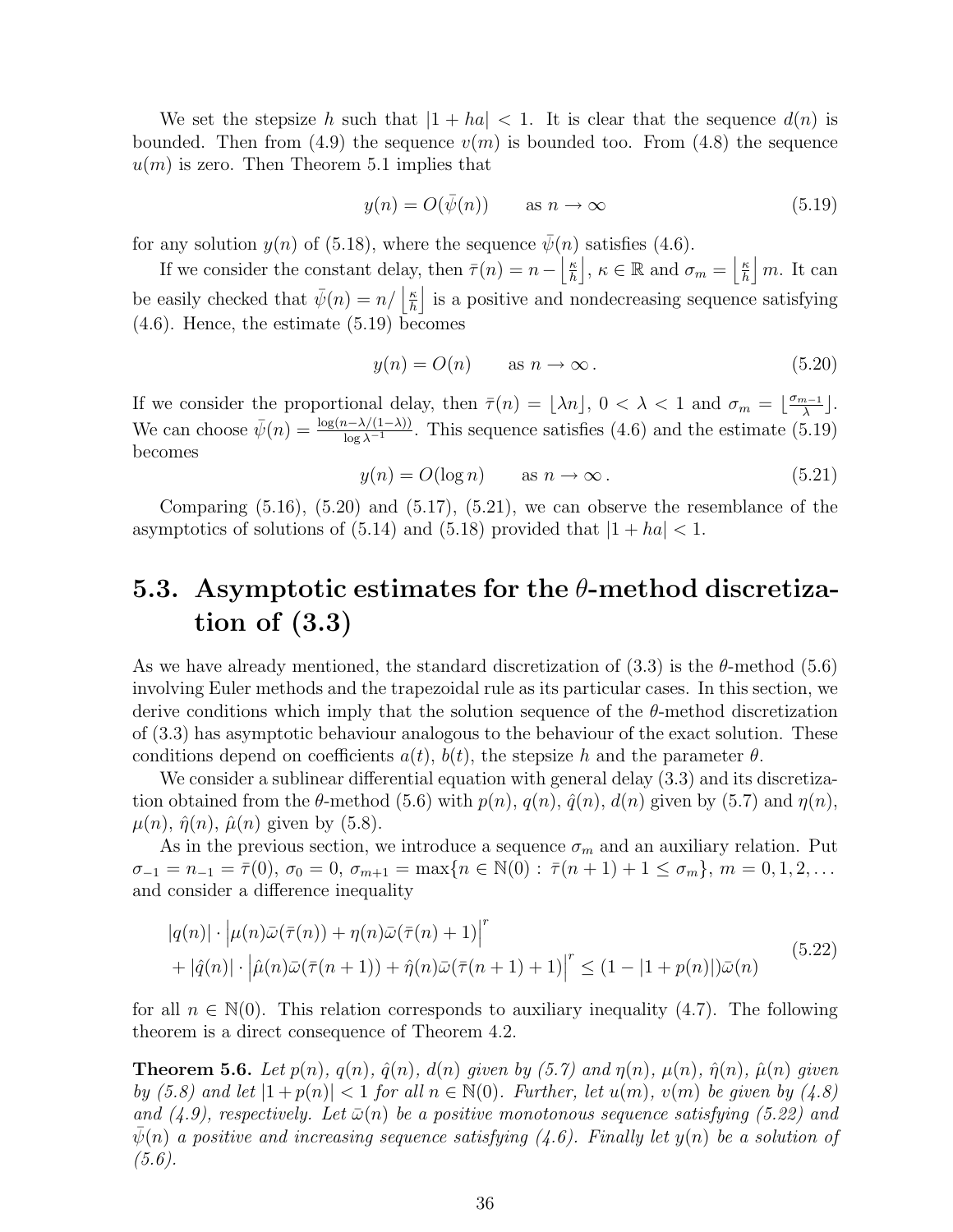(i) If  $\bar{\omega}(n)$  is nondecreasing, then there exists a constant  $L > 0$  such that

$$
|y(n)| \le \left( L + \sum_{i=0}^{\left\lfloor \bar{\psi}(n) \right\rfloor} v(i) \right) \bar{\omega}(n) \quad \text{for all } n \in \mathbb{N}(0).
$$

(ii) If  $\bar{\omega}(n)$  is decreasing, then there exists a constant  $L > 0$  such that

$$
|y(n)| \le \left(L + \sum_{i=0}^{\left\lfloor \bar{\psi}(n) \right\rfloor} v(i) \right) \bar{\omega}(n) \prod_{q=0}^{\left\lfloor \bar{\psi}(n) \right\rfloor} \left(1 - \frac{u(q)}{\bar{\omega}(\sigma_{q+1})} \right) \quad \text{for all } n \in \mathbb{N}(0).
$$

Using the notation

 $\bar{q}(n) := \max(|q(n)|, |\hat{q}(n)|)$ 

and the property

$$
|\mu(n) + \eta(n)|^r + |\hat{\mu}(n) + \hat{\eta}(n)|^r = 1
$$

valid for all  $n \in \mathbb{N}(0)$  we get the following corollary.

**Corollary 5.7.** Consider the equation  $(5.6)$  under the assumptions of Theorem 5.6, where  $d(n) \equiv 0.$ 

(i) Let  $r=1$  and

 $0 < |1 + p(n)| + \bar{q}(n) \le 1, \quad n \in \mathbb{N}(0).$ 

Then any solution  $y(n)$  of (5.6) is bounded.

(ii) Let  $0 < r < 1$ . Assume that there exists an arbitrary  $K \geq 0$  such that

$$
0 < \frac{\bar{q}(n)}{1 - |1 + p(n)|} \le K, \quad n \in \mathbb{N}(0).
$$

Then any solution  $y(n)$  of (5.6) is bounded.

Example 5.8. We discuss the same problem as in Example 5.4. Instead of the Euler discretization we consider the  $\theta$ -method discretization with the piecewise linear interpolation. By Example 3.11 (ii), all solutions  $x(t)$  of (5.12) are bounded provided  $a < 0$ . The  $\theta$ -method discretization of  $(5.12)$  yields

$$
\Delta y(n) = py(n) + q\left(\left|\mu(n)y(\overline{\tau}(n)) + \eta(n)y(\overline{\tau}(n) + 1)\right|^r \operatorname{sgn}(\mu(n)y(\overline{\tau}(n)) + \eta(n)y(\overline{\tau}(n) + 1)) + \left|\hat{\mu}(n)y(\overline{\tau}(n+1)) + \hat{\eta}(n)y(\overline{\tau}(n+1) + 1)\right|^r \qquad (5.23)
$$

$$
\times \operatorname{sgn}(\hat{\mu}(n)y(\overline{\tau}(n+1)) + \hat{\eta}(n)y(\overline{\tau}(n+1) + 1))),
$$

where  $n \in \mathbb{N}(0)$ ,  $r \in \mathbb{R}$ ,  $0 < r < 1$ ,

$$
p = \frac{ha}{1 - \theta ha}, \qquad q = \frac{hb}{1 - \theta ha}
$$

and  $\eta(n)$ ,  $\mu(n)$ ,  $\hat{\eta}(n)$ ,  $\hat{\mu}(n)$  are given by (5.8). By Corollary 5.7 (with  $p(n) \equiv p$ ,  $\bar{q}(n) \equiv |q|$ and  $K = \frac{|q|}{1-|1-|q|}$  $\frac{|q|}{1-|1+p|}$ , the solution  $y(n)$  of (5.23) is bounded if

$$
|1+p| = \left|1+\frac{ha}{1-\theta ha}\right| < 1
$$

and  $q$  is arbitrary. In the next section, this particular example helps us to illustrate conditions on the parameters (especially on the parameter  $\theta$  and the stepsize h) under which the  $\theta$ -method (5.23) is stable.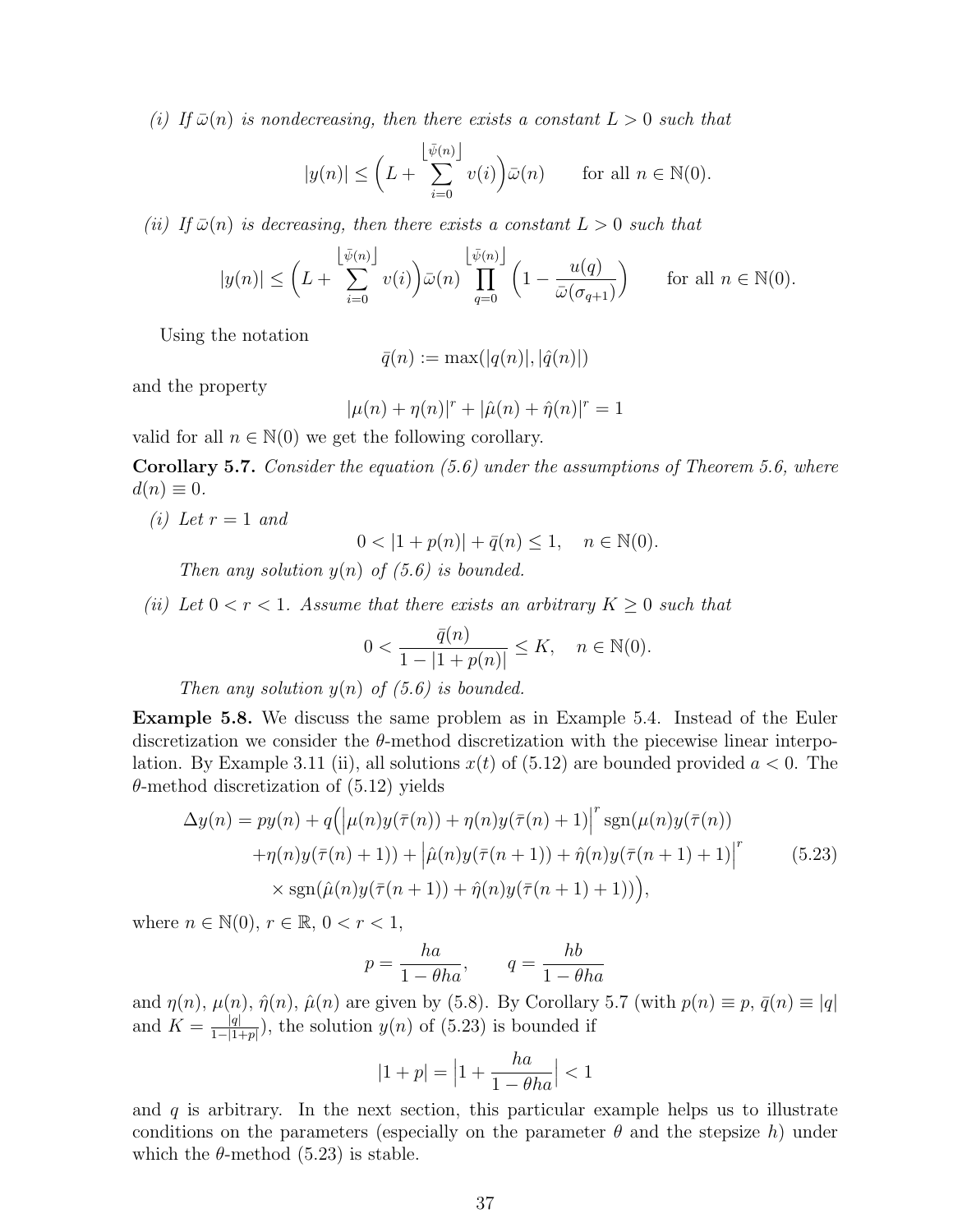## 5.4. Stability analysis of the  $\theta$ -method discretization of (3.3)

The aim of this section is to analyse the stability of the numerical method originating from the θ-method discretization of (3.3). This analysis substantially utilizes qualitative properties of the studied differential equations and their discretizations (from related papers we refer to [26], [27], [36] and [38]).

We consider the test equation

$$
x'(t) = ax(t) + b|x(\tau(t))|^{r} \operatorname{sgn} x(\tau(t)), \quad t \ge t_0, \quad a, b, r \in \mathbb{R}, \ a, b \ne 0, \ 0 < r < 1 \quad (5.24)
$$

and its  $\theta$ -method discretization

$$
\Delta y(n) = py(n) + q\left(\left|\mu(n)y(\overline{\tau}(n)) + \eta(n)y(\overline{\tau}(n) + 1)\right|^r \operatorname{sgn}\left(\mu(n)y(\overline{\tau}(n))\right) + \eta(n)y(\overline{\tau}(n) + 1)\right) + \left|\hat{\mu}(n)y(\overline{\tau}(n+1)) + \hat{\eta}(n)y(\overline{\tau}(n+1) + 1)\right|^r \qquad (5.25)
$$

$$
\times \operatorname{sgn}\left(\hat{\mu}(n)y(\overline{\tau}(n+1)) + \hat{\eta}(n)y(\overline{\tau}(n+1) + 1)\right),
$$

 $n \in \mathbb{N}(0)$ , where

$$
p = \frac{ha}{1 - \theta ha}, \quad q = \frac{hb}{1 - \theta ha}
$$
\n
$$
(5.26)
$$

and  $\eta(n)$ ,  $\mu(n)$ ,  $\hat{\eta}(n)$ ,  $\hat{\mu}(n)$  are given by (5.8) and  $h > 0$  is the stepsize. We do not consider the pure delayed case  $(a = 0)$  in this section.

An important theoretical question on these numerical approximations is a problem whether the numerical and exact solutions have the related asymptotic behaviour on the unbounded domain. More precisely, if all solutions of a given differential equation have certain asymptotic properties, then we investigate if the solutions of corresponding discretization have the same properties (regardless of the stepsize  $h$  and the delayed argument  $\tau(t)$ ). We pay a specially attention to boundedness property.

Example 3.11 () (ii) implies

**Theorem 5.9.** Let  $x(t)$  be a solution of (5.24), where  $a < 0$  and  $b \neq 0$ . Then  $x(t)$  is bounded as  $t \to \infty$ .

The following property is taken from the standard notions of stability of numerical methods for linear equations.

**Definition 5.10.** The numerical method  $(5.25)$  is called stable if any application of the method to the equation (5.24), where  $a < 0$ , generates a numerical solution  $y(n)$  that is bounded for any  $h > 0$ .

Procedures performed in Example 5.8 can be summarized as follows.

**Theorem 5.11.** Let  $y(n)$  be a solution of the  $\theta$ -method discretization (5.25) with p, q given by (5.26),  $\eta(n)$ ,  $\mu(n)$ ,  $\hat{\eta}(n)$ ,  $\hat{\mu}(n)$  are given by (5.8), where  $a, b \neq 0$  and

$$
0 < |1 - \theta h a| - |1 + (1 - \theta) h a|.\tag{5.27}
$$

Then  $y(n)$  is bounded.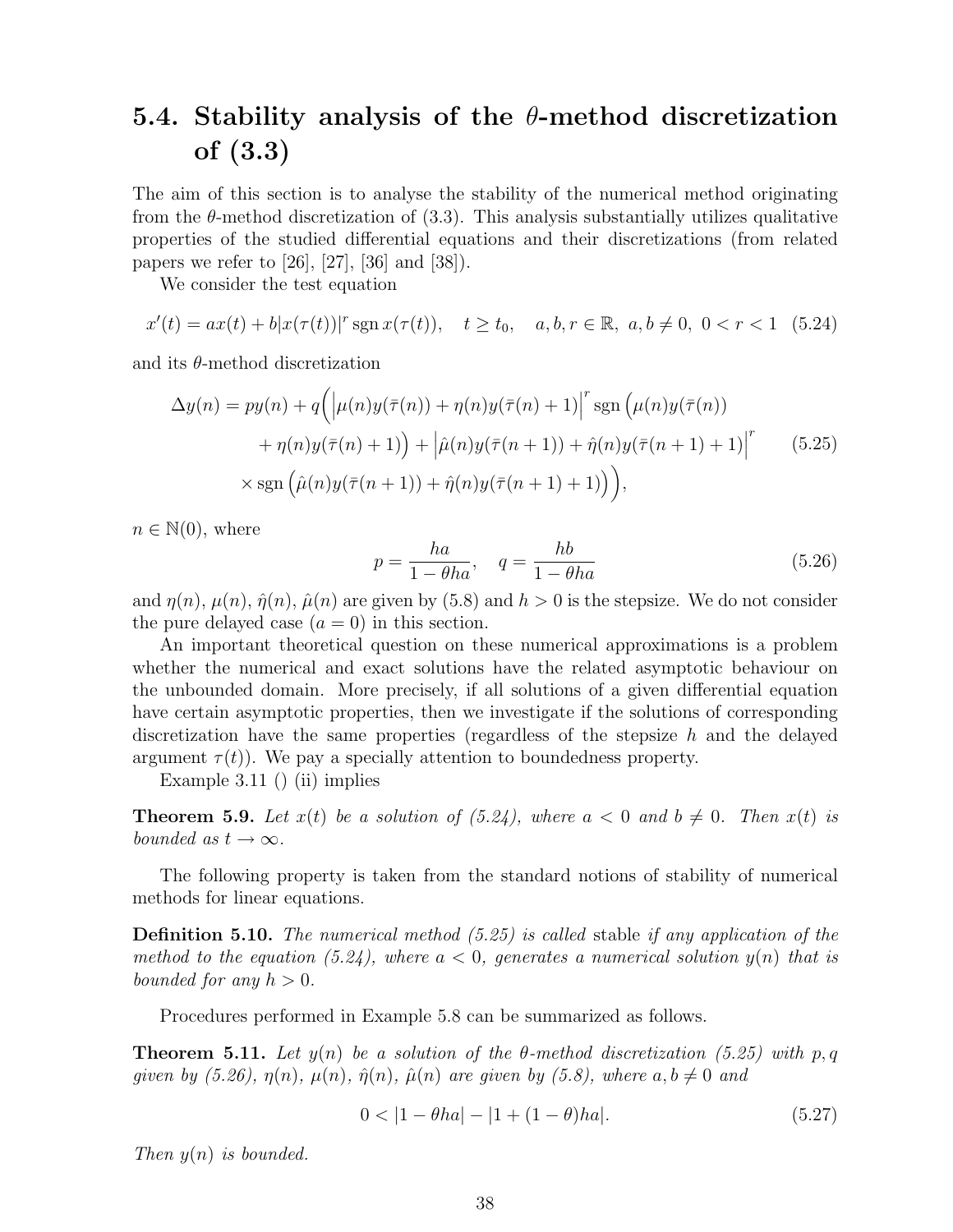**Remark 5.12.** The case when  $r = 1$  (the linear equation) will not be the subject of our investigation here. For particular cases of  $\tau(t)$ , the corresponding results on linear equations can be found in  $[12]$ ,  $[24]$  or  $[26]$ , where the asymptotic stability property is studied as well.

We look in detail at the condition (5.27). This condition essentially gives a restriction on the stepsize h (which does not depend on the coefficient  $b$ ).

If  $a < 0$ , then we distinguish two cases: if

$$
(1 - \theta)h|a| \le 1
$$

holds, then  $(5.27)$  is satisfied trivially. On the contrary, if

$$
(1 - \theta)h|a| > 1
$$

is valid, then (5.27) is reduced to

$$
(1 - 2\theta)h|a| < 2.\tag{5.28}
$$

This relation holds for  $a < 0$  and any  $h > 0$  if and only if  $\frac{1}{2} \le \theta \le 1$ . If we consider  $0 \le \theta < \frac{1}{2}$ , then (5.28) yields the restriction on stepsize h in the form

$$
h < \frac{2}{(2\theta - 1)a} \tag{5.29}
$$

We summarize these considerations into the following theorem.

**Theorem 5.13.** Let  $a < 0$ ,  $b \neq 0$ . The  $\theta$ -method discretization (5.25) is stable if and only if

$$
\frac{1}{2}\leq \theta \leq 1.
$$

### 5.5. Numerical experiments

In this section, several comparisons and numerical consequences concerning the asymptotic estimates of solutions of exact equations and their discretizations are presented. Throughout this section  $y(n)$  means the approximation of the exact solution  $x(t)$  at  $t_n = t_0 + nh.$ 

This subsection includes five examples. The first example deals with a difference equation with no relation to a differential equation. The second example investigates the sublinear delay differential equation and its Euler discretization with respect to the boundedness of the solutions. The third example demonstrates the case when the solutions of differential and difference equation are tending to zero. The fourth example shows an equation with bounded forcing term. The fifth example illustrates the stability analysis.

Example 5.14. We illustrate Example 4.8 as a particular initial value problem here. We consider an autonomous difference equation with one constant and one proportional delayed arguments

$$
y(n+1) = 0.7y(n) + 1.3\sqrt{|y(\lfloor n/2 \rfloor)|} \operatorname{sgn} y(\lfloor n/2 \rfloor) + 0.2\sqrt[3]{y(n-3)}, \quad n = 3, 4, \dots \tag{5.30}
$$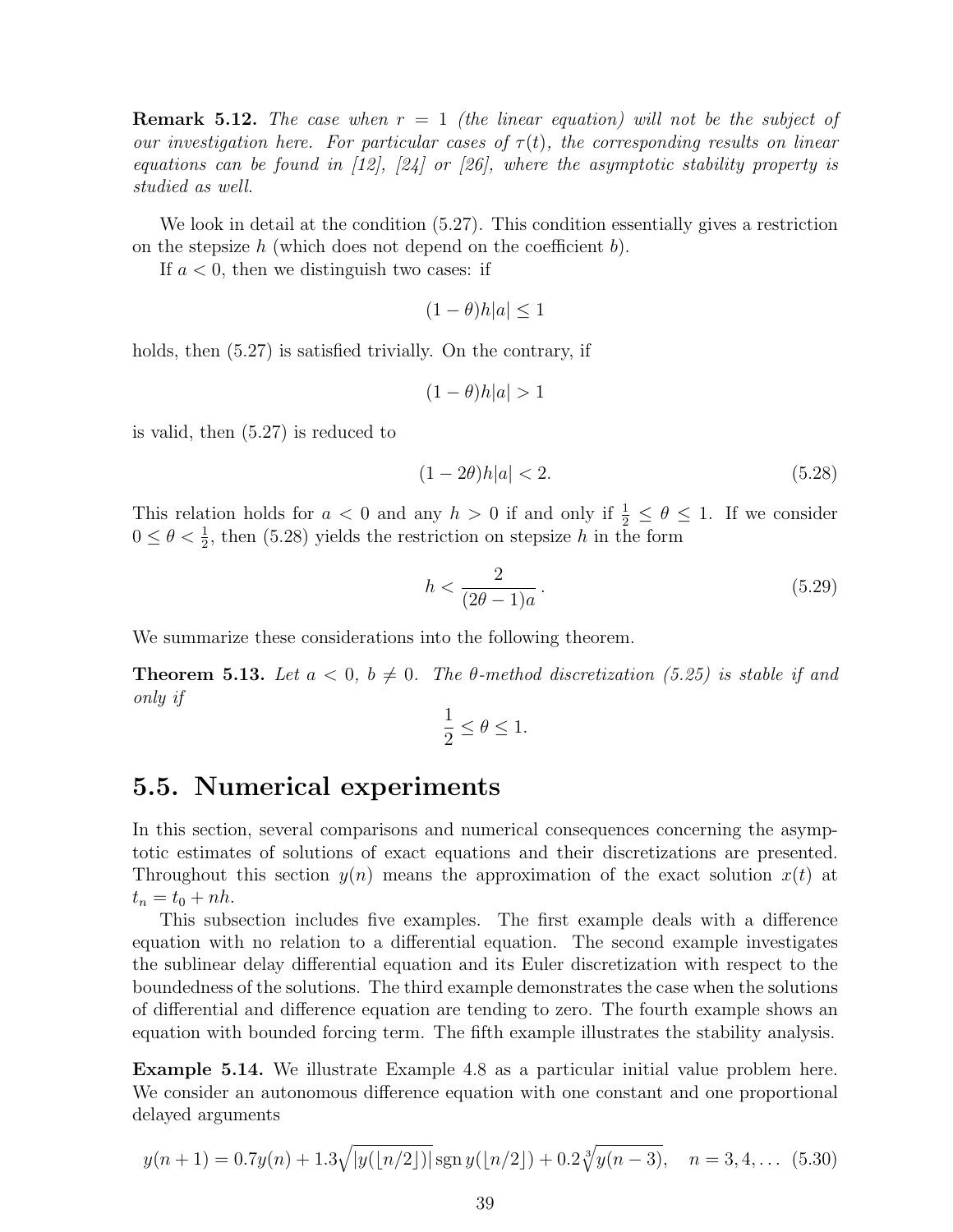

Figure 5.1: The solution  $y(n)$  and its constant upper bound

with initial conditions

$$
y(0) = y(1) = y(2) = y(3) = 1.
$$

It is easy to verify that conditions (4.20) are valid, for  $r = 1/2$ ,  $p(n) = -0.3$ ,  $q_1(n) = 1.3$ ,  $q_2(n) = 0.2$  and  $K \ge 6$  (see also Example 4.8). Figure 5.1 shows that the solution  $y(n)$ of (5.30) is actually bounded, as it follows from Corollary 4.6.

Example 5.15. We consider the initial value problem for the equation with nonconstant coefficients

$$
x'(t) = (\sin t - 2)x(t) + (\sin 2t + 2)\sqrt[3]{x(t/4)}, \qquad t \ge 0, \quad x(0) = 1.
$$
 (5.31)

It is easy to verify that coefficients in (5.31) satisfy the condition

$$
0 < |b(t)| \le K|a(t)|, \qquad t \ge 0
$$

from Corollary 3.10 with  $K \geq 3$ . It follows from Corollary 3.10 that any solution  $x(t)$ of (5.31) is bounded. The discretization of (5.31) via the Euler formula (5.9) with the stepsize  $h = 0.5$  becomes

$$
y(0) = 1,
$$
  

$$
y(n+1) = \frac{\sin(n/2)}{2}y(n) + \left(1 + \frac{\sin n}{2}\right)\sqrt[3]{y(\lfloor n/4 \rfloor)}, \qquad n = 0, 1, 2, \dots
$$
 (5.32)

It is obvious that the condition (5.11) holds for coefficients

$$
p(n) = \frac{\sin(n/2)}{2} - 1
$$
,  $q(n) = 1 + \frac{\sin n}{2}$ 

and a suitable constant  $K \geq 3$ . Then, by Corollary 5.2, the solution  $y(n)$  of (5.32) is also bounded (see Figure 5.2). Since the forward Euler method is not stable, the choice of  $h$ can not be arbitrary if we wish to preserve the boundedness property.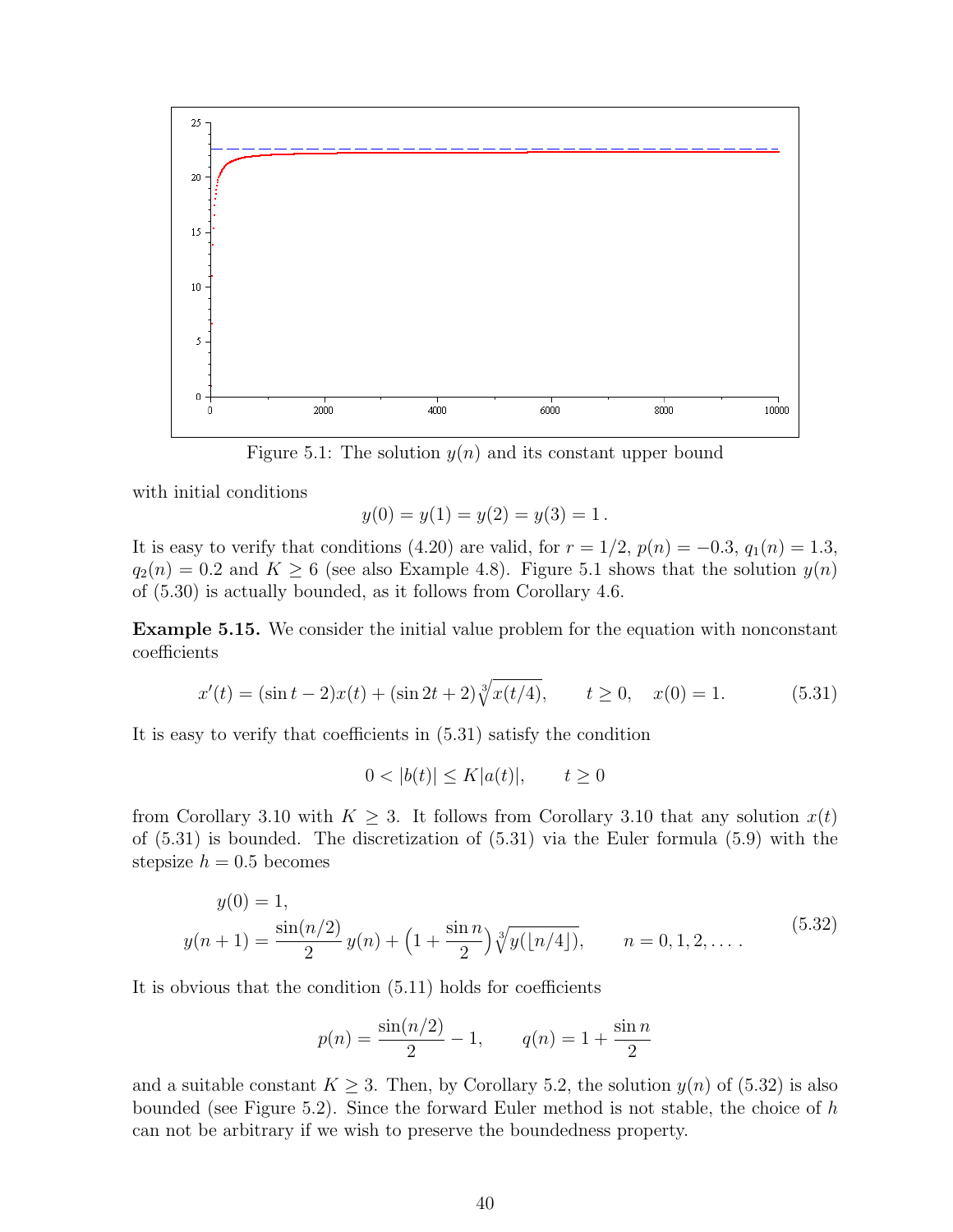

Figure 5.2: The solution  $x(t)$  and its constant upper bound

Example 5.16. In this example, we show a delay differential equation whose solution is tending to zero. We consider the equation

$$
x'(t) = -(1 + \frac{1}{\sqrt{t}})x(t) + \frac{1}{t}\sqrt{|x(t/3)|} \operatorname{sgn} x(t/3), \qquad t \ge 2
$$
 (5.33)

with the initial condition

 $x(t) = 1$   $2/3 \le t \le 2$ .

By Example 3.13 (where  $a = -1$ ,  $b = 1$  and  $\lambda = 1/3$ ), it holds

$$
x(t) = O(1/t^2)
$$
 as  $t \to \infty$ 

for the solution  $x(t)$  of (5.33).

We perform the discretization of this equation using the forward Euler method, i.e. we use relations (5.3), (5.4) and we put  $t_n = 2 + nh$ . We choose the stepsize h so that the condition  $|1 + p(n)| < 1$  formulated in Theorem 5.1 holds, i.e. we choose e.g.  $h = 0.1$ . The equation (5.9) thus becomes

$$
y(n) = 1, \t n = -14, -13, ..., 0,
$$
  
\n
$$
y(n+1) = \left(\frac{9}{10} - \frac{\sqrt{10}}{10\sqrt{20 + n}}\right)y(n)
$$
  
\n
$$
+ \frac{1}{20 + n}\sqrt{|y(|n/3 - 40/3|)|} \operatorname{sgn} y(|n/3 - 40/3|), \t n = 0, 1, ...
$$
\n(5.34)

It is easy to check that all assumptions of Corollary 4.10 are fulfilled (with  $p(n) = -\frac{1}{10} - \frac{1}{n}$  $\frac{\sqrt{10}}{10\sqrt{20+n}},\ q(n)=\frac{1}{20+n},\ r=\frac{1}{2}$  $\frac{1}{2}$ ,  $\alpha = -2$  and  $\bar{p} = 0.9$ ). Moreover, then from (4.24) we get that

$$
y(n) = O\left(\frac{1}{n^2}\right)
$$
 as  $n \to \infty$ 

for any solution  $y(n)$  of (5.34). This estimate again corresponds to the continuous case.

By Figure 5.3, the solution  $y(n)$  is actually tending to zero as  $n \to \infty$ . For better comparison of the solution and its estimation we present Figure 5.4. This figure plots the value  $(nh, \log(|y(nh)| + \varepsilon))$ , where  $\varepsilon = 2.23 \times 10^{-308}$ .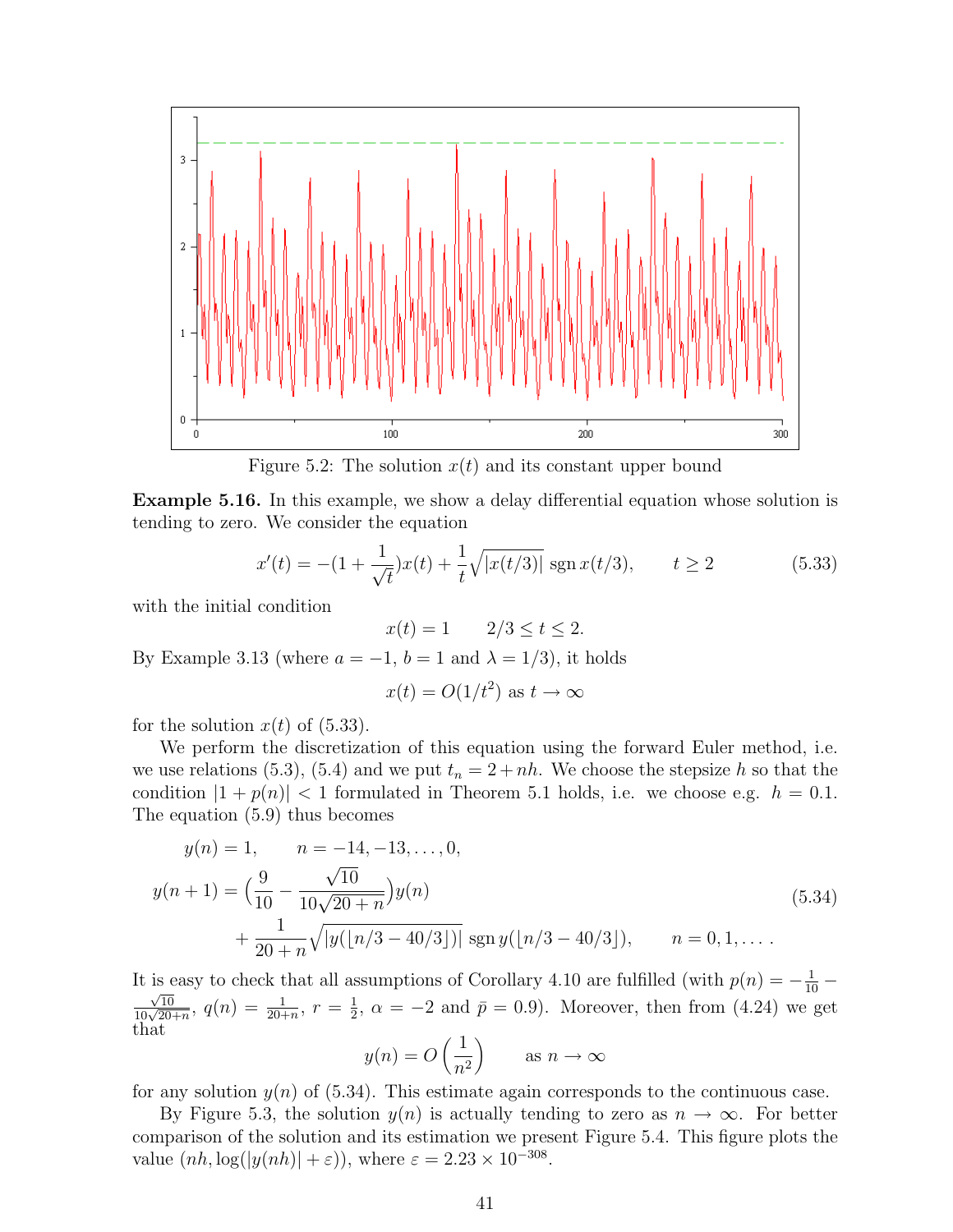

Figure 5.3: The solution  $y(n)$  and its upper bound



Figure 5.4: The solution  $y(n)$  and its upper bounds on the logarithmic scale

Example 5.17. This example shows the equation with nonzero forcing term. We consider a sublinear differential equation with constant delayed argument

$$
x'(t) = -x(t) + 10\left(x\left(t - \frac{3}{2}\right)\right)^{\frac{2}{3}} \operatorname{sgn} x\left(t - \frac{3}{2}\right) + g(t), \qquad t \ge 0 \tag{5.35}
$$

with the initial condition

$$
x(t) = 1
$$
 for  $-3/2 \le t \le 0$ .

In addition we assume that  $g(t)$  is bounded.

In this case of constant delay  $\tau(t) = t - 3/2$ , the function  $\psi(t) = 2t/3$  is a solution of the Abel equation (3.5). By Example 3.11 (iii) (where  $a = -1$ ,  $b = 10$ ,  $r = 2/3$ ), the asymptotic estimate of any solution  $x(t)$  of  $(5.35)$  is

$$
x(t) = O(t) \quad \text{as } t \to \infty.
$$

After the Euler discretization of (5.35) we obtain

$$
y(n) = 1, \qquad n = -3, -2, -1, 0,
$$
  

$$
y(n+1) = \frac{1}{2}y(n) + 5|y(n-3)|^{\frac{2}{3}}\operatorname{sgn}y(n-3) + \frac{1}{2}g(\frac{n}{2}), \qquad n = 0, 1, 2, ...,
$$
 (5.36)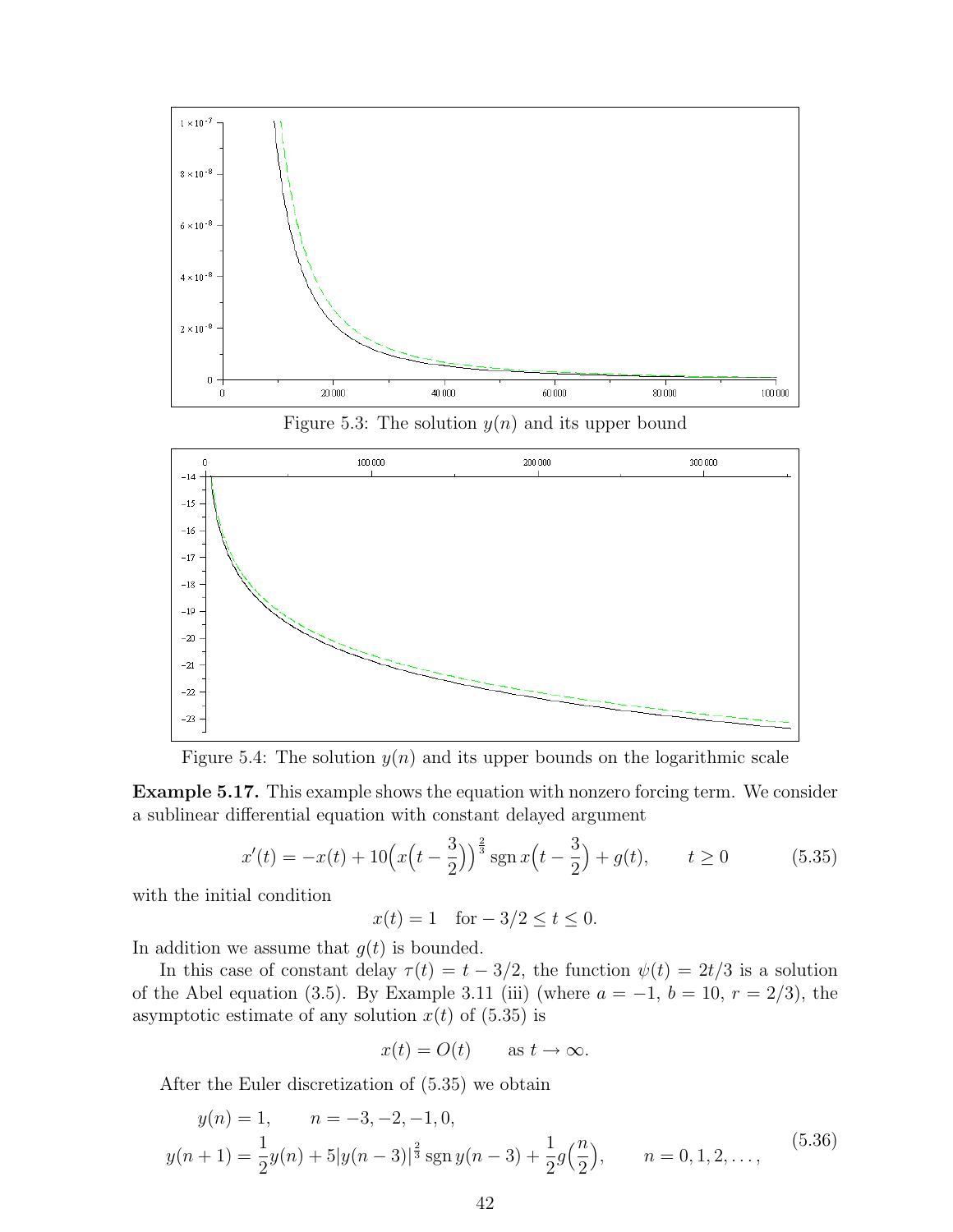where we choose the stepsize  $h = 0.5$  so that the condition  $|1 + p(n)| < 1$  formulated in Theorem 5.1 holds. By Example 5.5 (with  $a = -1$ ,  $b = 10$ ,  $r = 2/3$  and  $\kappa = 3/2$ ), the estimate (5.20) holds, i.e.

$$
y(n) = O(n)
$$
 as  $n \to \infty$ 

for any solution  $y(n)$  of the corresponding difference equation (5.36).

Figure 5.5 shows solutions  $x(t)$  of (5.35) under choices  $q(t) = \arctan(t)$ ,  $q(t) = \sin(t)$ and  $g(t) = -1$ .



Figure 5.5: The solution  $x(t)$  for  $g(t) = \arctan(t)$ ;  $\sin(t)$ ; -1

Example 5.18. Consider the initial value problem for the delay differential equation with constant coefficients

$$
x'(t) = ax(t) + b|x(\lambda t)|^r \operatorname{sgn} x(\lambda t), \qquad t \ge 0, \quad x(0) = 1,
$$
 (5.37)

where  $a, b, \lambda, r$  are real scalars such that  $a < 0, b \neq 0$  and  $0 < \lambda, r < 1$ . By Theorem 5.9, the solution  $x(t)$  of  $(5.37)$  is bounded.

We illustrate stability analysis stated in the previous subsection by this equation. We recall that the asymptotic properties (in particular boundedness) depend on the coefficient a, on the parameter  $\theta$  and on the stepsize h. We put  $a = -4$ ,  $b = 1$ ,  $r = \lambda = 1/2$  and discuss the boundedness of the corresponding discretization with respect to changing  $h > 0$  and  $0 \le \theta \le 1$ . We perform the  $\theta$ -method discretization (5.6) to obtain the initial value problem

$$
y(0) = 1
$$
  
\n
$$
y(n + 1) = (1 + p)y(n) + q\sqrt{|\mu(n)y(\lfloor n/2 \rfloor) + \eta(n)y(\lfloor n/2 \rfloor + 1)|}
$$
  
\n
$$
\times \text{sgn}(\mu(n)y(\lfloor n/2 \rfloor) + \eta(n)y(\lfloor n/2 \rfloor + 1))
$$
  
\n
$$
+ q\sqrt{|\hat{\mu}(n)y(\lfloor (n + 1)/2 \rfloor) + \hat{\eta}(n)y(\lfloor (n + 1)/2 \rfloor + 1)|}
$$
  
\n
$$
\times \text{sgn}(\hat{\mu}(n)y(\lfloor (n + 1)/2 \rfloor) + \hat{\eta}(n)y(\lfloor (n + 1)/2 \rfloor + 1)),
$$
\n(5.38)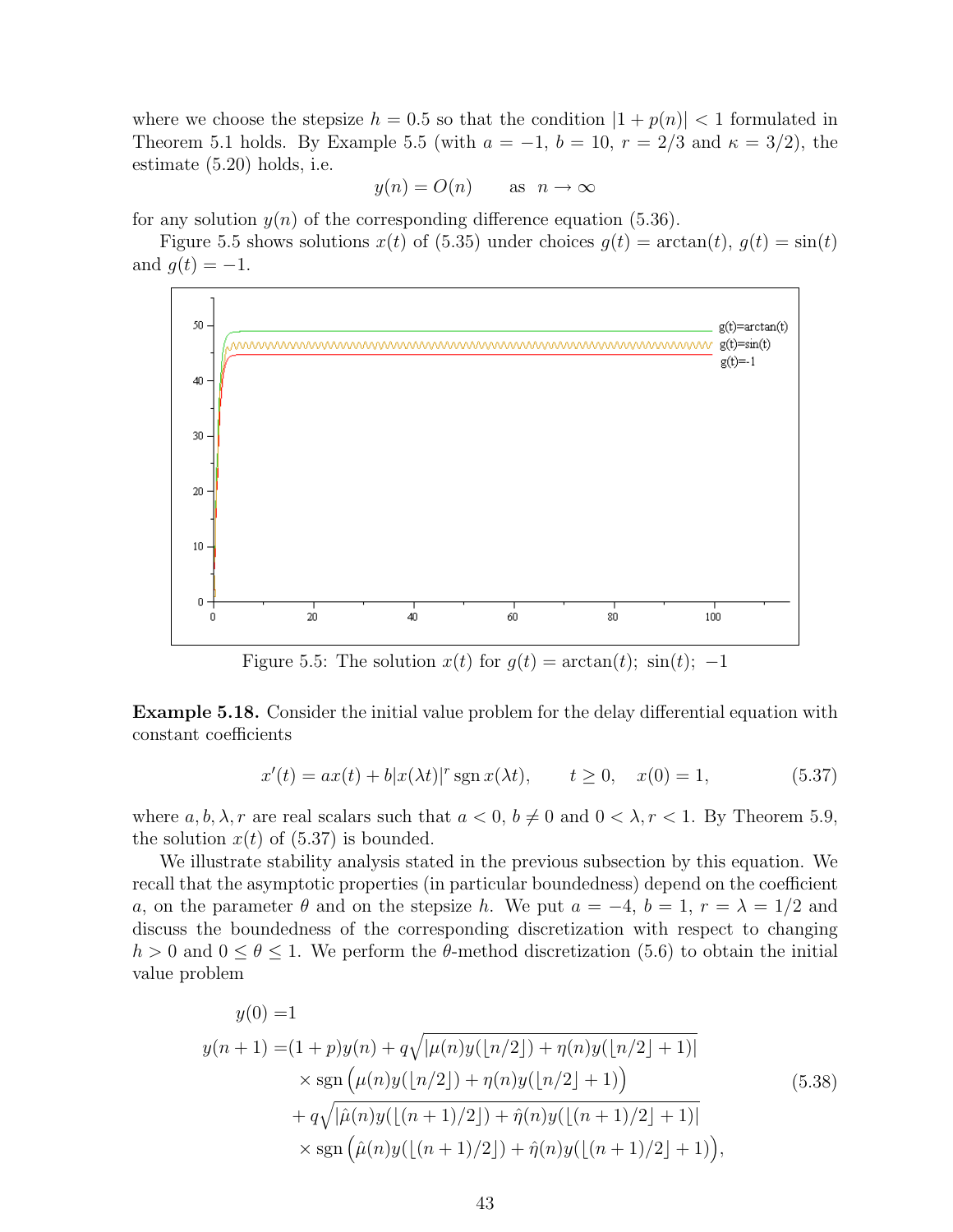$n = 0, 1, ...,$  where

$$
p = \frac{-4h}{1 + 4\theta h},
$$
  
\n
$$
\eta(n) = (1 - \theta)^2(n/2 - \lfloor n/2 \rfloor),
$$
  
\n
$$
\hat{\eta}(n) = \theta^2((n + 1)/2 - \lfloor (n + 1)/2 \rfloor),
$$
  
\n
$$
\hat{\mu}(n) = \theta^2(1 - (n + 1)/2 + \lfloor (n + 1)/2 \rfloor).
$$
  
\n
$$
\hat{\mu}(n) = \theta^2(1 - (n + 1)/2 + \lfloor (n + 1)/2 \rfloor).
$$

By Theorem 5.11, the solution  $y(n)$  of (5.38) is bounded if the condition

$$
0<1+4\theta h-|1-4h(1-\theta)|
$$

holds. First we consider  $1/2 \le \theta \le 1$ , e.g.  $\theta = 0.8$ . In this case, by Theorem 5.13, the solution  $y(n)$  is bounded for all  $h > 0$  and the method (5.38) is stable. The situation is illustrated by Table 5.1 and Figure 5.6.

Further we assume  $0 \le \theta < 1/2$ , e.g.  $\theta = 0.3$ . It follows from (5.29) that the solution of (5.38) is bounded provided

$$
h < \frac{1}{2(1 - 2\theta)} = 1.25.
$$

Table 5.2 and Figure 5.7 demonstrate the strictness of this stepsize condition.

| $h\backslash nh$ | 50      | 150     | 500     | 1000    |
|------------------|---------|---------|---------|---------|
| 0.01             | 0.06419 | 0.06306 | 0.06267 | 0.06258 |
| 0.1              | 0.06482 | 0.06327 | 0.06273 | 0.06261 |
| 0.5              | 0.06787 | 0.06414 | 0.06301 | 0.06275 |
| 1                | 0.06992 | 0.06513 | 0.06321 | 0.06285 |
| 5                | 0.10704 | 0.07189 | 0.06484 | 0.06366 |
| 10               | 0.21264 | 0.08504 | 0.06626 | 0.06435 |
| 50               |         | 0.06832 | 0.11672 | 0.08539 |

Table 5.1: The solution  $x(nh)$  for  $\theta = 0.8$ 

| $h\backslash nh$ | 50         | 150         | 500        | 1000       |
|------------------|------------|-------------|------------|------------|
| 0.01             | $-0.05831$ | 0.06234     | 0.06244    | $-0.06247$ |
| 0.5              | $-0.06773$ | $-0.06388$  | $-0.06203$ | 0.06226    |
| 1                | 0.09807    | $-0.06138$  | $-0.05605$ | $-0.05931$ |
| 1.24             | 0.9753     | 0.4786      | 0.09373    | $-0.02712$ |
| 1.2499           | 1.3398     | 1.3434      | 1.3666     | 1.1991     |
| 1.255            | $-0.8951$  | $-1.1907$   | 2.7191     | 11.9956    |
| 2                | $-779.004$ | $-2.857$ E9 | 2.689 E32  | 1.776 E65  |

Table 5.2: The solution  $x(nh)$  for  $\theta = 0.3$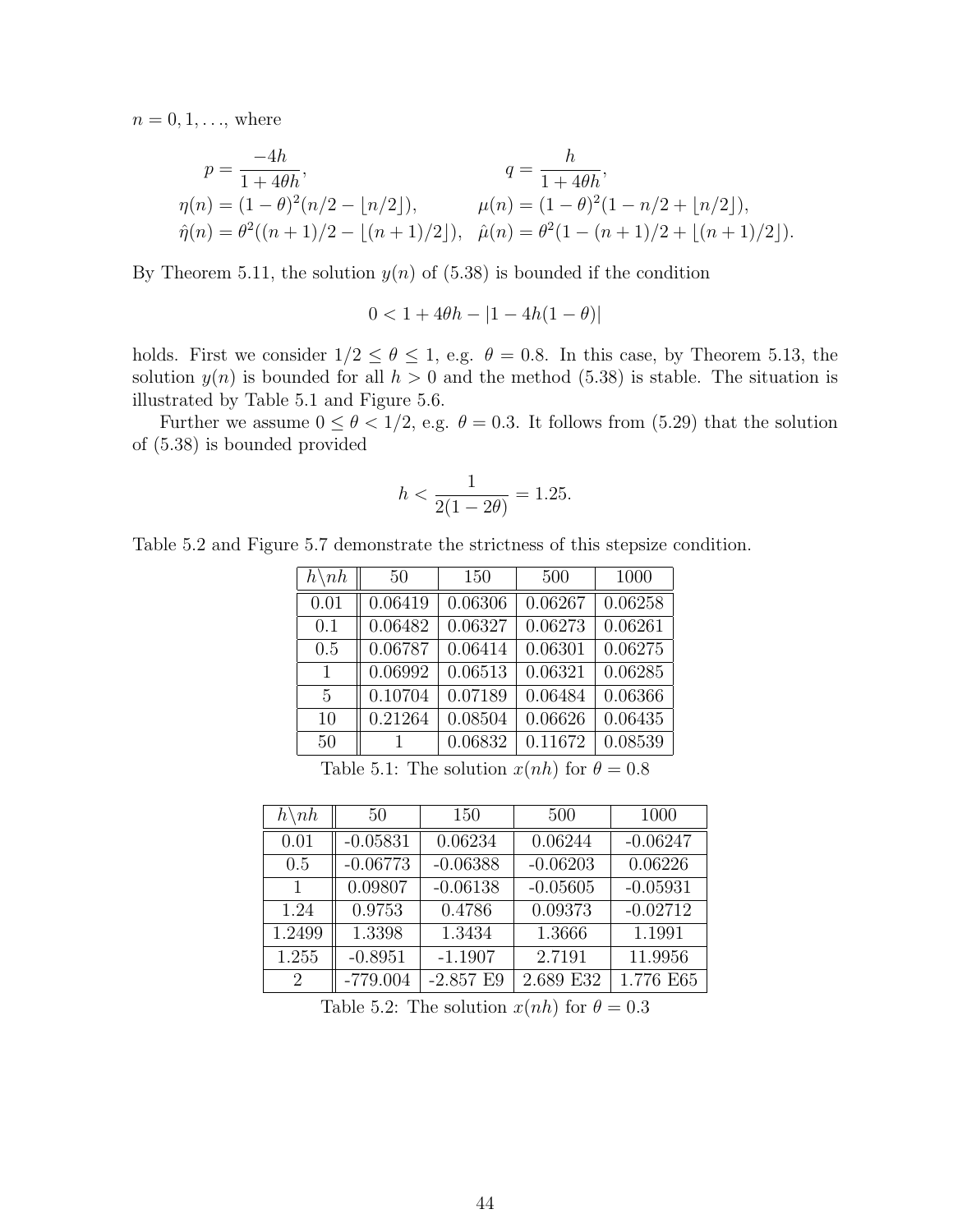

Figure 5.6: The solution  $y(n)$  for  $\theta = 0.8$ ,  $h = 0.1$  and  $h = 5$ 



Figure 5.7: The solution  $y(n)$  for  $\theta = 0.3$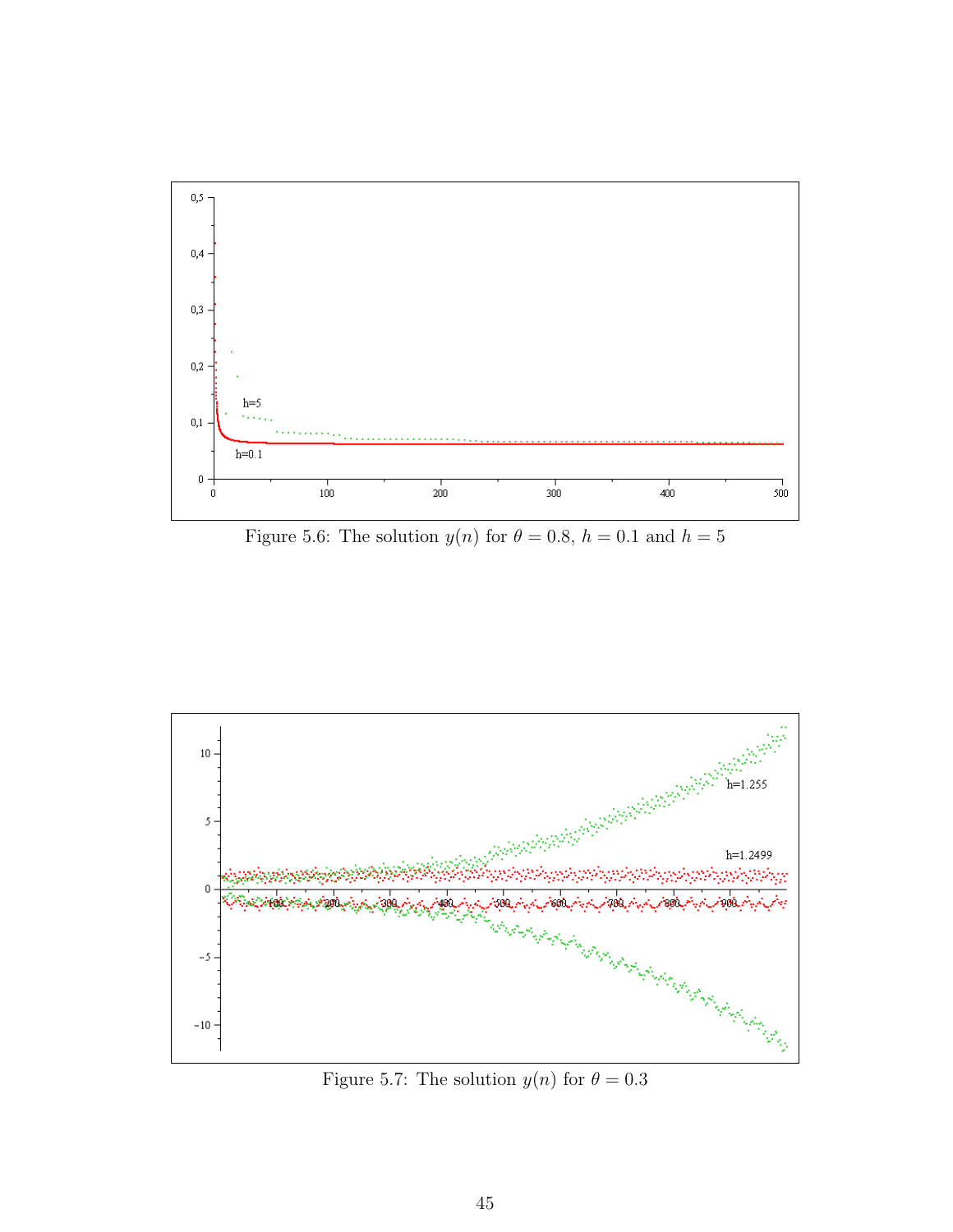## 6. Conclusion

In this thesis, there are presented the results concerning with the asymptotic behaviour of the nonlinear delay differential equation

$$
x'(t) = a(t)x(t) + f(t, x(\tau(t))), \qquad t \in [t_0, \infty),
$$

where the right-hand side fulfills the relation

$$
|f(t,x)| \le |b(t)| |x|^r + |g(t)|, \qquad t \in [t_0, \infty), \quad r > 0.
$$

We derived two different types of asymptotics, which depends on the sign of the function  $a(t)$  provided that the studied equation is of sublinear type  $(0 < r < 1)$ . Asymptotic estimates of the superlinear equation  $(r > 1)$  were provided only for negative values of  $a(t)$ . Obtained results were demonstrated by several corollaries and illustrating examples.

Since the searching for an analytical solution of the studied nonlinear equations turned out to be impossible, we need to discuss the numerical solution. The appropriate numerical formulae are constructed as difference equations. Consequently, the second part of this thesis is already concerned with problems of sublinear difference equations (with one or more delays). Considering these equations, main qualitative properties (especially asymptotic) were derived. Using these results we discussed the stability property of the  $\theta$ method discretization. It was shown, that for  $\frac{1}{2} \le \theta \le 1$  this method is stable. Further, in several examples we compared asymptotic estimates of both exact and numerical solutions.

There are several directions, where the results obtained in this work can be further developed. It can be useful to focus on improvement of some asymptotic estimates. Some numerical experiments indicate that some of these estimates can be improved. Another development may consist in considering the corresponding differential equations of neutral type. Finally, obtained results for differential and difference equations can be unified and generalized in the frame of the time scale theory.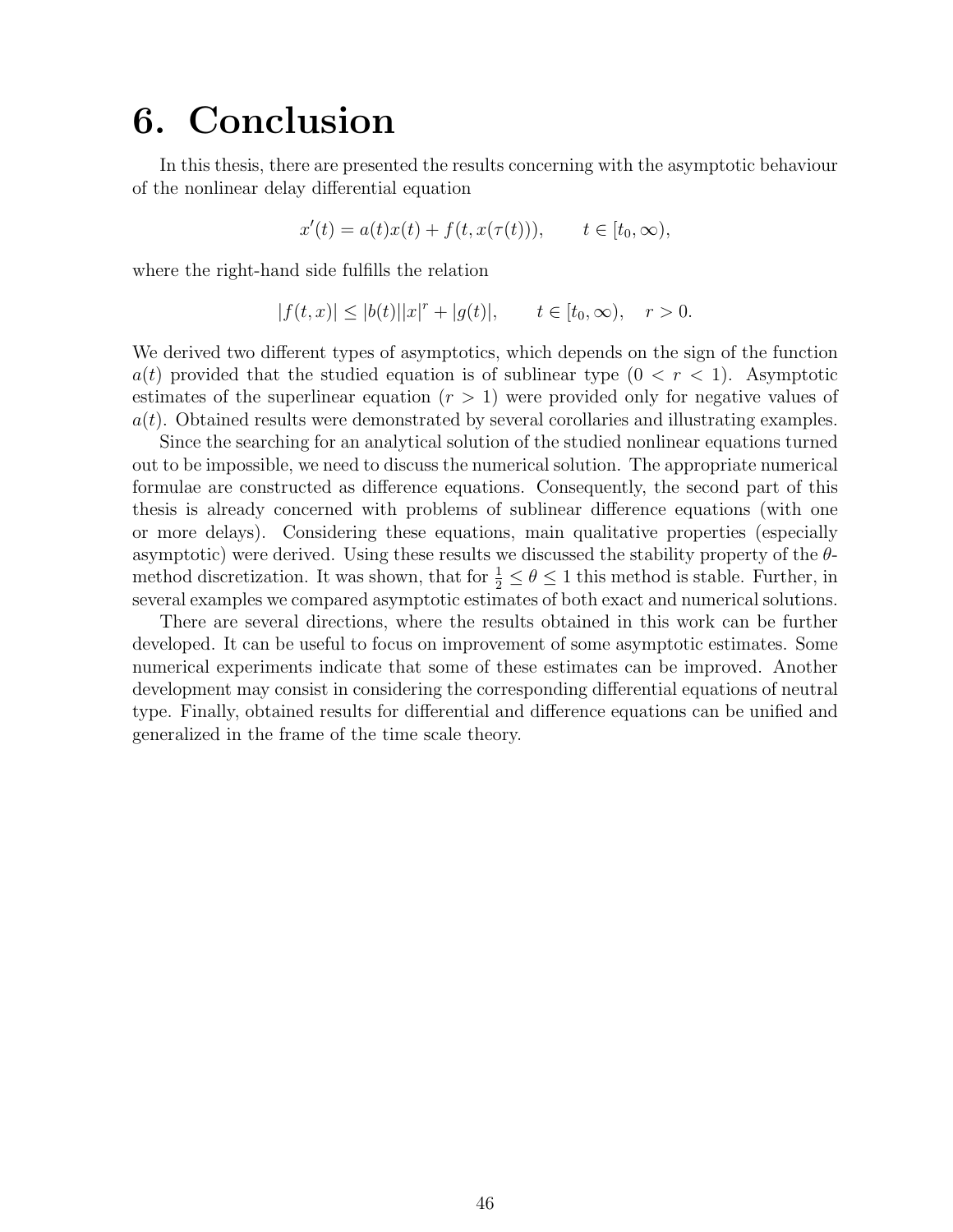## Bibliography

- [1] Agarwal, R. P., Li, W. T., Pang, P. Y. H., Asymptotic behavior of a class of nonlinear delay difference equations, J. Difference Equ. Appl. 8 (8), 719–728, 2002.
- [2] Arino, O., Pituk, M., More on linear differential systems with small delays, J. Differential Equ. 170, 381–407, 2001.
- [3] Balachandran, B., Kalmár-Nagy, T., Gilsinn, D.E., *Delay differential equations: Recent advances and* new directions, Springer, 2009.
- [4] Baštinec, J., Diblík, J., Zhang, B. G., Existence of bounded solutions of discrete delayed equations, Proceedings of the Sixth International Conference on Difference Equations, CRC, Boca Raton, FL, 359–366, 2004.
- [5] Bellen, A., Guglielmi, N., Torelli, L., Asymptotic stability properties of θ-methods for the pantograph equation, Appl. Numer. Math. 40/2, 279–293, 1997.
- [6] Bellen, A., Zennaro, M., Numerical methods for delay differential equations, Numer. Math. Sci. Comput., Oxford, 2003.
- [7] Buhmann, M. D., Iserles, A., Stability of the discretized pantograph differential equation, Math. Comp. 60, 575–589, 1993.
- [8] Cermák, J., Asymptotic bounds for linear difference systems, Adv. Difference Equ. 2010, 14 pages. Article ID 182696, doi: 10.1155/2010/182696, 2010.
- [9] Cermák, J., *The asymptotics of solutions for a class of delay differential equations*, Rocky Mountain J. Mathematics 33, 775–786, 2003.
- [10] Cermák, J., Dvořáková, S., Asymptotic estimation for some nonlinear delay differential equations, Results in Math. 51, 201–213, 2008.
- [11] Čermák, J., Dvořáková, S., Boundedness and asymptotic properties of solutions of some linear ans sublinear delay difference equations, Appl. Math. Lett., submitted.
- $[12]$  Cermák, J., Jánský, J., On the asymptotics of the trapezoidal rule for the pantograph equation, Math. Comp. 78, 2107–2126, 2009.
- [13] Diblík, J., Asymptotic representation of solutions of equation  $\dot{y}(t) = \beta(t)[y(t) y(t-\tau(t))]$ , J. Math. Anal. Appl. 217, 200–215, 1998.
- [14] Diblik, J., Asymptotic convergence criteria of solutions of delayed functional differential equations, J. Math. Anal. Appl. 274, 349–373, 2002.
- [15] Dvoˇr´akov´a, S., Metoda nekonench ad pro diferenciln rovnice s proporcionlnm zpodnm, Sbornk z 14. semine Modern matematick metody v inenrstv, 116–120, 2005.
- [16] Dvořáková, S., On the asymptotics of superlinear differential equations with a delayed argument, Stud. Univ. Zilina  $20, 31-38, 2006$ .
- [17] Elaydi, S. N., An Introduction to Difference Equations, third ed., Undergraduate Texts in Mathematics, Springer, New York, 2005.
- [18] Erneux, T., Applied delay differential equations, Surveys and tutorials in the applied mathematical sciences, Springer, 2009.
- [19] Feldstein, A., Liu, Y., On neutral functional differential equations with variable delays, Proc. of Cam. Phil. Soc. 124, 371–384, 1998.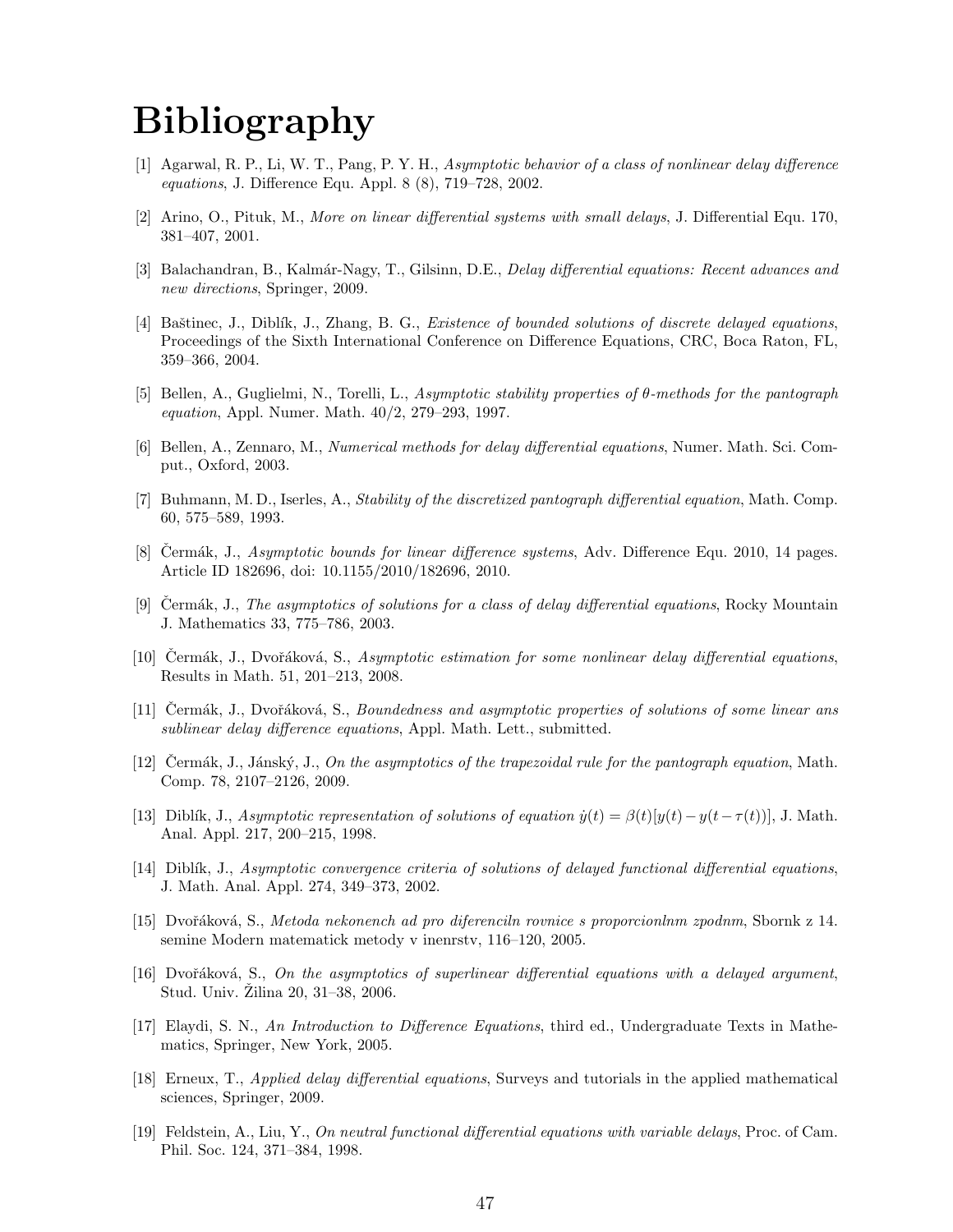- [20] Guglielmi, N., On the qualitative behaviour of numerical methods for delay differential equations of neutral type. A case study:  $\theta$ -methods, Theory Comput. Math. 3, 175–184, 2000.
- [21] Guglielmi, N., Zennaro M., Stability of one-leg θ-methods for the variable coefficient pantograph equation, IMA J. Numer. Anal. 23, 421–438, 2003.
- [22] Chen, M. P., Liu, B., Asymptotic behavior of solutions of first order nonlinear delay difference equations, Comput. Math. Appl. 32 (4), 9–13, 1996.
- [23] Iserles, A., On the generalized pantograph functional-differential equation, European J. Appl. Math. 4, 1–38, 1993.
- [24] Iserles, A., Numerical analysis of delay differential equations with variable delays, Ann. Numer. Math. 1, 133–152, 1994.
- [25] Iserles, A., Exact and discretized stability of the pantograph equation, Appl. Numer. Math. 24, 295– 308, 1997.
- [26] Jiaoxun, K., Yuhao, C., Stability of Numerical Methods for Delay Differential Equations, Science press, Science press USA Inc, China, 2005.
- [27] Jiu-zhen, L., Shen-shan, Q., Ming-zhu, L., The stability of  $\theta$ -methods for pantograph delay differential equations, Num. Math. 5, 80–85, 1996.
- [28] Kolmanovskii, V., Myshkis, A., Introduction to the Theory and Applications of Functional Differential Equations, Mathematics and its Applications, Kluwer Academic Publishers, 1999.
- [29] Kovácsvölgyi, I., *The asymptotic stability of difference equations*, Appl. Math. Lett. 13, 1–6, 2000.
- [30] Kuczma, M., Choczewski, B., Ger, R., Iterative Functional Equations, Encyclopedia of Mathematics and its Applications, Cambridge University Press, 1990.
- [31] Kuruklis, S. A., The asymptotic stability of  $x_{n+1} ax_n + bx_{n-k} = 0$ , J. Math. Anal. Appl. 188, 719–731, 1994.
- [32] Li, D. S., Liu, M. Z., Asymptotic stability properties of θ-methods for the multi-pantograph delay differential equation, J. Comput. Math. 22, 381–388, 2004.
- [33] Lim, E.B, Asymptotic behavior of solutions of the functional differential equation  $x'(t) = Ax(\lambda t) +$  $Bx(t), \lambda > 0$ , J. Math. Anal. Appl. 55, 794–808, 1976.
- [34] Liu, Y., Asymptotic behaviour of functional-differential equations with proportional time delays, European J. Appl. Math. 7, 11–30, 1996.
- [35] Liu, Y., Numerical investigation of the pantograph equation, Appl. Numer. Math. 24, 309–317, 1997.
- [36] Liu, M. Z.,Yang, Z. W., Hu, G. D., Asymptotic stability of numerical methods with constant stepsize for pantograph equation, Num. Math. 45, 743–759, 2005.
- [37] Liu, M. Z.,Yang, Z. W., Xu, Y., The stability of modified Runge-Kutta methods for the pantograph equation, Math. Comp. 75, 1201–1215, 2006.
- [38] Liz, E., Ferreiro, J. B., A note on the global stability of generalized difference equations, Appl. Math. Lett. 15, 655–659, 2002.
- [39] Makay, G., Terjéki, J., On the asymptotic behavior of the pantograph equations, Electron. J. Qual. Theory Differ. Equ. 2, 1–12, 1998 (electronic).
- [40] Marušiak, P., Olach, R., *Funkcionálne diferenciálne rovnice*, Žilinská univerzita v Žilině, 2000.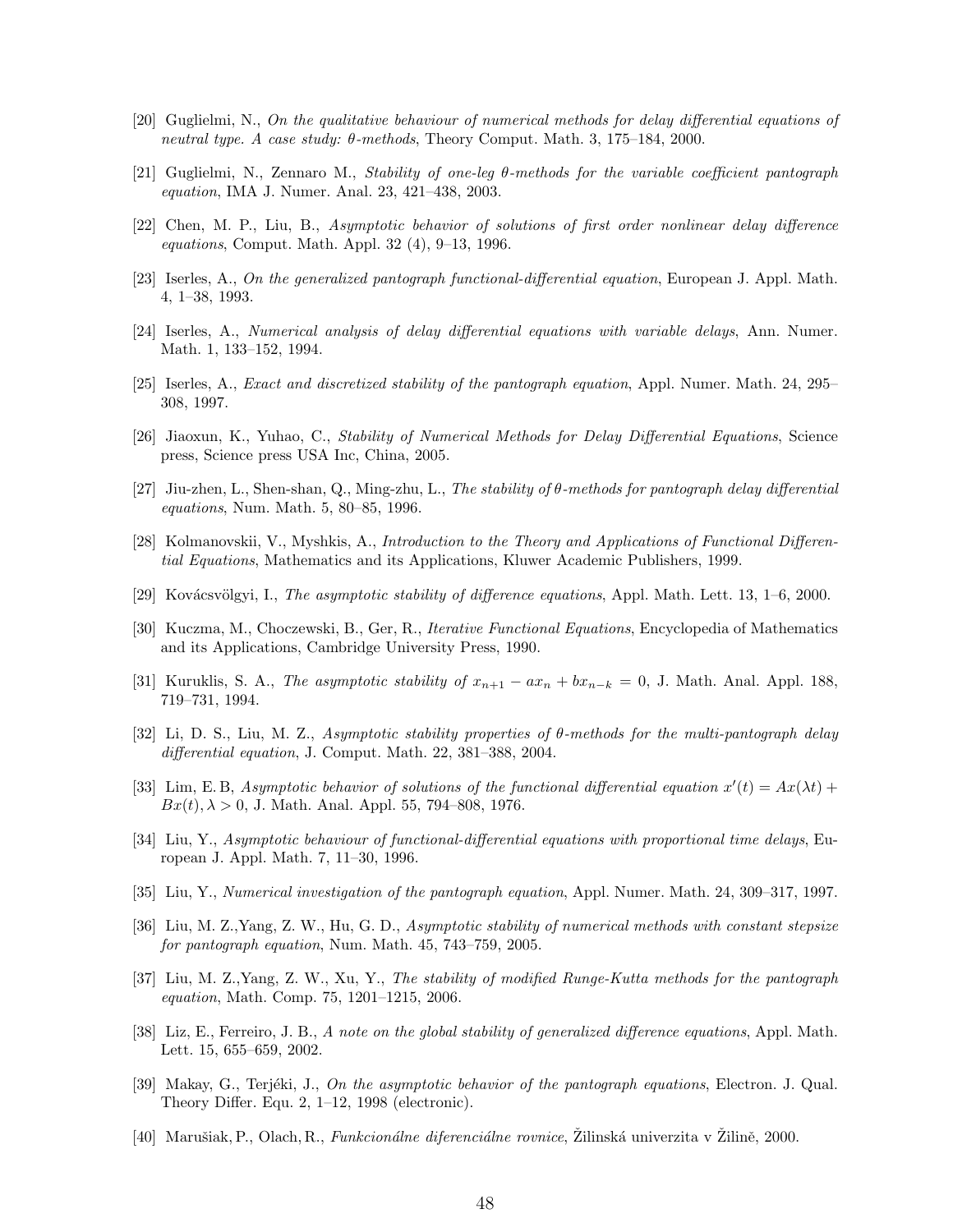- [41] Ockendon, J. R., Tayler, A. B., The dynamics of a current collection system for an electric locomotive, Proc. Roy. Soc. Lond. 322, 447–468, 1971.
- [42] Pandolfi, L., Some observations on the asymptotic behaviour of the solutions of the equation  $x'(t) =$  $A(t)x(\lambda t) + B(t)x(t), \lambda > 0$ , J. Math. Anal. Appl. 67, 483-489, 1979.
- [43] Sezer, M., Dascioğlu, A., A Taylor method for numerical solution of generalized pantograph equations with linear functional argument, J. Comput. Appl. Math. 200, 217–225, 2007.
- [44] Xu, Y., Liu, M. Z., H-stability of linear θ-method with general variable stepsize for system of pantograph equations with two delay terms, Appl. Math. Comp. 156, 817–829, 2004.
- [45] Zhang, B. G., Asymptotic behavior of solutions of certain difference equations, Appl. Math. Lett. 13, 13–18, 2000.